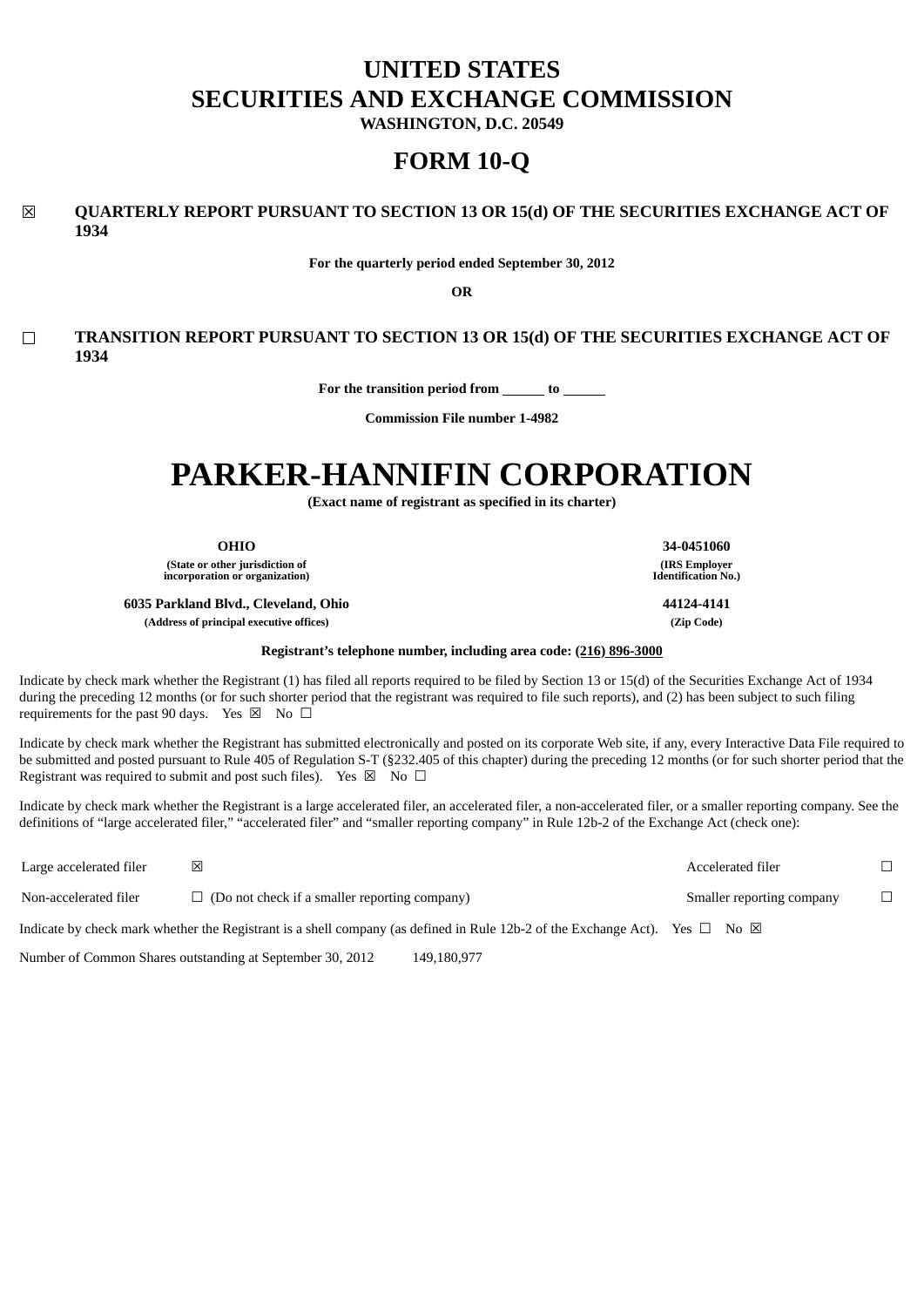# **PART I - FINANCIAL INFORMATION**

#### **ITEM 1. FINANCIAL STATEMENTS**

#### **PARKER-HANNIFIN CORPORATION CONSOLIDATED STATEMENT OF INCOME (Dollars in thousands, except per share amounts) (Unaudited)**

|                                                         | <b>Three Months Ended</b> |              |           |  |
|---------------------------------------------------------|---------------------------|--------------|-----------|--|
|                                                         | September 30,             |              |           |  |
|                                                         | 2012                      |              | 2011      |  |
| Net sales                                               | \$<br>3,214,935           | $\mathbb{S}$ | 3,233,881 |  |
| Cost of sales                                           | 2,477,447                 |              | 2,414,442 |  |
| Gross profit                                            | 737,488                   |              | 819,439   |  |
| Selling, general and administrative expenses            | 381,122                   |              | 386,466   |  |
| Interest expense                                        | 23,509                    |              | 23,221    |  |
| Other (income), net                                     | (3,201)                   |              | (1,833)   |  |
| Income before income taxes                              | 336,058                   |              | 411,585   |  |
| Income taxes                                            | 96,110                    |              | 113,427   |  |
| Net income                                              | 239,948                   |              | 298,158   |  |
| Less: Noncontrolling interest in subsidiaries' earnings | 207                       |              | 1,140     |  |
| Net income attributable to common shareholders          | \$<br>239,741             | \$.          | 297,018   |  |
| Earnings per share attributable to common shareholders: |                           |              |           |  |
| <b>Basic</b>                                            | \$<br>1.61                | $\mathbb{S}$ | 1.95      |  |
| Diluted                                                 | \$<br>1.57                | \$           | 1.91      |  |
|                                                         |                           |              |           |  |
| Cash dividends per common share                         | \$<br>0.41                | S            | 0.37      |  |

See accompanying notes to consolidated financial statements.

-2 -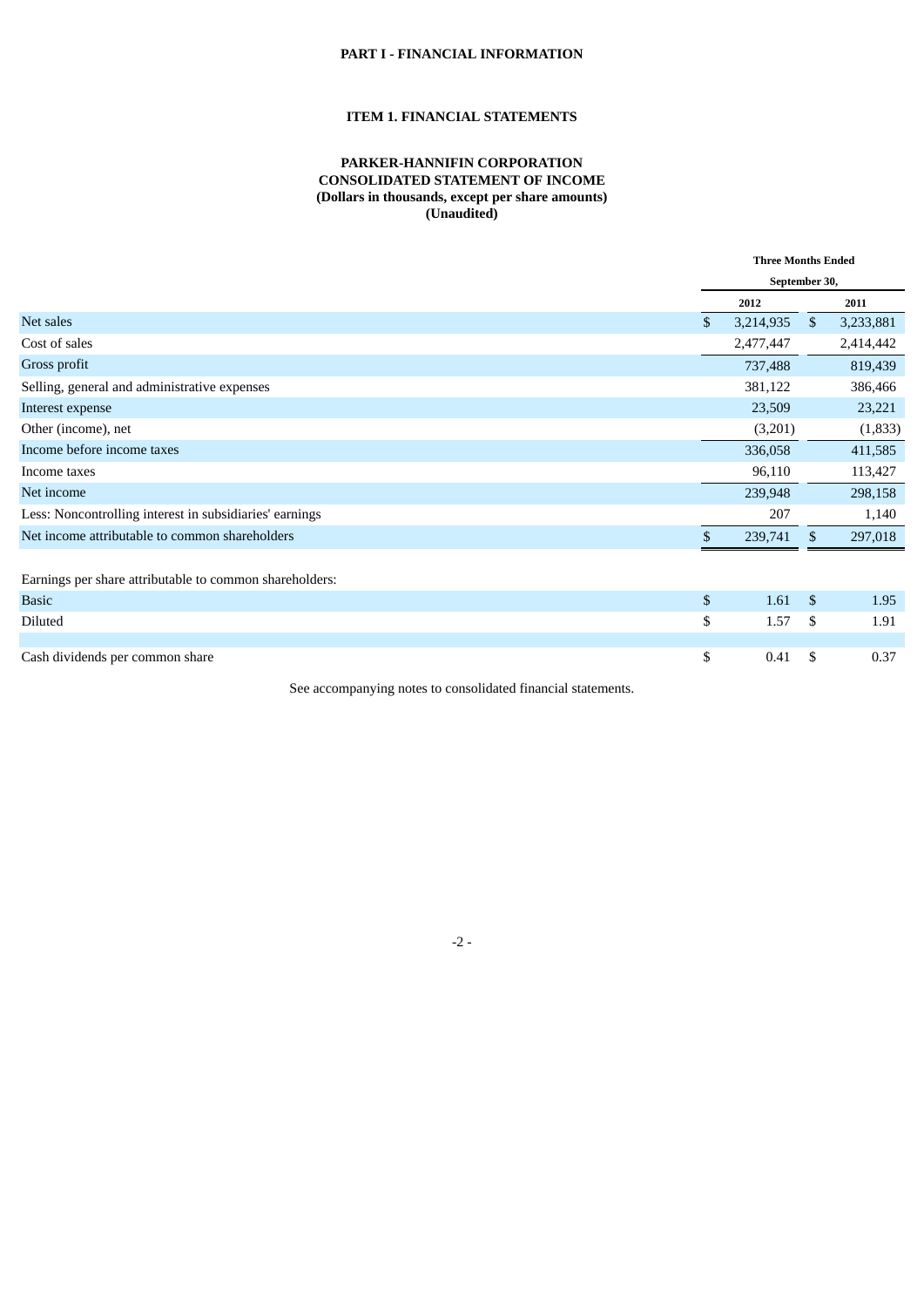#### **PARKER-HANNIFIN CORPORATION CONSOLIDATED STATEMENT OF COMPREHENSIVE INCOME (Dollars in thousands) (Unaudited)**

| <b>Three Months Ended</b> |         |     |            |
|---------------------------|---------|-----|------------|
| September 30,             |         |     |            |
|                           | 2012    |     | 2011       |
| \$                        | 239,948 | \$. | 298,158    |
|                           | 207     |     | 1,140      |
|                           | 239,741 |     | 297,018    |
|                           |         |     |            |
|                           |         |     |            |
|                           | 102,204 |     | (289, 275) |
|                           | 32,300  |     | 18,190     |
|                           | 51      |     | 51         |
|                           | 134,555 |     | (271, 034) |
|                           | 374     |     | 1,502      |
|                           | 134,181 |     | (272, 536) |
|                           | 373,922 |     | 24,482     |
|                           |         |     |            |

See accompanying notes to consolidated financial statements.

#### -3 -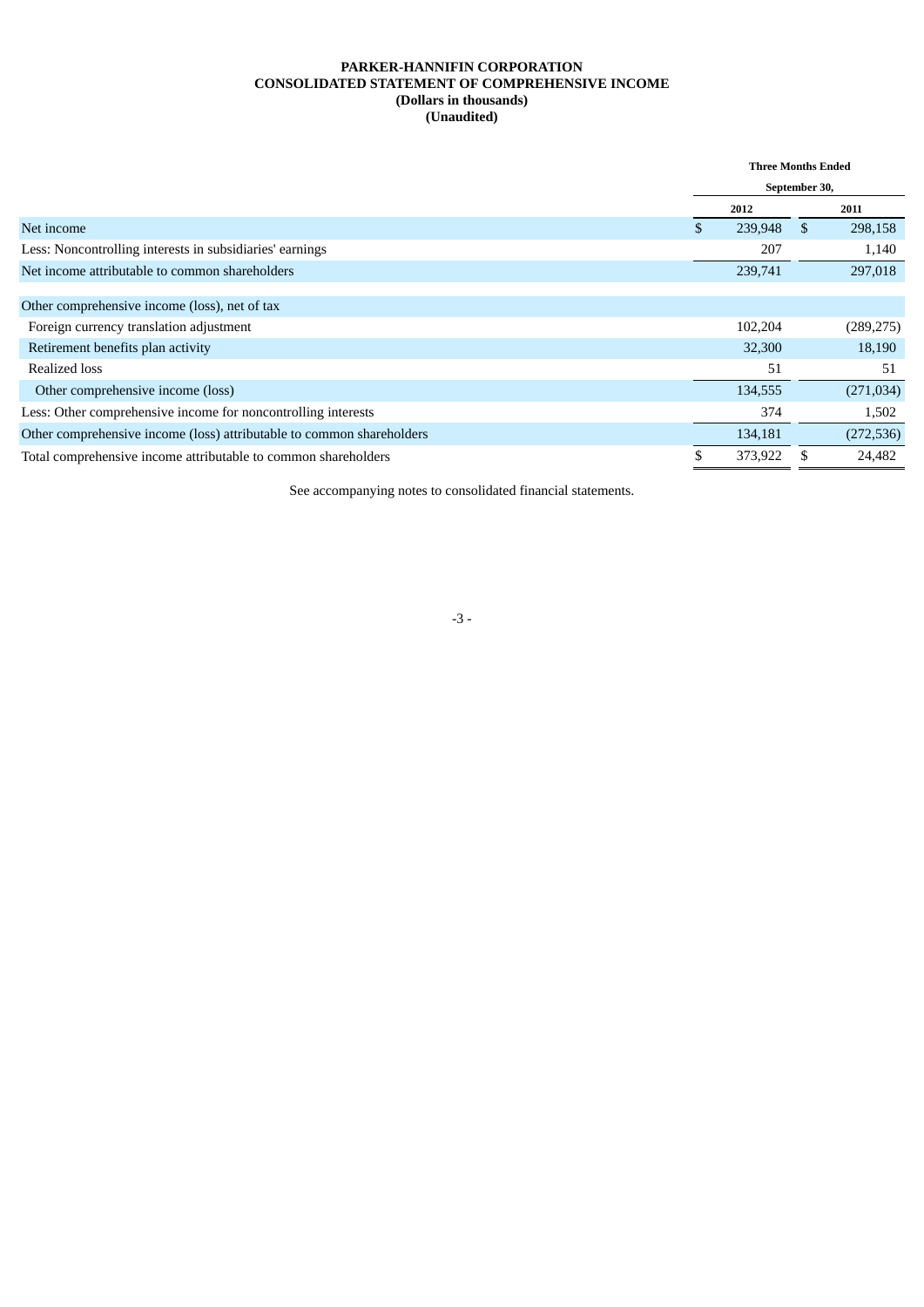## **CONSOLIDATED BALANCE SHEET (Dollars in thousands)**

| <b>ASSETS</b><br>Current assets:<br>\$<br>Cash and cash equivalents<br>436,131<br>\$<br>838,317<br>1,992,284<br>Accounts receivable, net<br>1,982,590<br>Inventories:<br>Finished products<br>589,053<br>576,291<br>Work in process<br>768,879<br>692,042<br>Raw materials<br>131,816<br>132,399<br>1,400,732<br>1,489,748<br>Prepaid expenses<br>137,429<br>161,123<br>Deferred income taxes<br>130,490<br>129,352<br>Total current assets<br>4,200,082<br>4,498,114<br>Plant and equipment<br>4,993,276<br>4,849,229<br>Less accumulated depreciation<br>3,189,864<br>3,129,261<br>1,803,412<br>1,719,968<br>Goodwill<br>3,076,134<br>2,925,856<br>Intangible assets, net<br>1,193,815<br>1,095,218<br>Other assets<br>931,126<br>861,135<br><b>Total assets</b><br>$\mathbb{S}$<br>\$<br>11,134,578<br>11,170,282<br><b>LIABILITIES</b><br>Current liabilities:<br>\$<br>Notes payable and long-term debt payable within one year<br>264,582<br>\$<br>225,589<br>1,162,797<br>Accounts payable, trade<br>1,194,684<br>Accrued payrolls and other compensation<br>463,889<br>343,311<br>Accrued domestic and foreign taxes<br>153,809<br>109,052<br>Other accrued liabilities<br>448,042<br>486,723<br>Total current liabilities<br>2,366,465<br>2,486,013<br>Long-term debt<br>1,511,799<br>1,503,946<br>Pensions and other postretirement benefits<br>1,909,755<br>1,704,291<br>Deferred income taxes<br>88,091<br>112,532<br>Other liabilities<br>287,477<br>276,747<br><b>Total liabilities</b><br>5,982,564<br>6,264,552<br><b>EQUITY</b><br>Shareholders' equity:<br>Serial preferred stock, \$.50 par value; authorized 3,000,000 shares; none issued<br>Common stock, \$.50 par value; authorized 600,000,000 shares; issued 181,046,128 shares at<br>September 30 and June 30<br>90,523<br>90,523<br>Additional capital<br>640,249<br>634,593<br>Retained earnings<br>7,949,519<br>7,787,175<br>Accumulated other comprehensive (loss)<br>(1,281,719)<br>(1,415,900)<br>Treasury shares, at cost; 31,865,151 shares at September 30 and 31,415,530 shares at June 30<br>(2,205,532)<br>(2,251,792)<br>Total shareholders' equity<br>5,141,124<br>4,896,515<br>Noncontrolling interests<br>10,890<br>9,215<br>Total equity<br>5,152,014<br>4,905,730 |                              | (Unaudited)<br>September 30,<br>2012 | <b>June 30,</b><br>2012 |
|----------------------------------------------------------------------------------------------------------------------------------------------------------------------------------------------------------------------------------------------------------------------------------------------------------------------------------------------------------------------------------------------------------------------------------------------------------------------------------------------------------------------------------------------------------------------------------------------------------------------------------------------------------------------------------------------------------------------------------------------------------------------------------------------------------------------------------------------------------------------------------------------------------------------------------------------------------------------------------------------------------------------------------------------------------------------------------------------------------------------------------------------------------------------------------------------------------------------------------------------------------------------------------------------------------------------------------------------------------------------------------------------------------------------------------------------------------------------------------------------------------------------------------------------------------------------------------------------------------------------------------------------------------------------------------------------------------------------------------------------------------------------------------------------------------------------------------------------------------------------------------------------------------------------------------------------------------------------------------------------------------------------------------------------------------------------------------------------------------------------------------------------------------------------------------------------------------------------------------------------------------------|------------------------------|--------------------------------------|-------------------------|
|                                                                                                                                                                                                                                                                                                                                                                                                                                                                                                                                                                                                                                                                                                                                                                                                                                                                                                                                                                                                                                                                                                                                                                                                                                                                                                                                                                                                                                                                                                                                                                                                                                                                                                                                                                                                                                                                                                                                                                                                                                                                                                                                                                                                                                                                |                              |                                      |                         |
|                                                                                                                                                                                                                                                                                                                                                                                                                                                                                                                                                                                                                                                                                                                                                                                                                                                                                                                                                                                                                                                                                                                                                                                                                                                                                                                                                                                                                                                                                                                                                                                                                                                                                                                                                                                                                                                                                                                                                                                                                                                                                                                                                                                                                                                                |                              |                                      |                         |
|                                                                                                                                                                                                                                                                                                                                                                                                                                                                                                                                                                                                                                                                                                                                                                                                                                                                                                                                                                                                                                                                                                                                                                                                                                                                                                                                                                                                                                                                                                                                                                                                                                                                                                                                                                                                                                                                                                                                                                                                                                                                                                                                                                                                                                                                |                              |                                      |                         |
|                                                                                                                                                                                                                                                                                                                                                                                                                                                                                                                                                                                                                                                                                                                                                                                                                                                                                                                                                                                                                                                                                                                                                                                                                                                                                                                                                                                                                                                                                                                                                                                                                                                                                                                                                                                                                                                                                                                                                                                                                                                                                                                                                                                                                                                                |                              |                                      |                         |
|                                                                                                                                                                                                                                                                                                                                                                                                                                                                                                                                                                                                                                                                                                                                                                                                                                                                                                                                                                                                                                                                                                                                                                                                                                                                                                                                                                                                                                                                                                                                                                                                                                                                                                                                                                                                                                                                                                                                                                                                                                                                                                                                                                                                                                                                |                              |                                      |                         |
|                                                                                                                                                                                                                                                                                                                                                                                                                                                                                                                                                                                                                                                                                                                                                                                                                                                                                                                                                                                                                                                                                                                                                                                                                                                                                                                                                                                                                                                                                                                                                                                                                                                                                                                                                                                                                                                                                                                                                                                                                                                                                                                                                                                                                                                                |                              |                                      |                         |
|                                                                                                                                                                                                                                                                                                                                                                                                                                                                                                                                                                                                                                                                                                                                                                                                                                                                                                                                                                                                                                                                                                                                                                                                                                                                                                                                                                                                                                                                                                                                                                                                                                                                                                                                                                                                                                                                                                                                                                                                                                                                                                                                                                                                                                                                |                              |                                      |                         |
|                                                                                                                                                                                                                                                                                                                                                                                                                                                                                                                                                                                                                                                                                                                                                                                                                                                                                                                                                                                                                                                                                                                                                                                                                                                                                                                                                                                                                                                                                                                                                                                                                                                                                                                                                                                                                                                                                                                                                                                                                                                                                                                                                                                                                                                                |                              |                                      |                         |
|                                                                                                                                                                                                                                                                                                                                                                                                                                                                                                                                                                                                                                                                                                                                                                                                                                                                                                                                                                                                                                                                                                                                                                                                                                                                                                                                                                                                                                                                                                                                                                                                                                                                                                                                                                                                                                                                                                                                                                                                                                                                                                                                                                                                                                                                |                              |                                      |                         |
|                                                                                                                                                                                                                                                                                                                                                                                                                                                                                                                                                                                                                                                                                                                                                                                                                                                                                                                                                                                                                                                                                                                                                                                                                                                                                                                                                                                                                                                                                                                                                                                                                                                                                                                                                                                                                                                                                                                                                                                                                                                                                                                                                                                                                                                                |                              |                                      |                         |
|                                                                                                                                                                                                                                                                                                                                                                                                                                                                                                                                                                                                                                                                                                                                                                                                                                                                                                                                                                                                                                                                                                                                                                                                                                                                                                                                                                                                                                                                                                                                                                                                                                                                                                                                                                                                                                                                                                                                                                                                                                                                                                                                                                                                                                                                |                              |                                      |                         |
|                                                                                                                                                                                                                                                                                                                                                                                                                                                                                                                                                                                                                                                                                                                                                                                                                                                                                                                                                                                                                                                                                                                                                                                                                                                                                                                                                                                                                                                                                                                                                                                                                                                                                                                                                                                                                                                                                                                                                                                                                                                                                                                                                                                                                                                                |                              |                                      |                         |
|                                                                                                                                                                                                                                                                                                                                                                                                                                                                                                                                                                                                                                                                                                                                                                                                                                                                                                                                                                                                                                                                                                                                                                                                                                                                                                                                                                                                                                                                                                                                                                                                                                                                                                                                                                                                                                                                                                                                                                                                                                                                                                                                                                                                                                                                |                              |                                      |                         |
|                                                                                                                                                                                                                                                                                                                                                                                                                                                                                                                                                                                                                                                                                                                                                                                                                                                                                                                                                                                                                                                                                                                                                                                                                                                                                                                                                                                                                                                                                                                                                                                                                                                                                                                                                                                                                                                                                                                                                                                                                                                                                                                                                                                                                                                                |                              |                                      |                         |
|                                                                                                                                                                                                                                                                                                                                                                                                                                                                                                                                                                                                                                                                                                                                                                                                                                                                                                                                                                                                                                                                                                                                                                                                                                                                                                                                                                                                                                                                                                                                                                                                                                                                                                                                                                                                                                                                                                                                                                                                                                                                                                                                                                                                                                                                |                              |                                      |                         |
|                                                                                                                                                                                                                                                                                                                                                                                                                                                                                                                                                                                                                                                                                                                                                                                                                                                                                                                                                                                                                                                                                                                                                                                                                                                                                                                                                                                                                                                                                                                                                                                                                                                                                                                                                                                                                                                                                                                                                                                                                                                                                                                                                                                                                                                                |                              |                                      |                         |
|                                                                                                                                                                                                                                                                                                                                                                                                                                                                                                                                                                                                                                                                                                                                                                                                                                                                                                                                                                                                                                                                                                                                                                                                                                                                                                                                                                                                                                                                                                                                                                                                                                                                                                                                                                                                                                                                                                                                                                                                                                                                                                                                                                                                                                                                |                              |                                      |                         |
|                                                                                                                                                                                                                                                                                                                                                                                                                                                                                                                                                                                                                                                                                                                                                                                                                                                                                                                                                                                                                                                                                                                                                                                                                                                                                                                                                                                                                                                                                                                                                                                                                                                                                                                                                                                                                                                                                                                                                                                                                                                                                                                                                                                                                                                                |                              |                                      |                         |
|                                                                                                                                                                                                                                                                                                                                                                                                                                                                                                                                                                                                                                                                                                                                                                                                                                                                                                                                                                                                                                                                                                                                                                                                                                                                                                                                                                                                                                                                                                                                                                                                                                                                                                                                                                                                                                                                                                                                                                                                                                                                                                                                                                                                                                                                |                              |                                      |                         |
|                                                                                                                                                                                                                                                                                                                                                                                                                                                                                                                                                                                                                                                                                                                                                                                                                                                                                                                                                                                                                                                                                                                                                                                                                                                                                                                                                                                                                                                                                                                                                                                                                                                                                                                                                                                                                                                                                                                                                                                                                                                                                                                                                                                                                                                                |                              |                                      |                         |
|                                                                                                                                                                                                                                                                                                                                                                                                                                                                                                                                                                                                                                                                                                                                                                                                                                                                                                                                                                                                                                                                                                                                                                                                                                                                                                                                                                                                                                                                                                                                                                                                                                                                                                                                                                                                                                                                                                                                                                                                                                                                                                                                                                                                                                                                |                              |                                      |                         |
|                                                                                                                                                                                                                                                                                                                                                                                                                                                                                                                                                                                                                                                                                                                                                                                                                                                                                                                                                                                                                                                                                                                                                                                                                                                                                                                                                                                                                                                                                                                                                                                                                                                                                                                                                                                                                                                                                                                                                                                                                                                                                                                                                                                                                                                                |                              |                                      |                         |
|                                                                                                                                                                                                                                                                                                                                                                                                                                                                                                                                                                                                                                                                                                                                                                                                                                                                                                                                                                                                                                                                                                                                                                                                                                                                                                                                                                                                                                                                                                                                                                                                                                                                                                                                                                                                                                                                                                                                                                                                                                                                                                                                                                                                                                                                |                              |                                      |                         |
|                                                                                                                                                                                                                                                                                                                                                                                                                                                                                                                                                                                                                                                                                                                                                                                                                                                                                                                                                                                                                                                                                                                                                                                                                                                                                                                                                                                                                                                                                                                                                                                                                                                                                                                                                                                                                                                                                                                                                                                                                                                                                                                                                                                                                                                                |                              |                                      |                         |
|                                                                                                                                                                                                                                                                                                                                                                                                                                                                                                                                                                                                                                                                                                                                                                                                                                                                                                                                                                                                                                                                                                                                                                                                                                                                                                                                                                                                                                                                                                                                                                                                                                                                                                                                                                                                                                                                                                                                                                                                                                                                                                                                                                                                                                                                |                              |                                      |                         |
|                                                                                                                                                                                                                                                                                                                                                                                                                                                                                                                                                                                                                                                                                                                                                                                                                                                                                                                                                                                                                                                                                                                                                                                                                                                                                                                                                                                                                                                                                                                                                                                                                                                                                                                                                                                                                                                                                                                                                                                                                                                                                                                                                                                                                                                                |                              |                                      |                         |
|                                                                                                                                                                                                                                                                                                                                                                                                                                                                                                                                                                                                                                                                                                                                                                                                                                                                                                                                                                                                                                                                                                                                                                                                                                                                                                                                                                                                                                                                                                                                                                                                                                                                                                                                                                                                                                                                                                                                                                                                                                                                                                                                                                                                                                                                |                              |                                      |                         |
|                                                                                                                                                                                                                                                                                                                                                                                                                                                                                                                                                                                                                                                                                                                                                                                                                                                                                                                                                                                                                                                                                                                                                                                                                                                                                                                                                                                                                                                                                                                                                                                                                                                                                                                                                                                                                                                                                                                                                                                                                                                                                                                                                                                                                                                                |                              |                                      |                         |
|                                                                                                                                                                                                                                                                                                                                                                                                                                                                                                                                                                                                                                                                                                                                                                                                                                                                                                                                                                                                                                                                                                                                                                                                                                                                                                                                                                                                                                                                                                                                                                                                                                                                                                                                                                                                                                                                                                                                                                                                                                                                                                                                                                                                                                                                |                              |                                      |                         |
|                                                                                                                                                                                                                                                                                                                                                                                                                                                                                                                                                                                                                                                                                                                                                                                                                                                                                                                                                                                                                                                                                                                                                                                                                                                                                                                                                                                                                                                                                                                                                                                                                                                                                                                                                                                                                                                                                                                                                                                                                                                                                                                                                                                                                                                                |                              |                                      |                         |
|                                                                                                                                                                                                                                                                                                                                                                                                                                                                                                                                                                                                                                                                                                                                                                                                                                                                                                                                                                                                                                                                                                                                                                                                                                                                                                                                                                                                                                                                                                                                                                                                                                                                                                                                                                                                                                                                                                                                                                                                                                                                                                                                                                                                                                                                |                              |                                      |                         |
|                                                                                                                                                                                                                                                                                                                                                                                                                                                                                                                                                                                                                                                                                                                                                                                                                                                                                                                                                                                                                                                                                                                                                                                                                                                                                                                                                                                                                                                                                                                                                                                                                                                                                                                                                                                                                                                                                                                                                                                                                                                                                                                                                                                                                                                                |                              |                                      |                         |
|                                                                                                                                                                                                                                                                                                                                                                                                                                                                                                                                                                                                                                                                                                                                                                                                                                                                                                                                                                                                                                                                                                                                                                                                                                                                                                                                                                                                                                                                                                                                                                                                                                                                                                                                                                                                                                                                                                                                                                                                                                                                                                                                                                                                                                                                |                              |                                      |                         |
|                                                                                                                                                                                                                                                                                                                                                                                                                                                                                                                                                                                                                                                                                                                                                                                                                                                                                                                                                                                                                                                                                                                                                                                                                                                                                                                                                                                                                                                                                                                                                                                                                                                                                                                                                                                                                                                                                                                                                                                                                                                                                                                                                                                                                                                                |                              |                                      |                         |
|                                                                                                                                                                                                                                                                                                                                                                                                                                                                                                                                                                                                                                                                                                                                                                                                                                                                                                                                                                                                                                                                                                                                                                                                                                                                                                                                                                                                                                                                                                                                                                                                                                                                                                                                                                                                                                                                                                                                                                                                                                                                                                                                                                                                                                                                |                              |                                      |                         |
|                                                                                                                                                                                                                                                                                                                                                                                                                                                                                                                                                                                                                                                                                                                                                                                                                                                                                                                                                                                                                                                                                                                                                                                                                                                                                                                                                                                                                                                                                                                                                                                                                                                                                                                                                                                                                                                                                                                                                                                                                                                                                                                                                                                                                                                                |                              |                                      |                         |
|                                                                                                                                                                                                                                                                                                                                                                                                                                                                                                                                                                                                                                                                                                                                                                                                                                                                                                                                                                                                                                                                                                                                                                                                                                                                                                                                                                                                                                                                                                                                                                                                                                                                                                                                                                                                                                                                                                                                                                                                                                                                                                                                                                                                                                                                |                              |                                      |                         |
|                                                                                                                                                                                                                                                                                                                                                                                                                                                                                                                                                                                                                                                                                                                                                                                                                                                                                                                                                                                                                                                                                                                                                                                                                                                                                                                                                                                                                                                                                                                                                                                                                                                                                                                                                                                                                                                                                                                                                                                                                                                                                                                                                                                                                                                                |                              |                                      |                         |
|                                                                                                                                                                                                                                                                                                                                                                                                                                                                                                                                                                                                                                                                                                                                                                                                                                                                                                                                                                                                                                                                                                                                                                                                                                                                                                                                                                                                                                                                                                                                                                                                                                                                                                                                                                                                                                                                                                                                                                                                                                                                                                                                                                                                                                                                |                              |                                      |                         |
|                                                                                                                                                                                                                                                                                                                                                                                                                                                                                                                                                                                                                                                                                                                                                                                                                                                                                                                                                                                                                                                                                                                                                                                                                                                                                                                                                                                                                                                                                                                                                                                                                                                                                                                                                                                                                                                                                                                                                                                                                                                                                                                                                                                                                                                                |                              |                                      |                         |
|                                                                                                                                                                                                                                                                                                                                                                                                                                                                                                                                                                                                                                                                                                                                                                                                                                                                                                                                                                                                                                                                                                                                                                                                                                                                                                                                                                                                                                                                                                                                                                                                                                                                                                                                                                                                                                                                                                                                                                                                                                                                                                                                                                                                                                                                |                              |                                      |                         |
|                                                                                                                                                                                                                                                                                                                                                                                                                                                                                                                                                                                                                                                                                                                                                                                                                                                                                                                                                                                                                                                                                                                                                                                                                                                                                                                                                                                                                                                                                                                                                                                                                                                                                                                                                                                                                                                                                                                                                                                                                                                                                                                                                                                                                                                                |                              |                                      |                         |
|                                                                                                                                                                                                                                                                                                                                                                                                                                                                                                                                                                                                                                                                                                                                                                                                                                                                                                                                                                                                                                                                                                                                                                                                                                                                                                                                                                                                                                                                                                                                                                                                                                                                                                                                                                                                                                                                                                                                                                                                                                                                                                                                                                                                                                                                |                              |                                      |                         |
|                                                                                                                                                                                                                                                                                                                                                                                                                                                                                                                                                                                                                                                                                                                                                                                                                                                                                                                                                                                                                                                                                                                                                                                                                                                                                                                                                                                                                                                                                                                                                                                                                                                                                                                                                                                                                                                                                                                                                                                                                                                                                                                                                                                                                                                                |                              |                                      |                         |
|                                                                                                                                                                                                                                                                                                                                                                                                                                                                                                                                                                                                                                                                                                                                                                                                                                                                                                                                                                                                                                                                                                                                                                                                                                                                                                                                                                                                                                                                                                                                                                                                                                                                                                                                                                                                                                                                                                                                                                                                                                                                                                                                                                                                                                                                | Total liabilities and equity | \$<br>11,134,578                     | \$<br>11,170,282        |

See accompanying notes to consolidated financial statements.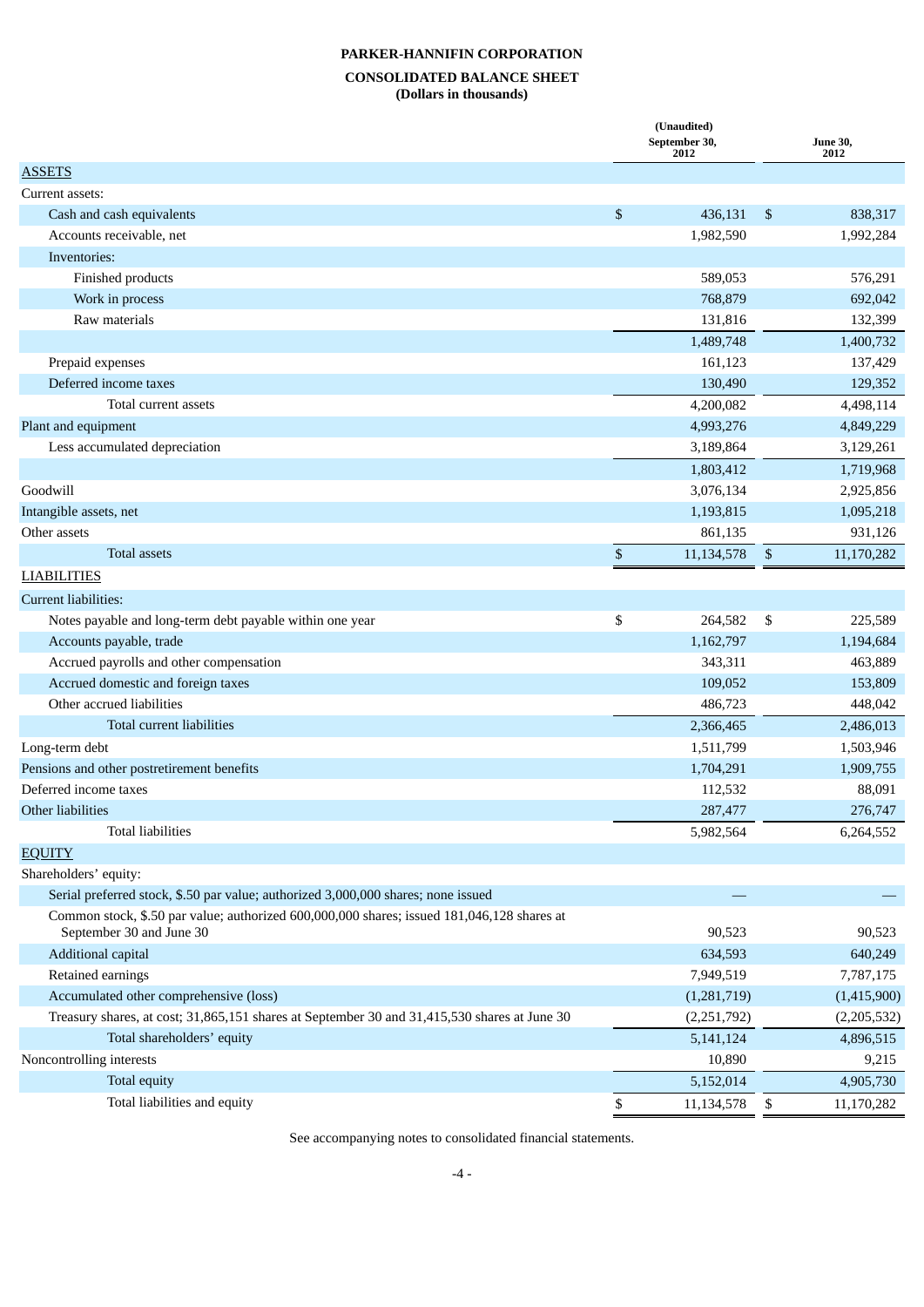#### **CONSOLIDATED STATEMENT OF CASH FLOWS (Dollars in thousands) (Unaudited)**

|                                                                           | <b>Three Months Ended</b><br>September 30, |            |    |            |
|---------------------------------------------------------------------------|--------------------------------------------|------------|----|------------|
|                                                                           |                                            | 2012       |    | 2011       |
| <b>CASH FLOWS FROM OPERATING ACTIVITIES</b>                               |                                            |            |    |            |
| Net income                                                                | \$                                         | 239,948    | \$ | 298,158    |
| Adjustments to reconcile net income to net cash provided by operations:   |                                            |            |    |            |
| Depreciation                                                              |                                            | 53,008     |    | 55,094     |
| Amortization                                                              |                                            | 28,164     |    | 29,738     |
| Share incentive plan compensation                                         |                                            | 31,261     |    | 27,898     |
| Deferred income taxes                                                     |                                            | 54,030     |    | (4,094)    |
| Foreign currency transaction loss (gain)                                  |                                            | 982        |    | (300)      |
| (Gain) on sale of plant and equipment                                     |                                            | (1,140)    |    | (1, 479)   |
| Changes in assets and liabilities, net of effect of acquisitions:         |                                            |            |    |            |
| Accounts receivable, net                                                  |                                            | 85,221     |    | 31,735     |
| Inventories                                                               |                                            | (38,022)   |    | (92, 648)  |
| Prepaid expenses                                                          |                                            | (19, 633)  |    | 15,163     |
| Other assets                                                              |                                            | (13,577)   |    | (19, 974)  |
| Accounts payable, trade                                                   |                                            | (70, 735)  |    | (22, 845)  |
| Accrued payrolls and other compensation                                   |                                            | (127, 739) |    | (117, 105) |
| Accrued domestic and foreign taxes                                        |                                            | (50, 493)  |    | 8,088      |
| Other accrued liabilities                                                 |                                            | (20, 691)  |    | 34,928     |
| Pensions and other postretirement benefits                                |                                            | (163, 486) |    | 24,196     |
| Other liabilities                                                         |                                            | 5,931      |    | 42,943     |
| Net cash (used in) provided by operating activities                       |                                            | (6,971)    |    | 309,496    |
| CASH FLOWS FROM INVESTING ACTIVITIES                                      |                                            |            |    |            |
| Acquisitions (less cash acquired of \$20,329 in 2012 and \$5,899 in 2011) |                                            | (194, 548) |    | (10, 406)  |
| Capital expenditures                                                      |                                            | (76, 685)  |    | (43,989)   |
| Proceeds from sale of plant and equipment                                 |                                            | 8,645      |    | 5,660      |
| Other                                                                     |                                            | 168        |    | 181        |
| Net cash (used in) investing activities                                   |                                            | (262, 420) |    | (48, 554)  |
| CASH FLOWS FROM FINANCING ACTIVITIES                                      |                                            |            |    |            |
| Proceeds from exercise of stock options                                   |                                            | 11,781     |    | 1,051      |
| Payments for common shares                                                |                                            | (107, 989) |    | (293, 545) |
| Tax benefit from share incentive plan compensation                        |                                            | 23,678     |    | 1,554      |
| Acquisition of noncontrolling interests                                   |                                            |            |    | (76, 893)  |
| Proceeds from (payments for) notes payable, net                           |                                            | 32,959     |    | (1)        |
| Proceeds from long-term borrowings                                        |                                            | 5,958      |    | 34         |
| Payments for long-term borrowings                                         |                                            | (76, 690)  |    | (236)      |
| Dividends                                                                 |                                            | (61, 365)  |    | (63,004)   |
| Net cash (used in) financing activities                                   |                                            | (171, 668) |    | (431, 040) |
| Effect of exchange rate changes on cash                                   |                                            | 38,873     |    | (63, 014)  |
| Net (decrease) in cash and cash equivalents                               |                                            |            |    |            |
|                                                                           |                                            | (402, 186) |    | (233, 112) |
| Cash and cash equivalents at beginning of year                            |                                            | 838,317    |    | 657,466    |
| Cash and cash equivalents at end of period                                | $\$$                                       | 436,131    | \$ | 424,354    |

See accompanying notes to consolidated financial statements.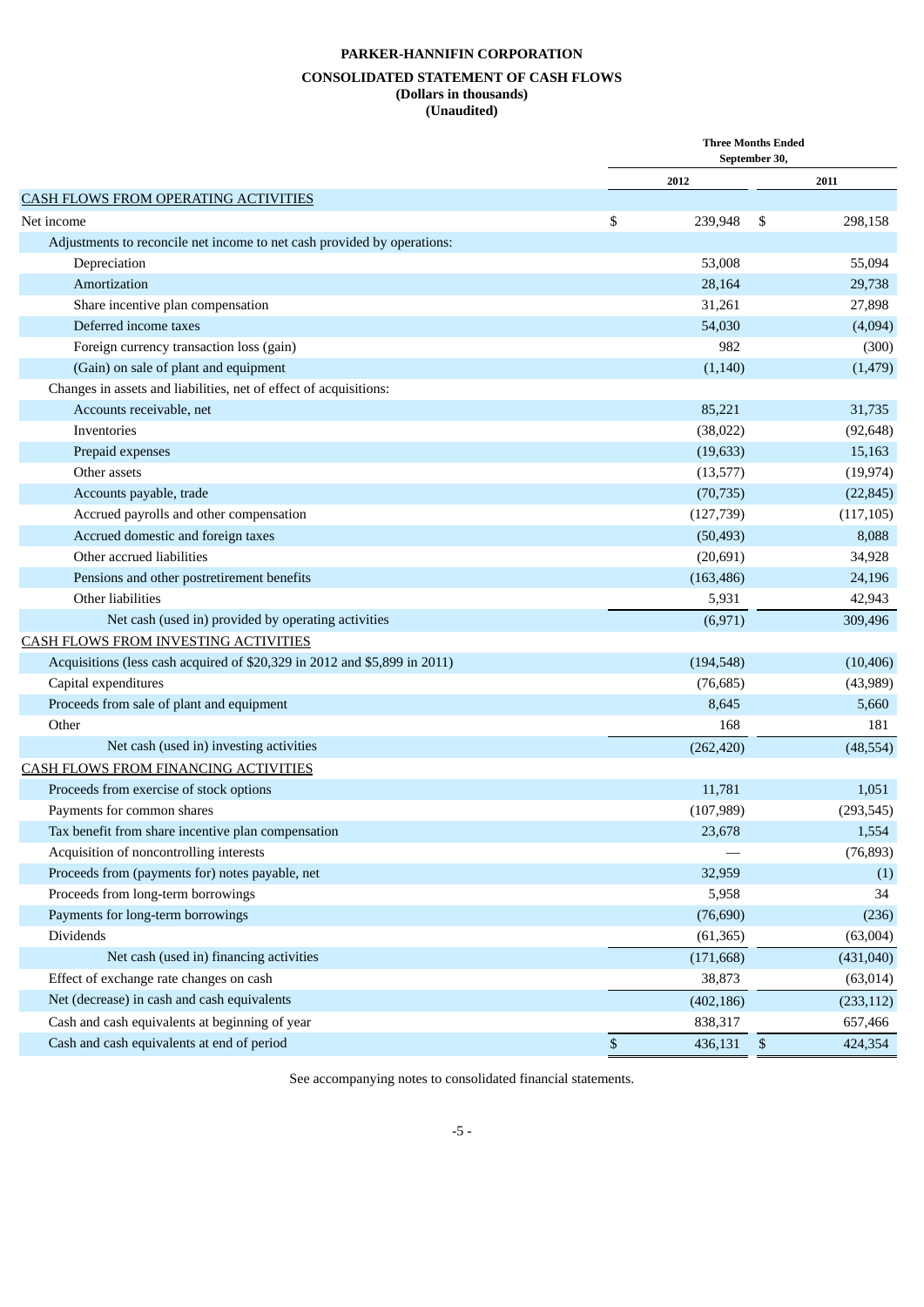#### **BUSINESS SEGMENT INFORMATION (Dollars in thousands) (Unaudited)**

The Company operates in three reportable business segments: Industrial, Aerospace and Climate & Industrial Controls. The Industrial Segment is the largest and includes a significant portion of international operations.

Industrial - This segment produces a broad range of motion-control and fluid systems and components used in all kinds of manufacturing, packaging, processing, transportation, mobile construction, agricultural and military machinery and equipment. Sales are made directly to major original equipment manufacturers (OEMs) and through a broad distribution network to smaller OEMs and the aftermarket.

Aerospace - This segment designs and manufactures products and provides aftermarket support for commercial, business jet, military and general aviation aircraft, missile and spacecraft markets. The Aerospace Segment provides a full range of systems and components for hydraulic, pneumatic and fuel applications.

Climate & Industrial Controls - This segment manufactures motion-control systems and components for use primarily in the refrigeration and air conditioning and transportation industries.

|                                                  |               | <b>Three Months Ended</b> |              |           |  |
|--------------------------------------------------|---------------|---------------------------|--------------|-----------|--|
|                                                  |               | September 30,             |              |           |  |
|                                                  |               | 2012                      | 2011         |           |  |
| Net sales                                        |               |                           |              |           |  |
| Industrial:                                      |               |                           |              |           |  |
| North America                                    | $\mathcal{S}$ | 1,266,047                 | $\mathbb{S}$ | 1,204,817 |  |
| International                                    |               | 1,176,890                 |              | 1,289,115 |  |
| Aerospace                                        |               | 541,083                   |              | 497,492   |  |
| Climate & Industrial Controls                    |               | 230,915                   |              | 242,457   |  |
| Total                                            | \$            | 3,214,935                 | \$           | 3,233,881 |  |
| Segment operating income                         |               |                           |              |           |  |
| Industrial:                                      |               |                           |              |           |  |
| North America                                    | \$            | 227,192                   | \$           | 223,227   |  |
| <b>International</b>                             |               | 151,771                   |              | 208,219   |  |
| Aerospace                                        |               | 61.898                    |              | 68,637    |  |
| Climate & Industrial Controls                    |               | 21,710                    |              | 19,792    |  |
| Total segment operating income                   |               | 462,571                   |              | 519,875   |  |
| Corporate general and administrative expenses    |               | 39,767                    |              | 58,016    |  |
| Income before interest expense and other expense |               | 422,804                   |              | 461,859   |  |
| Interest expense                                 |               | 23,509                    |              | 23,221    |  |
| Other expense                                    |               | 63,237                    |              | 27,053    |  |
| Income before income taxes                       | \$            | 336,058                   | \$           | 411,585   |  |

-6 -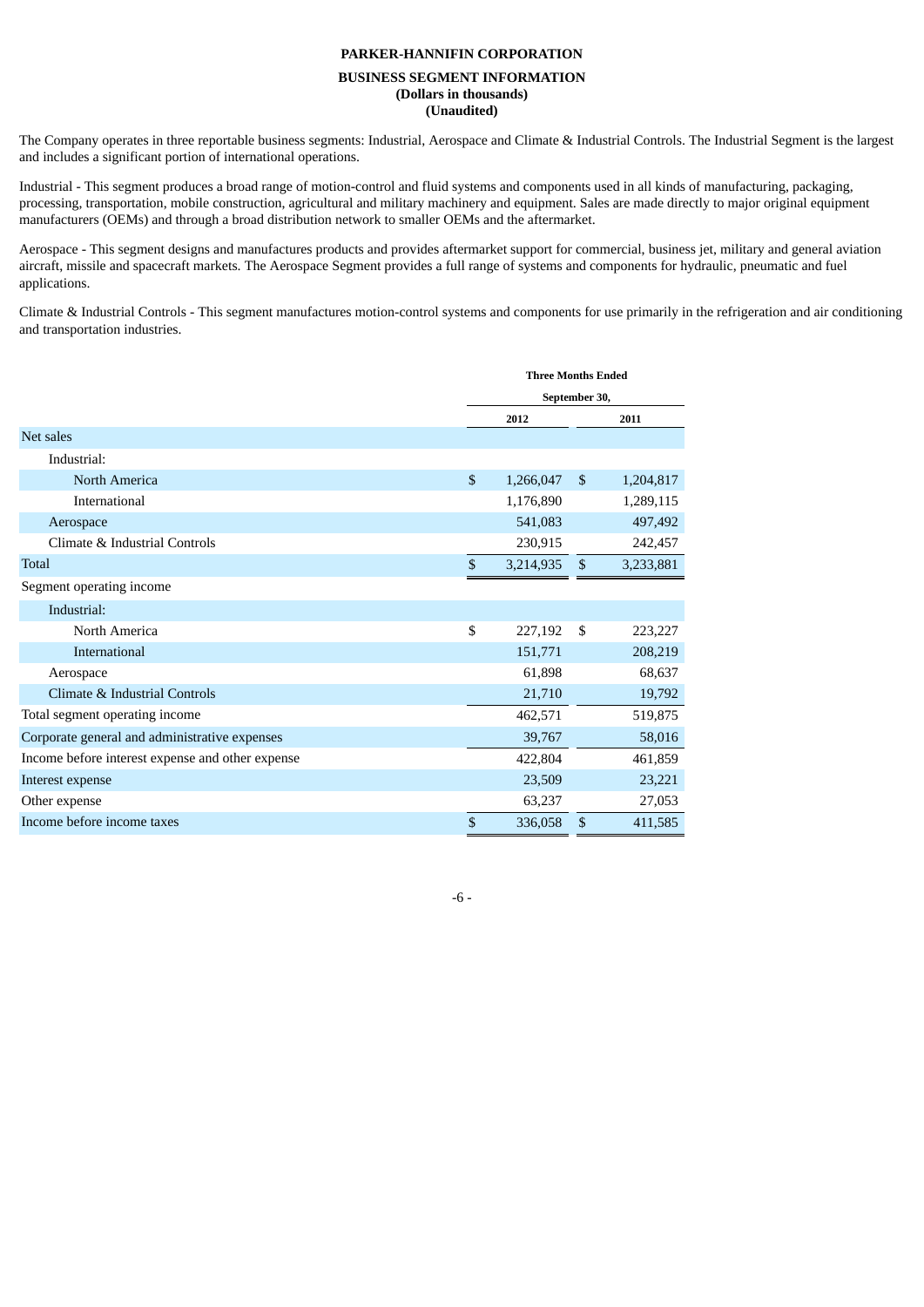# **PARKER-HANNIFIN CORPORATION NOTES TO CONSOLIDATED FINANCIAL STATEMENTS Dollars in thousands, except per share amounts**

#### **1. Management representation**

In the opinion of the management of the Company, the accompanying unaudited consolidated financial statements contain all adjustments (consisting of only normal recurring accruals) necessary to present fairly the financial position as of September 30, 2012, the results of operations for the three months ended September 30, 2012 and 2011 and cash flows for the three months then ended. These financial statements should be read in conjunction with the consolidated financial statements and related notes included in the Company's 2012 Annual Report on Form 10-K. Interim period results are not necessarily indicative of the results to be expected for the full fiscal year. The Company incorrectly presented the acquisition of a noncontrolling interest in the investing activities section of the Consolidated Statement of Cash Flows for the three months ended September 30, 2011. Such amount has been corrected through reclassification to the financing section in the Consolidated Statement of Cash Flows for the three months ended September 30, 2011.

The Company has evaluated subsequent events that have occurred through the date these financial statements were issued. No subsequent events have occurred that required either adjustment to or disclosure in these financial statements.

#### **2. New accounting pronouncements**

In September 2011, the FASB issued new accounting guidance related to testing goodwill for impairment. The new guidance allows an entity the option to make a qualitative evaluation about the likelihood of goodwill impairment to determine whether the entity should calculate the fair value of a reporting unit. It also expands the events and circumstances that an entity should consider between annual impairment tests in determining whether it is more likely than not that the fair value of a reporting unit is less than its carrying value. This guidance is effective for annual and interim goodwill impairment tests performed for fiscal years beginning after December 15, 2011. The Company is currently assessing the viability of using a qualitative evaluation to determine whether a fair value should be calculated for certain reporting units.

#### **3. Product warranty**

In the ordinary course of business, the Company warrants its products against defects in design, materials and workmanship over various time periods. The warranty accrual as of September 30, 2012 and June 30, 2012 is immaterial to the financial position of the Company and the change in the accrual for the current-year quarter and prior-year quarter is immaterial to the Company's results of operations and cash flows.

-7 -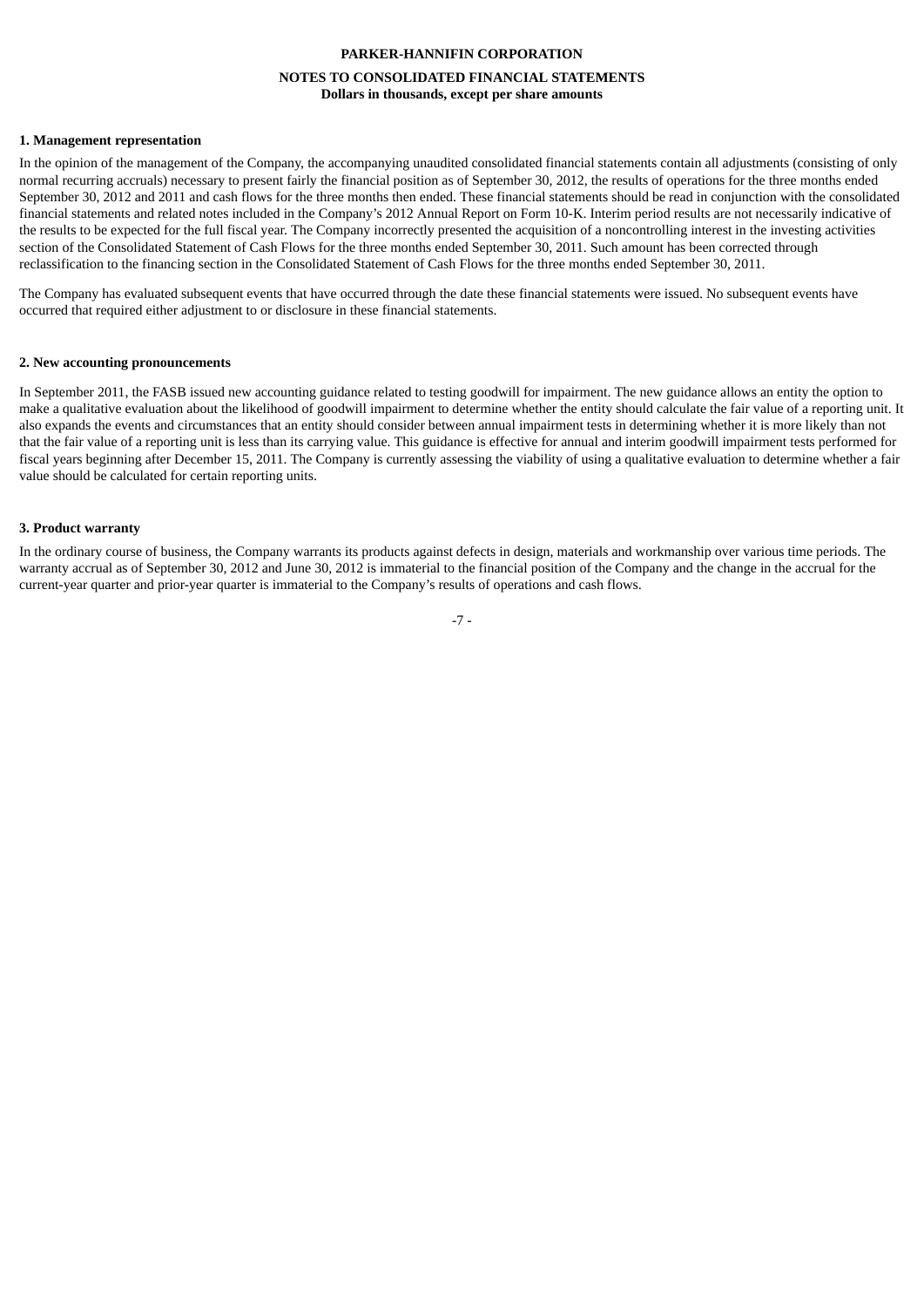#### **4. Earnings per share**

The following table presents a reconciliation of the numerator and denominator of basic and diluted earnings per share for the three months ended September 30, 2012 and 2011.

|                                                                                           | <b>Three Months Ended</b> |               |     |             |  |  |  |  |  |  |
|-------------------------------------------------------------------------------------------|---------------------------|---------------|-----|-------------|--|--|--|--|--|--|
|                                                                                           |                           | September 30, |     |             |  |  |  |  |  |  |
|                                                                                           |                           | 2012          |     | 2011        |  |  |  |  |  |  |
| Numerator:                                                                                |                           |               |     |             |  |  |  |  |  |  |
| Net income attributable to common shareholders                                            | \$                        | 239,741       | -S  | 297,018     |  |  |  |  |  |  |
| Denominator:                                                                              |                           |               |     |             |  |  |  |  |  |  |
| Basic - weighted average common shares                                                    |                           | 149,285,849   |     | 152,439,026 |  |  |  |  |  |  |
| Increase in weighted average common shares from dilutive<br>effect of equity-based awards |                           | 3,331,261     |     | 2,990,382   |  |  |  |  |  |  |
| Diluted - weighted average common shares, assuming exercise<br>of equity-based awards     |                           | 152,617,110   |     | 155,429,408 |  |  |  |  |  |  |
| Basic earnings per share                                                                  | \$                        | 1.61          | -\$ | 1.95        |  |  |  |  |  |  |
| Diluted earnings per share                                                                | \$                        | 1.57          | \$  | 1.91        |  |  |  |  |  |  |

For the three months ended September 30, 2012 and 2011, 472,055 and 435,146 common shares subject to equity-based awards, respectively, were excluded from the computation of diluted earnings per share because the effect of their exercise would be anti-dilutive.

#### **5. Share repurchase program**

The Company has a program to repurchase its common shares. Under the program, the Company is authorized to repurchase an amount of common shares each fiscal year equal to the greater of 7.5 million shares or five percent of the shares outstanding as of the end of the prior fiscal year. Repurchases are funded primarily from operating cash flows and commercial paper borrowings, and the shares are initially held as treasury stock. During the three-month period ended September 30, 2012, the Company repurchased 1,317,977 shares at an average price, including commissions, of \$81.32 per share.

#### **6. Accounts receivable, net**

The Accounts receivable, net caption in the Consolidated Balance Sheet is comprised of the following components:

|                                 | September 30,<br>2012 |           |  | <b>June 30,</b><br>2012 |
|---------------------------------|-----------------------|-----------|--|-------------------------|
| Accounts receivable, trade      |                       | 1,792,010 |  | 1,792,961               |
| Allowance for doubtful accounts |                       | (11, 363) |  | (10, 518)               |
| Non-trade accounts receivable   |                       | 92,097    |  | 84,872                  |
| Notes receivable                |                       | 109.846   |  | 124,969                 |
| <b>Total</b>                    |                       | 1,982,590 |  | 1,992,284               |

Accounts receivable, trade are initially recorded at their net collectible amount and are generally recorded at the time the revenue from the sales transaction is recorded. Receivables are written off to bad debt primarily when, in the judgment of the Company, the receivable is deemed to be uncollectible due to the insolvency of the debtor.

#### -8 -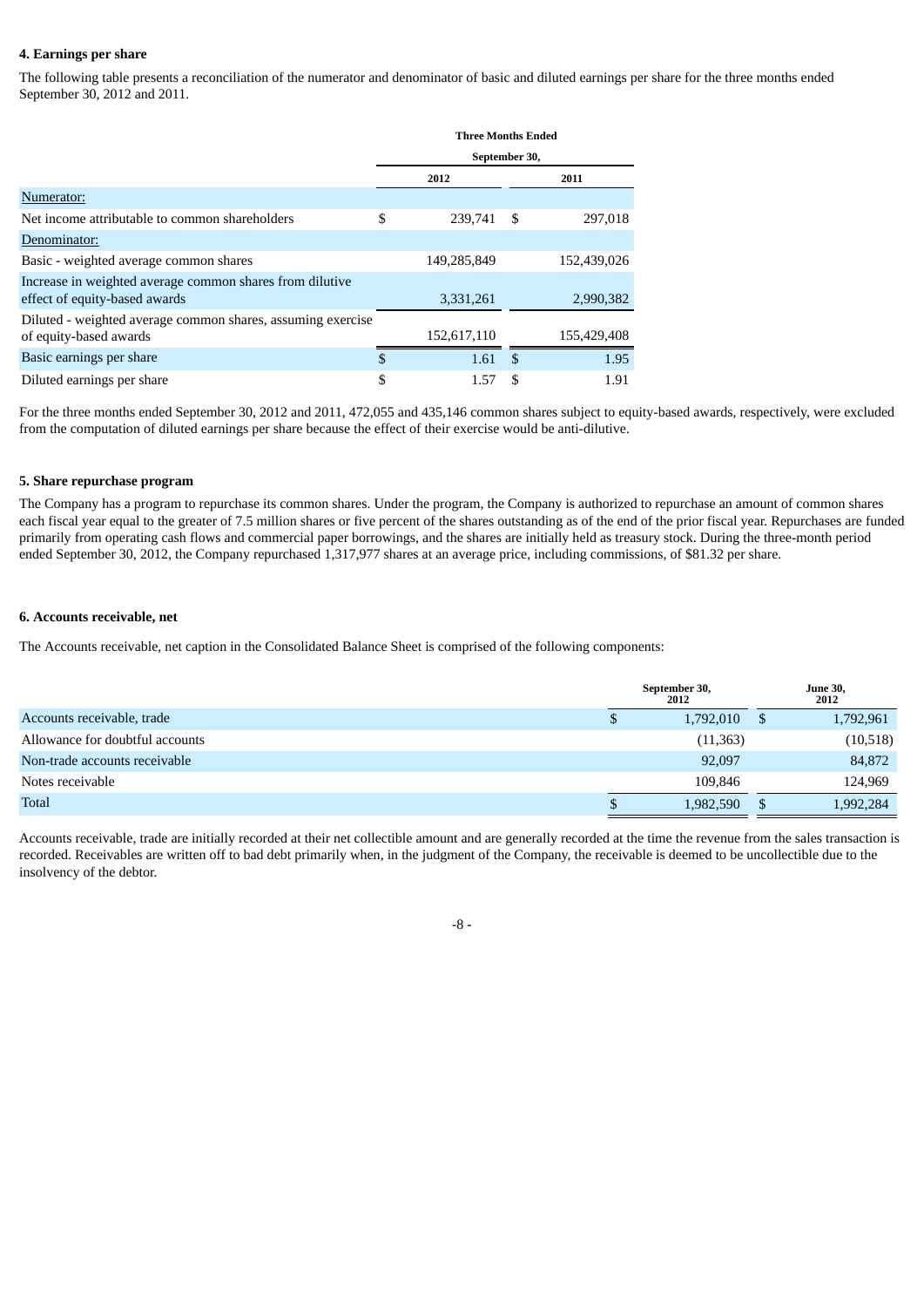#### **7. Business realignment charges**

To structure its businesses in light of current and anticipated customer demand, the Company incurred business realignment charges in fiscal 2013 and fiscal 2012.

Business realignment charges by business segment are as follows:

|                               | <b>Three Months Ended</b><br>September 30, |       |
|-------------------------------|--------------------------------------------|-------|
|                               | 2012                                       | 2011  |
| Industrial                    | \$<br>2,528                                | 5,704 |
| Climate & Industrial Controls | 211                                        | 148   |

Work force reductions in connection with such business realignment charges by business segment are as follows:

|                               | <b>Three Months Ended</b><br>September 30, |      |
|-------------------------------|--------------------------------------------|------|
|                               | 2012                                       | 2011 |
| Industrial                    | 151                                        | 171  |
| Climate & Industrial Controls |                                            |      |

The charges primarily consist of severance costs related to plant closures as well as general work force reductions implemented by various operating units throughout the world. The Company believes the realignment actions will positively impact future results of operations but will not have a material effect on liquidity and sources and uses of capital.

The business realignment charges are presented in the Consolidated Statement of Income as follows:

|                                              | <b>Three Months Ended</b><br>September 30, |          |       |
|----------------------------------------------|--------------------------------------------|----------|-------|
|                                              | 2012                                       |          | 2011  |
| Cost of sales                                | 2.006                                      | <b>S</b> | 5,458 |
| Selling, general and administrative expenses | 733                                        |          | 394   |

As of September 30, 2012, approximately \$0.8 million in severance payments have been made relating to charges incurred during fiscal 2013, with the majority of the remaining payments expected to be made by June 30, 2013. All required severance payments have been made relating to charges incurred in fiscal 2012. Additional charges to be recognized in future periods related to the realignment actions described above are not expected to be material.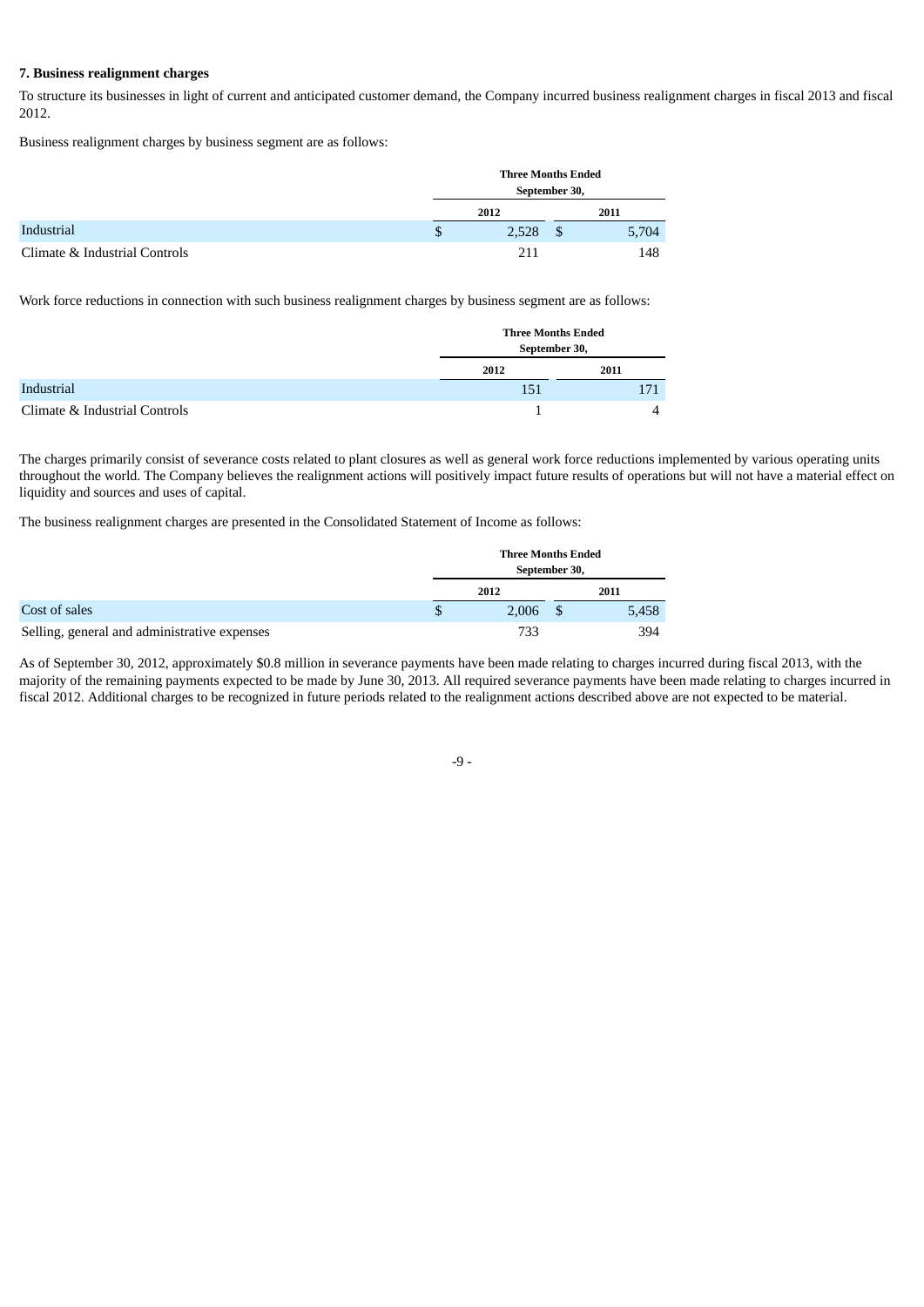# **8. Equity**

As of July 1, 2012, the Company adopted the provisions of FASB Accounting Standards Update No. 2011-05, "Presentation of Comprehensive Income." As a result of this adoption, the Company has presented total comprehensive income in a separate Statement of Comprehensive Income.

Changes in equity for the three months ended September 30, 2012 and 2011 are as follows:

|                               |    | Shareholders'<br><b>Equity</b> | Noncontrolling<br><b>Interests</b> |            | <b>Total Equity</b> |
|-------------------------------|----|--------------------------------|------------------------------------|------------|---------------------|
| Balance at June 30, 2012      | \$ | 4,896,515                      | <sup>\$</sup>                      | $9,215$ \$ | 4,905,730           |
| Net income                    |    | 239,741                        |                                    | 207        | 239,948             |
| Other comprehensive income    |    | 134,181                        |                                    | 374        | 134,555             |
| Dividends paid                |    | (61, 365)                      |                                    |            | (61, 365)           |
| Stock incentive plan activity |    | 39,229                         |                                    |            | 39,229              |
| <b>Acquisition activity</b>   |    |                                |                                    | 1,094      | 1,094               |
| Shares purchased at cost      |    | (107, 177)                     |                                    |            | (107, 177)          |
| Balance at September 30, 2012 | S  | 5,141,124                      | S                                  | 10,890     | 5,152,014           |

|                                   |    | Shareholders'<br>Equity | Noncontrolling<br>Interests |         |   | <b>Total Equity</b> |
|-----------------------------------|----|-------------------------|-----------------------------|---------|---|---------------------|
| Balance at June 30, 2011          | Φ  | 5,383,854               | S.                          | 104,482 | S | 5,488,336           |
| Net income                        |    | 297,018                 |                             | 1,140   |   | 298,158             |
| Other comprehensive income (loss) |    | (272, 536)              |                             | 1,502   |   | (271, 034)          |
| Dividends paid                    |    | (56,078)                |                             | (6,926) |   | (63,004)            |
| Stock incentive plan activity     |    | 21,898                  |                             |         |   | 21,898              |
| <b>Acquisition activity</b>       |    | (64, 920)               |                             | (3,974) |   | (68, 894)           |
| Shares purchased at cost          |    | (291, 972)              |                             |         |   | (291, 972)          |
| Balance at September 30, 2011     | \$ | 5,017,264               |                             | 96.224  |   | 5,113,488           |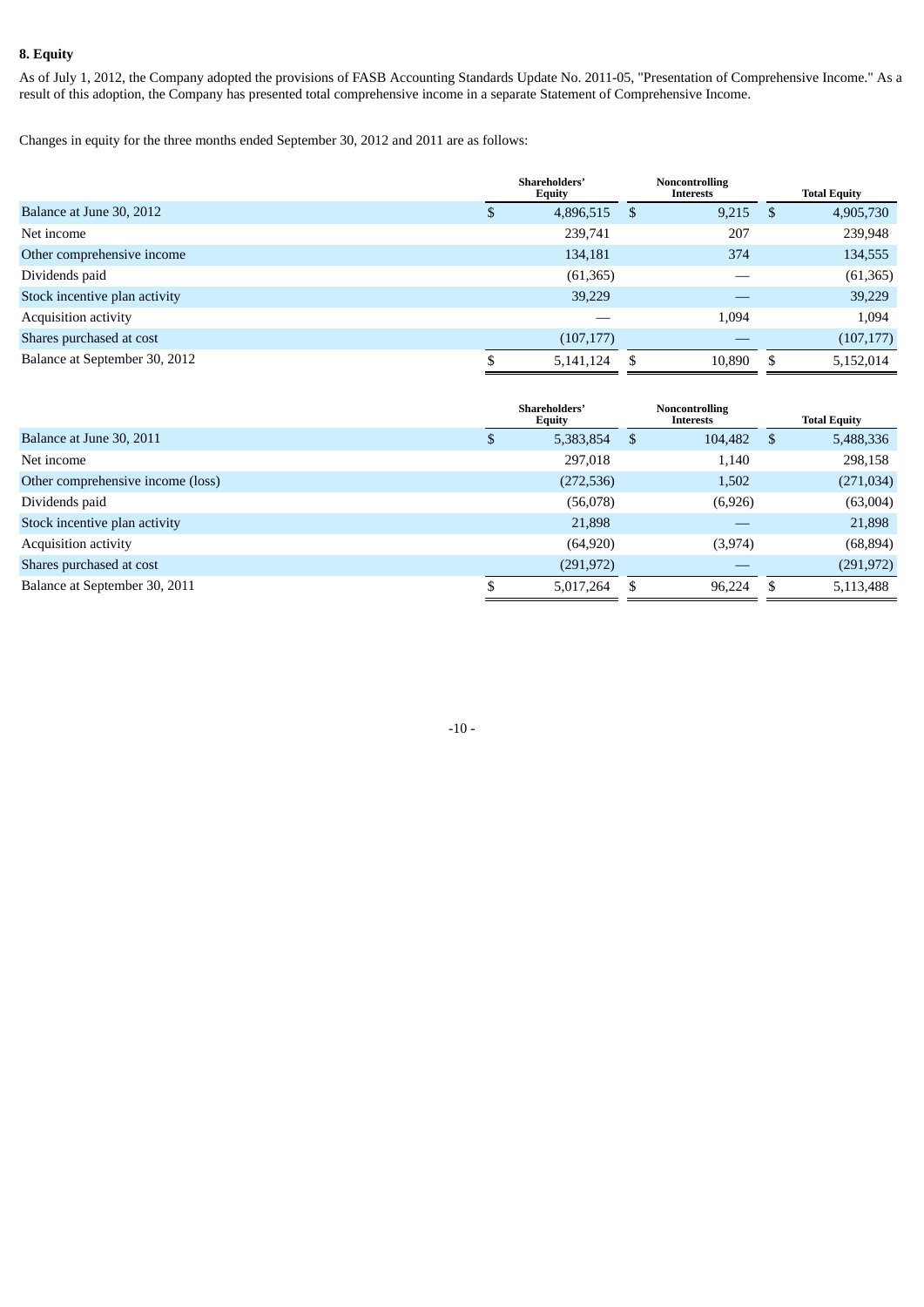#### **9. Goodwill and intangible assets**

The changes in the carrying amount of goodwill for the three months ended September 30, 2012 are as follows:

|                               | <b>Industrial</b><br>Segment | Aerospace<br>Segment |        |      | Climate &<br><b>Industrial</b><br><b>Controls</b><br>Segment |    | Total     |
|-------------------------------|------------------------------|----------------------|--------|------|--------------------------------------------------------------|----|-----------|
| Balance at June 30, 2012      | 2,518,121                    |                      | 98,674 | - \$ | 309,061                                                      | \$ | 2,925,856 |
| Acquisitions                  | 112,764                      |                      |        |      |                                                              |    | 112,764   |
| Foreign currency translation  | 37,807                       |                      |        |      | 779                                                          |    | 38,591    |
| Goodwill adjustments          | (1,077)                      |                      |        |      |                                                              |    | (1,077)   |
| Balance at September 30, 2012 | 2,667,615                    |                      | 98,679 | -S   | 309,840                                                      |    | 3,076,134 |

Acquisitions represent the original goodwill allocation and any changes in the purchase price for the acquisitions during the measurement period subsequent to the applicable acquisition dates.

Goodwill adjustments primarily represent final adjustments to the purchase price allocation for acquisitions during the measurement period subsequent to the applicable acquisition dates. The Company's previously reported results of operations and financial position would not be materially different had the goodwill adjustments recorded during the first three months of fiscal 2013 been reflected in the same reporting period that the initial purchase price allocations for those acquisitions were made.

Intangible assets are amortized on the straight-line method over their legal or estimated useful lives. The following summarizes the gross carrying value and accumulated amortization for each major category of intangible assets:

|                          | September 30, 2012 |                                 |  |                             | June 30, 2012 |                                 |  |                                    |
|--------------------------|--------------------|---------------------------------|--|-----------------------------|---------------|---------------------------------|--|------------------------------------|
|                          |                    | <b>Gross Carrying</b><br>Amount |  | Accumulated<br>Amortization |               | <b>Gross Carrying</b><br>Amount |  | Accumulated<br><b>Amortization</b> |
| Patents                  |                    | 123,308                         |  | 69,110                      |               | 118,034                         |  | 66,303                             |
| Trademarks               |                    | 330,798                         |  | 135,128                     |               | 321,019                         |  | 129,081                            |
| Customer lists and other |                    | 1,365,885                       |  | 421,938                     |               | 1,247,820                       |  | 396,271                            |
| Total                    |                    | 1,819,991                       |  | 626,176                     |               | 1,686,873                       |  | 591,655                            |

Total intangible amortization expense for the three months ended September 30, 2012 was \$27,298. The estimated amortization expense for the five years ending June 30, 2013 through 2017 is \$108,046, \$104,529, \$100,219, \$95,687, and \$92,809, respectively.

Intangible assets are evaluated for impairment whenever events or circumstances indicate that the undiscounted net cash flows to be generated by their use over their expected useful lives and eventual disposition may be less than their net carrying value. No such events or circumstances occurred during the three months ended September 30, 2012.

 $-11 -$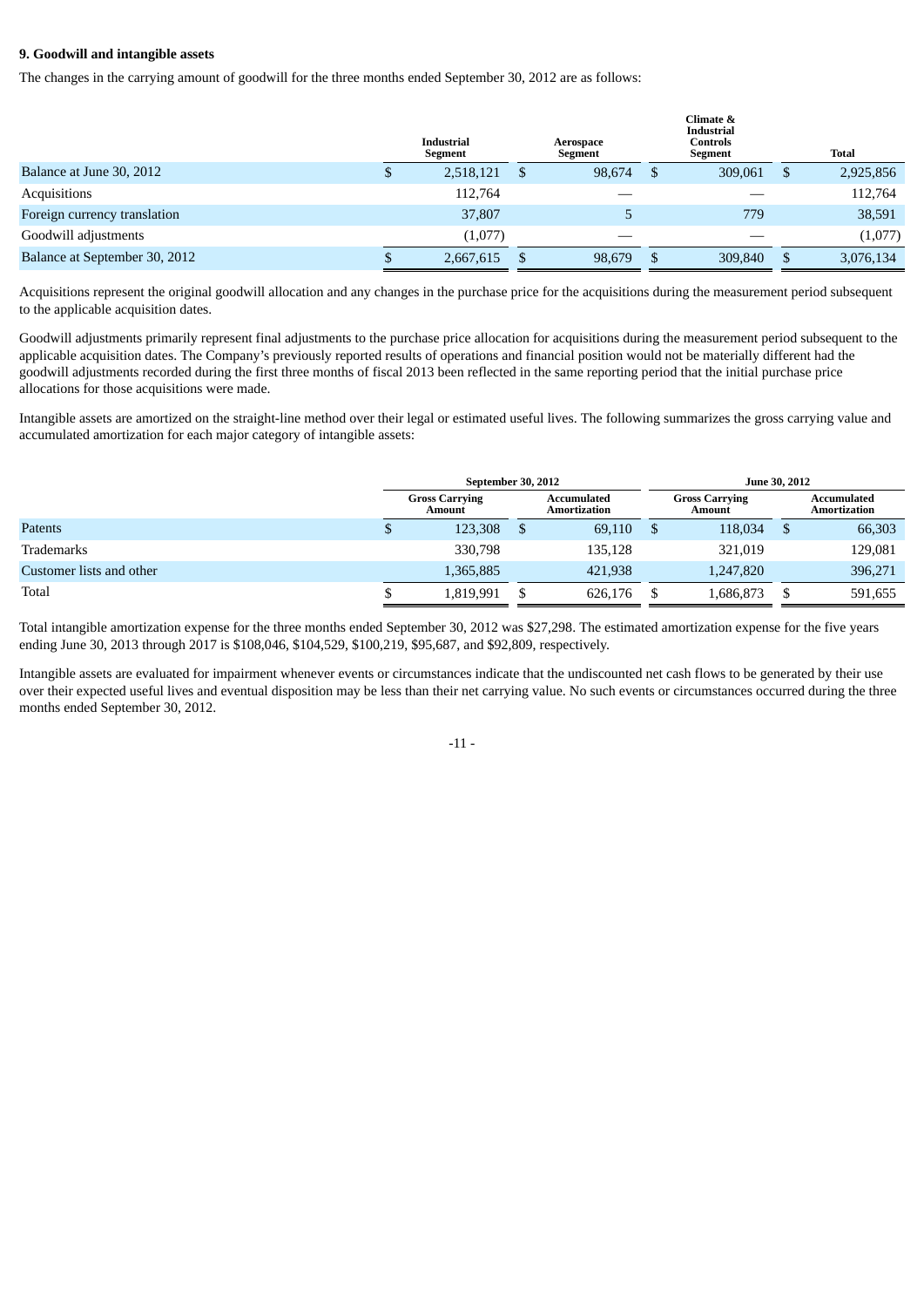#### **10. Retirement benefits**

Net pension benefit cost recognized included the following components:

|                                                | <b>Three Months Ended September 30,</b> |           |     |           |  |  |
|------------------------------------------------|-----------------------------------------|-----------|-----|-----------|--|--|
|                                                |                                         | 2012      |     | 2011      |  |  |
| Service cost                                   | \$                                      | 28,334    | -S  | 21,624    |  |  |
| Interest cost                                  |                                         | 43,073    |     | 45,916    |  |  |
| Expected return on plan assets                 |                                         | (49, 638) |     | (50, 169) |  |  |
| Amortization of prior service cost             |                                         | 3,488     |     | 3,484     |  |  |
| Amortization of net actuarial loss             |                                         | 47,583    |     | 25,414    |  |  |
| Amortization of initial net obligation (asset) |                                         | 6         |     | (15)      |  |  |
| Net pension benefit cost                       | \$                                      | 72,846    | -\$ | 46,254    |  |  |

Net postretirement benefit cost recognized included the following components:

|                                         | <b>Three Months Ended September 30,</b> |       |      |       |
|-----------------------------------------|-----------------------------------------|-------|------|-------|
|                                         |                                         | 2012  |      | 2011  |
| Service cost                            | Ъ                                       | 182   | - 55 | 181   |
| Interest cost                           |                                         | 870   |      | 881   |
| Net amortization and deferral and other |                                         | 117   |      | 129   |
| Net postretirement benefit cost         |                                         | 1.169 |      | 1,191 |

#### **11. Income taxes**

As of September 30, 2012, the Company had gross unrecognized tax benefits of \$111,084. The total amount of gross unrecognized tax benefits that, if recognized, would affect the effective tax rate was \$63,830. If recognized, a significant portion of the gross unrecognized tax benefits would be offset against an asset currently recorded in the Consolidated Balance Sheet. The accrued interest related to the gross unrecognized tax benefits, excluded from the amounts above, was \$3,808.

The Company and its subsidiaries file income tax returns in the United States and in various foreign jurisdictions. In the normal course of business, the Company is subject to examination by taxing authorities throughout the world. The Company is no longer subject to examinations of its federal income tax returns by the United States Internal Revenue Service for fiscal years through 2010. All significant state, local and foreign tax returns have been examined for fiscal years through 2003. The Company does not anticipate that the total amount of gross unrecognized tax benefits will significantly change due to the settlement of examinations and the expiration of statutes of limitations within the next twelve months.

 $-12 -$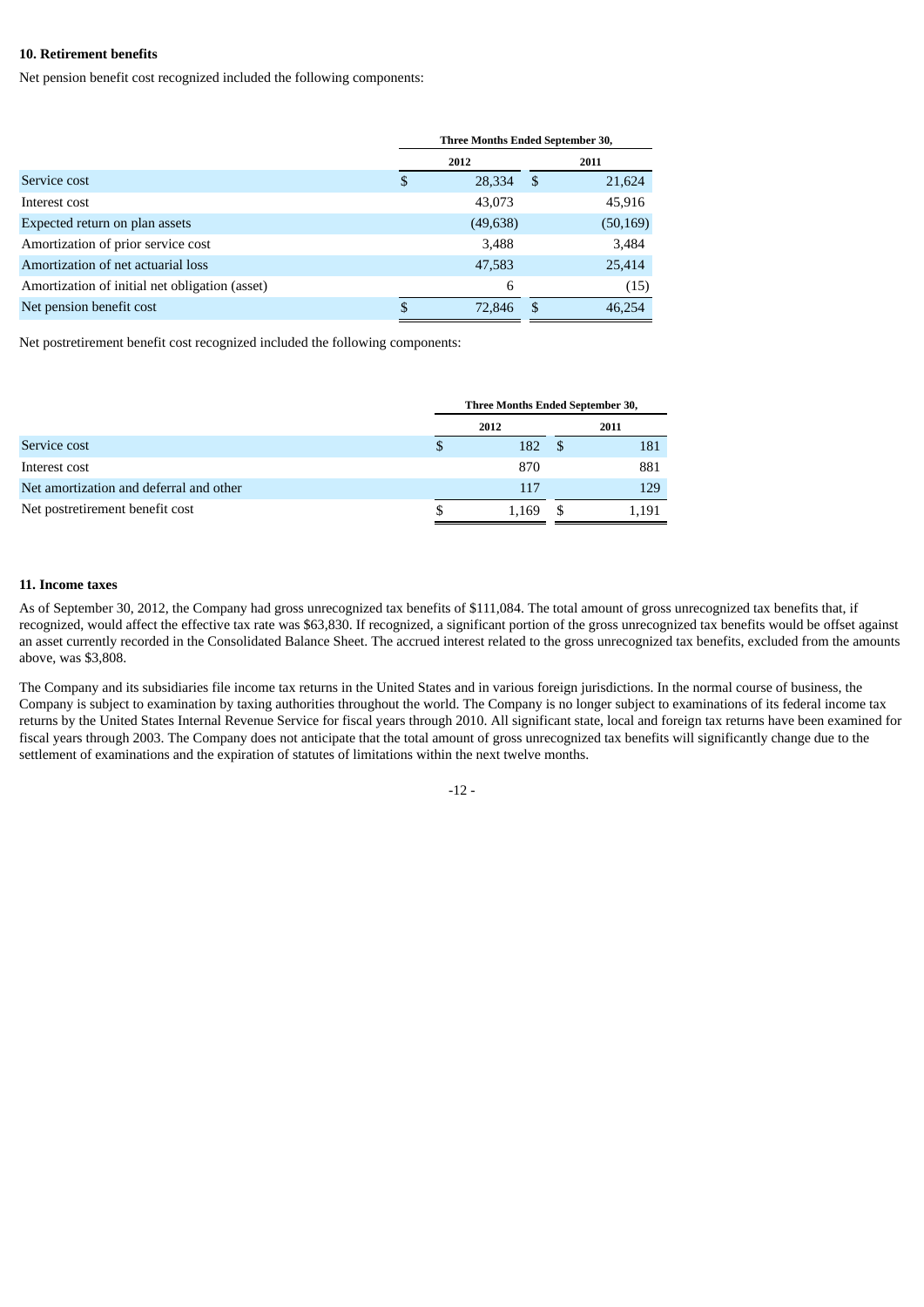#### **12. Financial instruments and fair value measurement**

The Company's financial instruments consist primarily of cash and cash equivalents, long-term investments, and accounts receivable as well as obligations under accounts payable, trade, notes payable and long-term debt. Due to their short-term nature, the carrying values for cash and cash equivalents, accounts receivable, accounts payable, trade and notes payable approximate fair value. The carrying value of long-term debt (excluding capital leases) was \$1,740,352 and \$1,728,983 at September 30, 2012 and June 30, 2012, respectively, and was estimated to have a fair value of \$2,058,919 and \$2,005,887 at September 30, 2012 and June 30, 2012, respectively. The fair value of long-term debt was estimated using discounted cash flow analyses based on the Company's current incremental borrowing rate for similar types of borrowing arrangements.

The Company utilizes derivative and non-derivative financial instruments, including forward exchange contracts, costless collar contracts, cross-currency swap contracts and certain foreign denominated debt designated as net investment hedges, to manage foreign currency transaction and translation risk. The derivative financial instrument contracts are with major investment grade financial institutions and the Company does not anticipate any material nonperformance by any of the counterparties. The Company does not hold or issue derivative financial instruments for trading purposes.

The Company's Euro bonds and Japanese Yen credit facility have been designated as a hedge of the Company's net investment in certain foreign subsidiaries. The translation of the Euro bonds and Japanese Yen credit facility into U.S. dollars is recorded in accumulated other comprehensive income (loss) and remains there until the underlying net investment is sold or substantially liquidated.

Derivative financial instruments are recognized on the Consolidated Balance Sheet as either assets or liabilities and are measured at fair value. Derivatives consist of forward exchange, costless collar and cross-currency swap contracts the fair value of which is calculated using market observable inputs including both spot and forward prices for the same underlying currencies. The fair value of the cross-currency swap contracts is calculated using a present value cash flow model that has been adjusted to reflect the credit risk of either the Company or the counterparty.

The following summarizes the location and fair value of derivative financial instruments reported in the Consolidated Balance Sheet as of September 30, 2012 and June 30, 2012:

|                               | <b>Balance Sheet Caption</b> | September 30,<br>2012 |    | <b>June 30,</b><br>2012 |
|-------------------------------|------------------------------|-----------------------|----|-------------------------|
| Net investment hedges         |                              |                       |    |                         |
| Cross-currency swap contracts | Other liabilities \$         | 6.106                 | -8 | 2,008                   |
| Cash flow hedges              |                              |                       |    |                         |
| Costless collar contracts     | Accounts receivable          | 2,829                 |    | 2,466                   |
| Forward exchange contracts    | Accounts receivable          | 1,418                 |    | 1,887                   |
| Costless collar contracts     | Other accrued liabilities    | 492                   |    | 552                     |

-13 -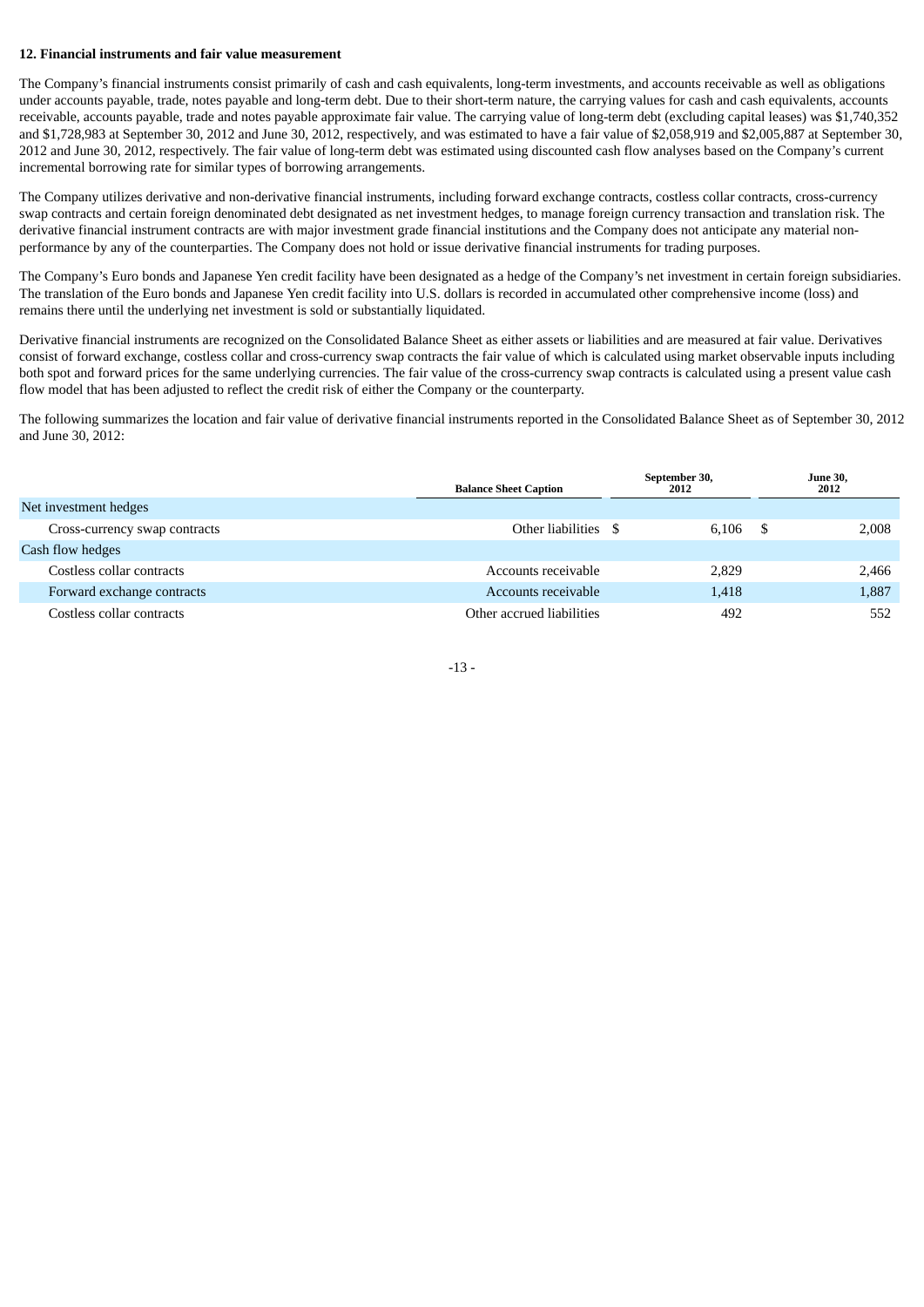#### **12. Financial instruments and fair value measurement, cont'd**

The fair values at September 30, 2012 and June 30, 2012 are classified within level 2 of the fair value hierarchy. There are no other financial assets or financial liabilities that are marked to market on a recurring basis. Fair values are transferred between levels of the fair value hierarchy when facts and circumstances indicate that a change in the method of estimating the fair value of a financial asset or financial liability is warranted.

Gains or losses on derivatives that are not hedges are adjusted to fair value through the cost of sales caption in the Consolidated Statement of Income. Gains or losses on derivatives that are hedges are adjusted to fair value through accumulated other comprehensive income (loss) in the Consolidated Balance Sheet until the hedged item is recognized in earnings.

The cross-currency swap contracts have been designated as hedging instruments. The costless collar contracts and forward exchange contracts have not been designated as hedging instruments and are considered to be economic hedges of forecasted transactions.

Gains (losses) on derivative financial instruments that were recorded in the Consolidated Statement of Income are as follows:

|                            | <b>Three Months Ended</b><br>September 30, |          |  |  |
|----------------------------|--------------------------------------------|----------|--|--|
|                            | 2012                                       | 2011     |  |  |
| Forward exchange contracts | \$<br>(488)                                | (31,392) |  |  |
| Costless collar contracts  | 2,255                                      | 7,615    |  |  |

Gains (losses) on derivative and non-derivative financial instruments that were recorded in accumulated other comprehensive income (loss) in the Consolidated Balance Sheet are as follows:

|                               | <b>Three Months Ended</b><br>September 30, |  |        |  |  |
|-------------------------------|--------------------------------------------|--|--------|--|--|
|                               | 2012                                       |  | 2011   |  |  |
| Cross-currency swap contracts | (2,531)                                    |  | 15,641 |  |  |
| Foreign denominated debt      | (3,498)                                    |  | 11,378 |  |  |

There was no ineffectiveness of the cross-currency swap contracts or foreign denominated debt, nor was any portion of these financial instruments excluded from the effectiveness testing, during the three months ended September 30, 2012 and 2011.

 $-14 -$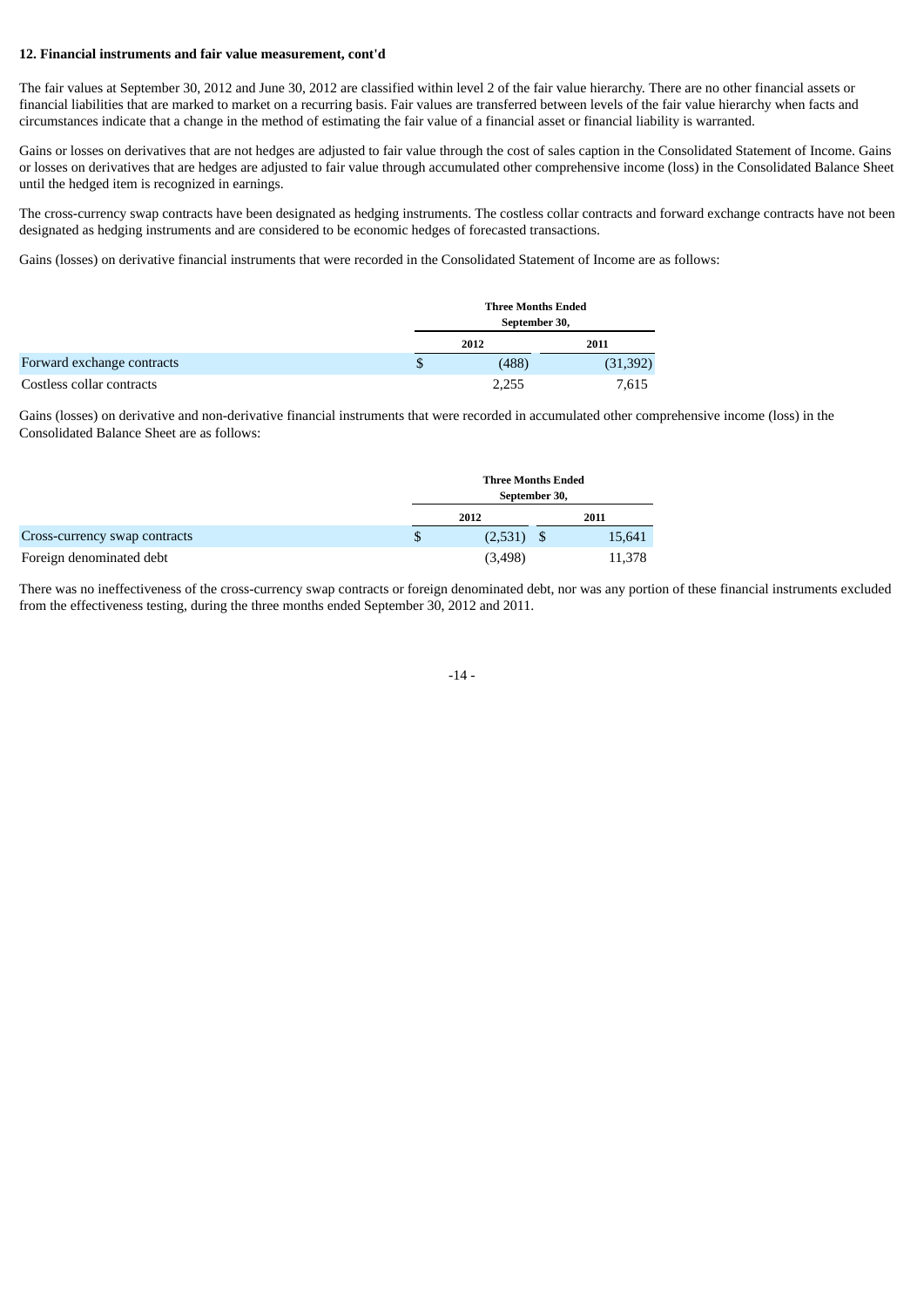#### **FORM 10-Q ITEM 2. MANAGEMENT'S DISCUSSION AND ANALYSIS OF FINANCIAL CONDITION AND RESULTS OF OPERATIONS**

#### **FOR THE THREE MONTHS ENDED SEPTEMBER 30, 2012 AND COMPARABLE PERIOD ENDED SEPTEMBER 30, 2011**

#### **OVERVIEW**

The Company is a leading worldwide diversified manufacturer of motion and control technologies and systems, providing precision engineered solutions for a wide variety of mobile, industrial and aerospace markets.

The Company's order rates provide a near-term perspective of the Company's outlook particularly when viewed in the context of prior and future order rates. The Company publishes its order rates on a quarterly basis. The lead time between the time an order is received and revenue is realized generally ranges from one day to 12 weeks for mobile and industrial orders and from one day to 18 months for aerospace orders. The Company believes the leading economic indicators of these markets that have a strong correlation to the Company's future order rates are as follows:

- Purchasing Managers Index (PMI) on manufacturing activity specific to regions around the world with respect to most mobile and industrial markets;
- Global aircraft miles flown and global revenue passenger miles for commercial aerospace markets and Department of Defense spending for military aerospace markets; and
- Housing starts with respect to the North American residential air conditioning market and certain mobile construction markets.

A PMI above 50 indicates that the manufacturing activity specific to a region of the world in the mobile and industrial markets is expanding. A PMI below 50 indicates the opposite. The PMI at the end of September 2012 for the United States, the Eurozone countries and China was 51.5, 46.1 and 47.9, respectively. Since June 30, 2012, the PMI for China has decreased, while the PMI for the United States and the Eurozone countries have increased.

Global aircraft miles flown have increased approximately two percent from the comparable fiscal 2012 level and global revenue passenger miles have increased approximately four percent from the comparable fiscal 2012 level. The Company anticipates that U.S. Department of Defense spending with regards to appropriations and operations and maintenance for the U.S. Government's fiscal year 2013 will be slightly up from the comparable fiscal 2012 level.

Housing starts in September 2012 were approximately 35 percent higher than housing starts in September 2011 and were approximately 15 percent higher than housing starts in June 2012.

The Company remains focused on maintaining its financial strength by adjusting its cost structure to reflect changing demand levels, maintaining a strong balance sheet and managing its cash. The Company has been able to borrow funds at affordable interest rates and had a debt to debt-shareholders' equity ratio of 25.7 percent at September 30, 2012 compared to 25.8 percent at September 30, 2011 and 26.1 percent at June 30, 2012.

The Company believes many opportunities for profitable growth are available. The Company intends to focus primarily on business opportunities in the areas of energy, water, agriculture, environment, defense, life sciences, infrastructure and transportation.

-15 -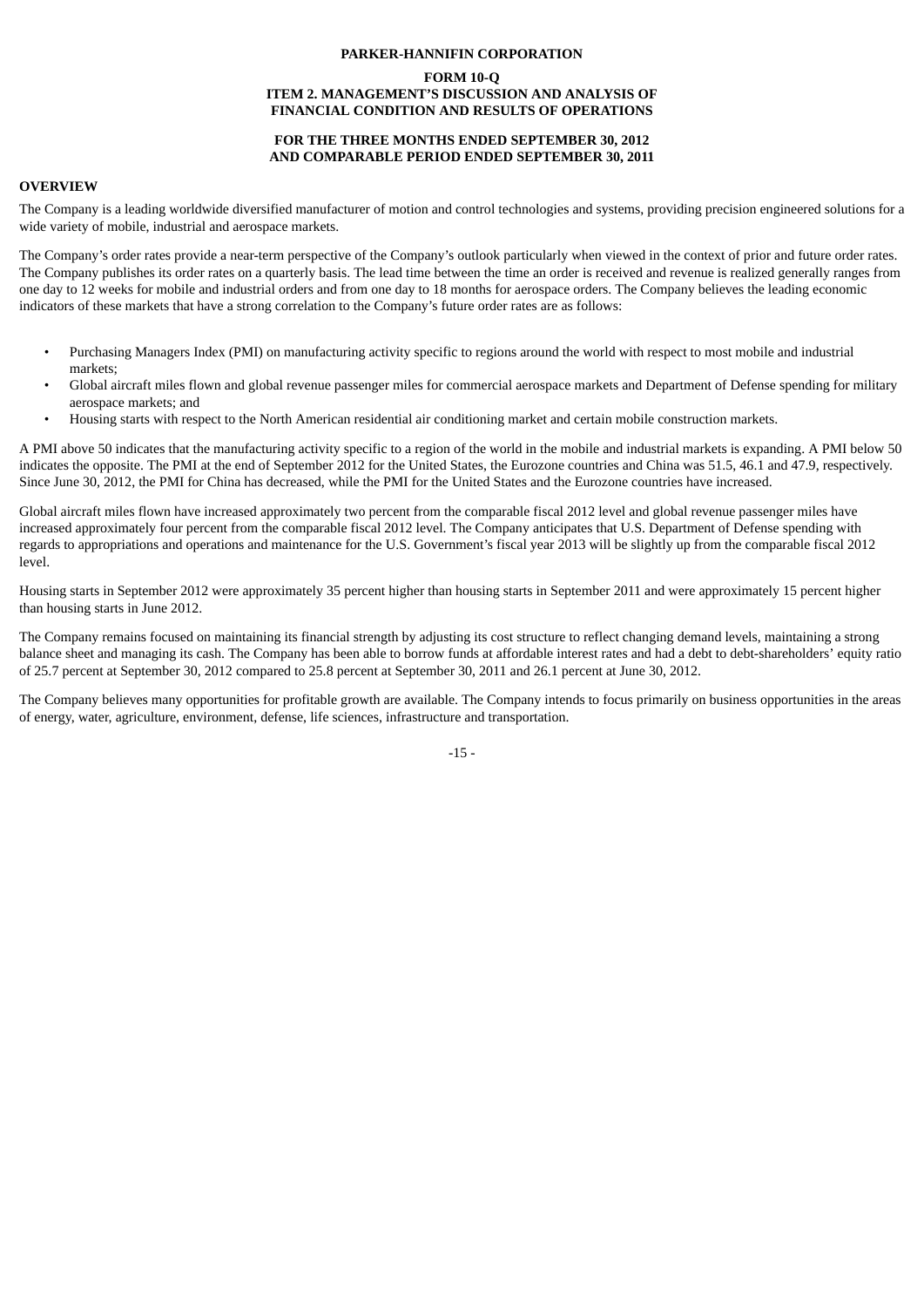The Company believes it can meet its strategic objectives by:

- Serving the customer;
- Empowering its employees to become successful in its lean enterprise and fostering an entrepreneurial culture;
- Successfully executing its Win Strategy initiatives relating to premier customer service, financial performance and profitable growth;
- Engineering innovative systems and products to provide superior customer value through improved service, efficiency and productivity;
- Delivering products, systems and services that have demonstrable savings to customers and are priced by the value they deliver;
- Maintaining its decentralized division and sales company structure;
- Acquiring strategic businesses;
- Organizing around targeted regions, technologies and markets; and
- Advancing business practices to achieve corporate sustainability goals.

During the first three months of fiscal 2013, the Company completed five acquisitions whose aggregate sales for their most recent fiscal year prior to acquisition were \$243 million. Acquisitions will continue to be considered from time to time to the extent there is a strong strategic fit, while at the same time, maintaining the Company's strong financial position. In August 2012, the Company entered into an agreement to divest the automotive businesses of the Mobile Climate Systems (MCS) division. MCS is part of the Climate & Industrial Controls Segment. The divestiture was completed in the second quarter of fiscal 2013 and is expected to result in a pre-tax gain of approximately \$30 million. The Company will continue to assess its existing businesses and initiate efforts to divest businesses that are not considered to be a good long-term strategic fit for the Company. Future business divestitures could have a negative effect on the Company's results of operations.

The discussion below is structured to separately discuss the Consolidated Statement of Income, Results by Business Segment, Consolidated Balance Sheet and Consolidated Statement of Cash Flows.

## **CONSOLIDATED STATEMENT OF INCOME**

|                                                                     | <b>Three Months Ended</b><br>September 30, |         |    |         |  |  |  |
|---------------------------------------------------------------------|--------------------------------------------|---------|----|---------|--|--|--|
| (dollars in millions)                                               |                                            | 2012    |    | 2011    |  |  |  |
| Net sales                                                           | \$                                         | 3,214.9 | \$ | 3,233.9 |  |  |  |
| Gross profit                                                        | \$                                         | 737.5   | \$ | 819.4   |  |  |  |
| Gross profit margin                                                 |                                            | 22.9%   |    | 25.3%   |  |  |  |
| Selling, general and administrative expenses                        | \$                                         | 381.1   | \$ | 386.5   |  |  |  |
| Selling, general and administrative expenses, as a percent of sales |                                            | 11.9%   |    | 12.0%   |  |  |  |
| Interest expense                                                    | \$                                         | 23.5    | \$ | 23.2    |  |  |  |
| Other (income), net                                                 | \$                                         | (3.2)   | \$ | (1.8)   |  |  |  |
| Effective tax rate                                                  |                                            | 28.6%   |    | 27.6%   |  |  |  |
| Net income                                                          | \$                                         | 239.9   | \$ | 298.2   |  |  |  |
| Net income, as a percent of sales                                   |                                            | 7.5%    |    | 9.2%    |  |  |  |

 $-16 -$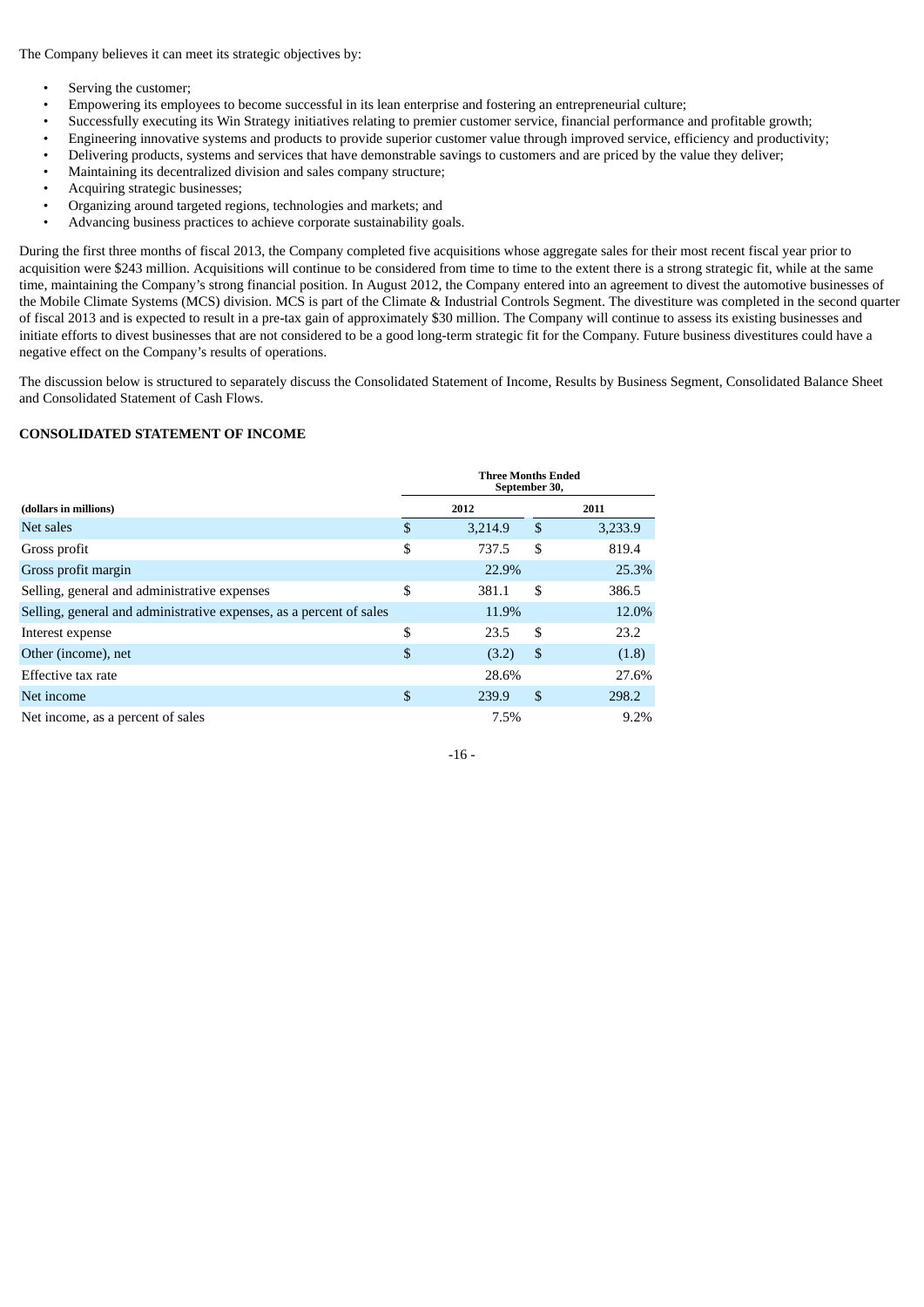**Net sales** for the first quarter of fiscal 2013 decreased slightly from the first quarter of fiscal 2012 reflecting lower volume experienced in the Industrial International businesses and the Climate & Industrial Controls Segment offsetting slightly higher volume experienced in the Industrial North American businesses and the Aerospace Segment. Acquisitions made in the last 12 months contributed approximately \$89 million in sales in the current-year quarter. The effect of currency rate changes decreased net sales by approximately \$91 million in the first quarter of fiscal 2013.

Gross profit margin declined in the current-year quarter primarily due to higher defined benefit costs, operating inefficiencies in the Industrial International businesses and higher engineering development costs in the Aerospace Segment.

**Selling, general and administrative expenses** decreased slightly primarily due to the lower sales volume as well as lower expenses associated with the Company's incentive programs.

**Interest expense** for the current-year quarter increased slightly primarily due to higher weighted-average borrowings and interest rates on commercial paper borrowings during the first quarter of fiscal 2013.

**Effective tax rate** for the current-year quarter was higher than the prior-year quarter primarily due to the expiration of the provisions relating to the U.S. research tax credit and certain favorable foreign income tax provisions of the Tax Relief, Unemployment Insurance Reauthorization, and Job Creation Act of 2010. The Company expects the effective tax rate for fiscal 2013 will be approximately 28 percent.

#### **RESULTS BY BUSINESS SEGMENT**

*Industrial Segment*

|                       |    | <b>Three Months Ended</b><br>September 30, |      |         |  |
|-----------------------|----|--------------------------------------------|------|---------|--|
| (dollars in millions) |    | 2012                                       | 2011 |         |  |
| Net sales             |    |                                            |      |         |  |
| North America         | \$ | 1,266.0                                    | \$   | 1,204.8 |  |
| International         |    | 1,176.9                                    |      | 1,289.1 |  |
| Operating income      |    |                                            |      |         |  |
| North America         |    | 227.2                                      |      | 223.2   |  |
| International         | \$ | 151.8                                      | \$   | 208.2   |  |
| Operating margin      |    |                                            |      |         |  |
| North America         |    | 17.9%                                      |      | 18.5%   |  |
| International         |    | 12.9%                                      |      | 16.2%   |  |
| <b>Backlog</b><br>╮   | \$ | 1,689.6                                    | \$   | 1,851.5 |  |

-17 -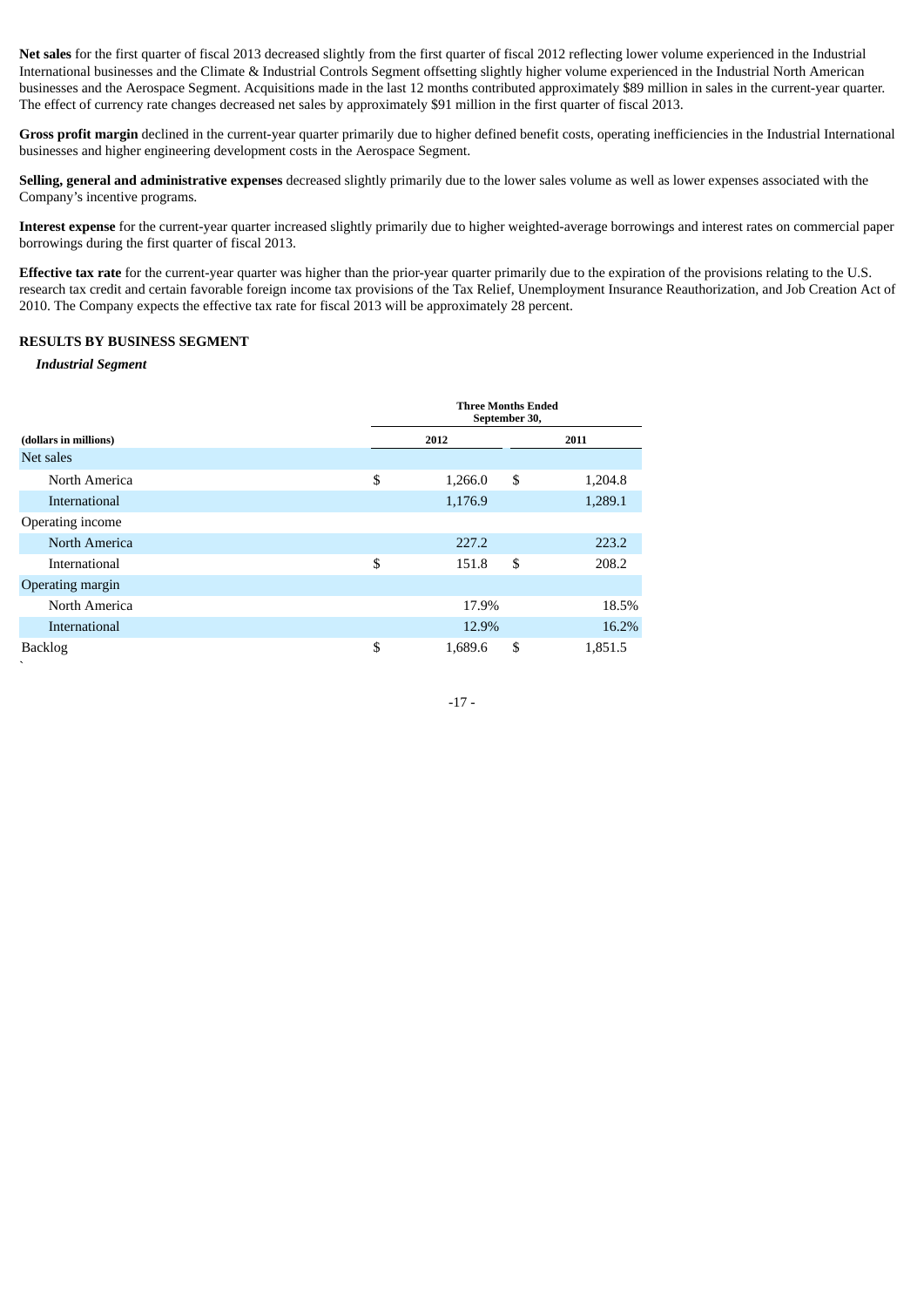The Industrial Segment operations experienced the following percentage changes in net sales in the current-year period compared to the comparable prioryear period:

|                                                              | <b>Three Months Ended September</b><br>30, 2012 |
|--------------------------------------------------------------|-------------------------------------------------|
|                                                              |                                                 |
| Industrial North America – as reported                       | $5.1\%$                                         |
| Acquisitions                                                 | $3.1\%$                                         |
| Currency                                                     | (0.1)%                                          |
| Industrial North America – without acquisitions and currency | 2.1%                                            |
|                                                              |                                                 |
| Industrial International – as reported                       | $(8.7)\%$                                       |
| Acquisitions                                                 | 4.0 %                                           |
| Currency                                                     | $(6.5)\%$                                       |
| Industrial International - without acquisitions and currency | (6.2)%                                          |
|                                                              |                                                 |
| Total Industrial Segment - as reported                       | $(2.0)\%$                                       |
| Acquisitions                                                 | $3.6\%$                                         |
| Currency                                                     | $(3.4)\%$                                       |
| Total Industrial Segment – without acquisitions and currency | (2.2)%                                          |

The above presentation reconciles the percentage changes in net sales of the Industrial Segment operations reported in accordance with U.S. GAAP to percentage changes in net sales adjusted to remove the effects of acquisitions made within the prior four fiscal quarters as well as the effects of currency exchange rates. The effects of acquisitions and currency exchange rates are removed to allow investors and the Company to meaningfully evaluate the percentage changes in net sales on a comparable basis from period to period.

Excluding the effects of acquisitions and changes in currency exchange rates, the increase in Industrial North American sales for the current-year quarter is primarily the result of higher demand from end-users in the oil and gas, construction equipment, farm and agriculture equipment, automotive and machine tool markets partially offset by lower demand from end-users in the industrial tools market and from distributors. The decrease in Industrial International sales for the current-year quarter is primarily attributable to lower volume across most markets in all regions with the decrease equally distributed among Europe, the Asia Pacific region and Latin America.

The decrease in operating margins in the Industrial North American businesses is primarily due to an unfavorable product mix and operating inefficiencies resulting from a decline in the rate of sales growth between the current-year quarter and the prior-year quarter. The decrease in operating margins in the Industrial International businesses is primarily due to the lower sales volume, resulting in operating inefficiencies.

-18 -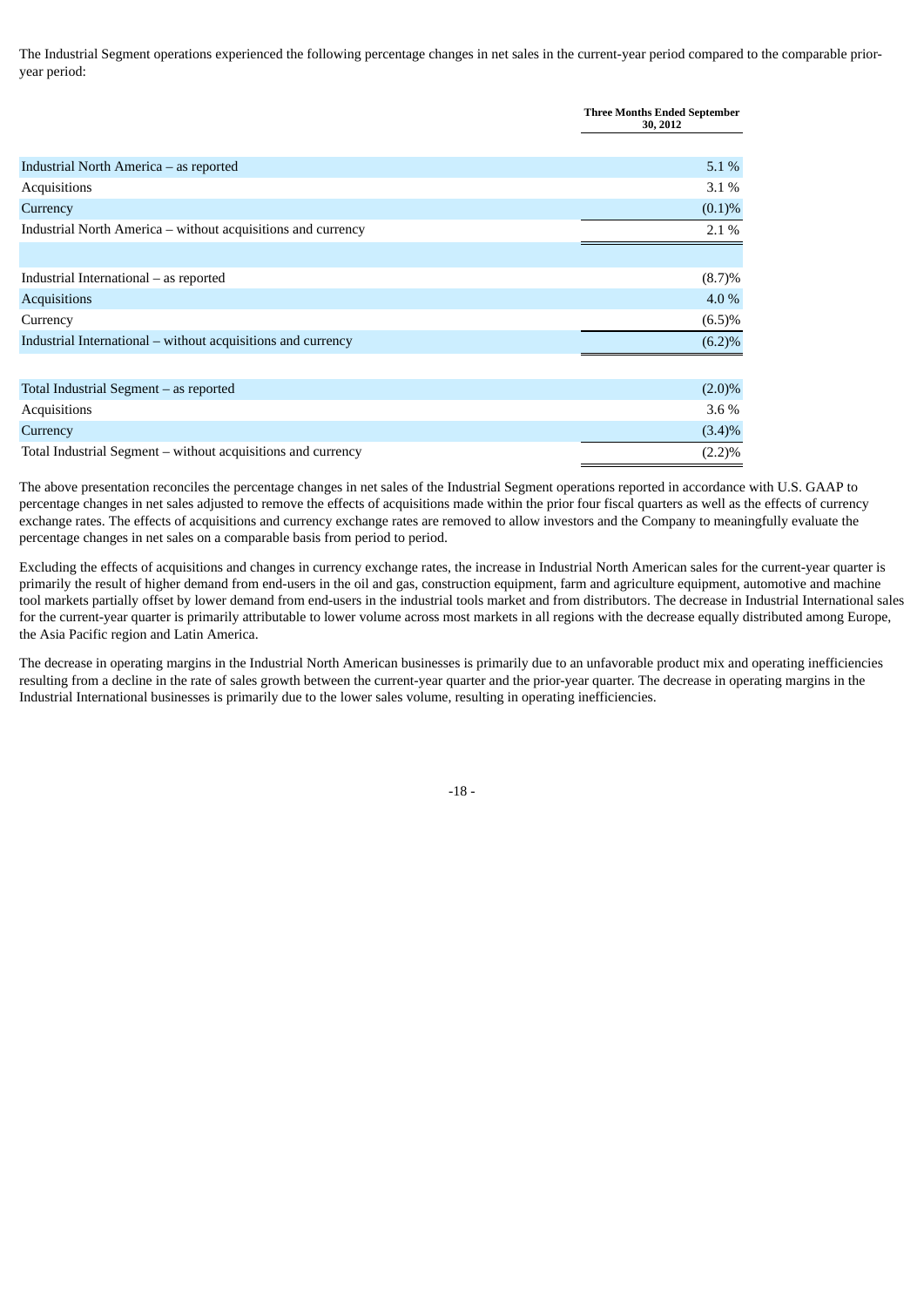Included in Industrial North American operating income are business realignment charges of \$0.2 million and \$0.5 million for the current-year quarter and prior-year quarter, respectively. Included in Industrial International operating income are business realignment charges of \$2.3 million and \$5.2 million for the current-year quarter and prior-year quarter, respectively. The business realignment charges consist primarily of severance costs resulting from plant closures as well as general reductions in work force. The Company does not anticipate that cost savings realized from the work force reductions taken during the first three months of fiscal 2013 will have a material impact on future operating margins. The Company expects to continue to take the actions necessary to structure appropriately the operations of the Industrial Segment. Such actions may include the necessity to record additional business realignment charges in the remainder of fiscal 2013, the timing and amount of which has not been finalized.

The decrease in backlog from the prior-year quarter and the June 30, 2012 amount of \$1,813.7 million is primarily due to lower order rates in virtually all of the Industrial North American and Industrial International businesses. The Company anticipates Industrial North American sales for fiscal 2013 will decrease between 4.3 percent and 1.3 percent from the fiscal 2012 level and Industrial International sales for fiscal 2013 will decrease between 4.4 percent and 1.3 percent from the fiscal 2012 level. Industrial North American operating margins in fiscal 2013 are expected to range from 17.0 percent to 17.4 percent and Industrial International operating margins are expected to range from 12.8 percent to 13.3 percent. The lower expected sales and operating margin levels in 2013 are primarily due to anticipated weakness in the Industrial Segment markets for the remainder of fiscal 2013.

#### *Aerospace Segment*

|                       | <b>Three Months Ended</b><br>September 30, |   |         |  |  |  |  |  |
|-----------------------|--------------------------------------------|---|---------|--|--|--|--|--|
| (dollars in millions) | 2012                                       |   | 2011    |  |  |  |  |  |
| Net sales             | \$<br>541.1                                |   | 497.5   |  |  |  |  |  |
| Operating income      | \$<br>61.9                                 | S | 68.6    |  |  |  |  |  |
| Operating margin      | 11.4%                                      |   | 13.8%   |  |  |  |  |  |
| Backlog               | \$<br>1.805.2                              |   | 1,734.8 |  |  |  |  |  |

The increase in net sales in the Aerospace Segment for the current-year quarter is primarily due to higher volume in both the commercial and military original equipment manufacturer (OEM) businesses partially offset by lower volume in the commercial and military aftermarket businesses. The lower margins in the current-year quarter compared to the prior-year quarter were primarily due to an unfavorable product mix as well as higher engineering development costs.

The increase in backlog from the prior-year quarter is primarily due to higher order rates in the military OEM business more than offsetting a decline in order rates in the commercial OEM business. The decline in backlog from the June 30, 2012 amount of \$1,862.0 million is primarily due to lower order rates in the commercial OEM business. For fiscal 2013, sales are expected to increase between 5.8 percent and 8.8 percent from the fiscal 2012 level and operating margins are expected to range from 13.1 percent to 13.3 percent. A higher concentration of commercial OEM volume in future product mix and higher than expected new product development costs could result in lower margins.

-19 -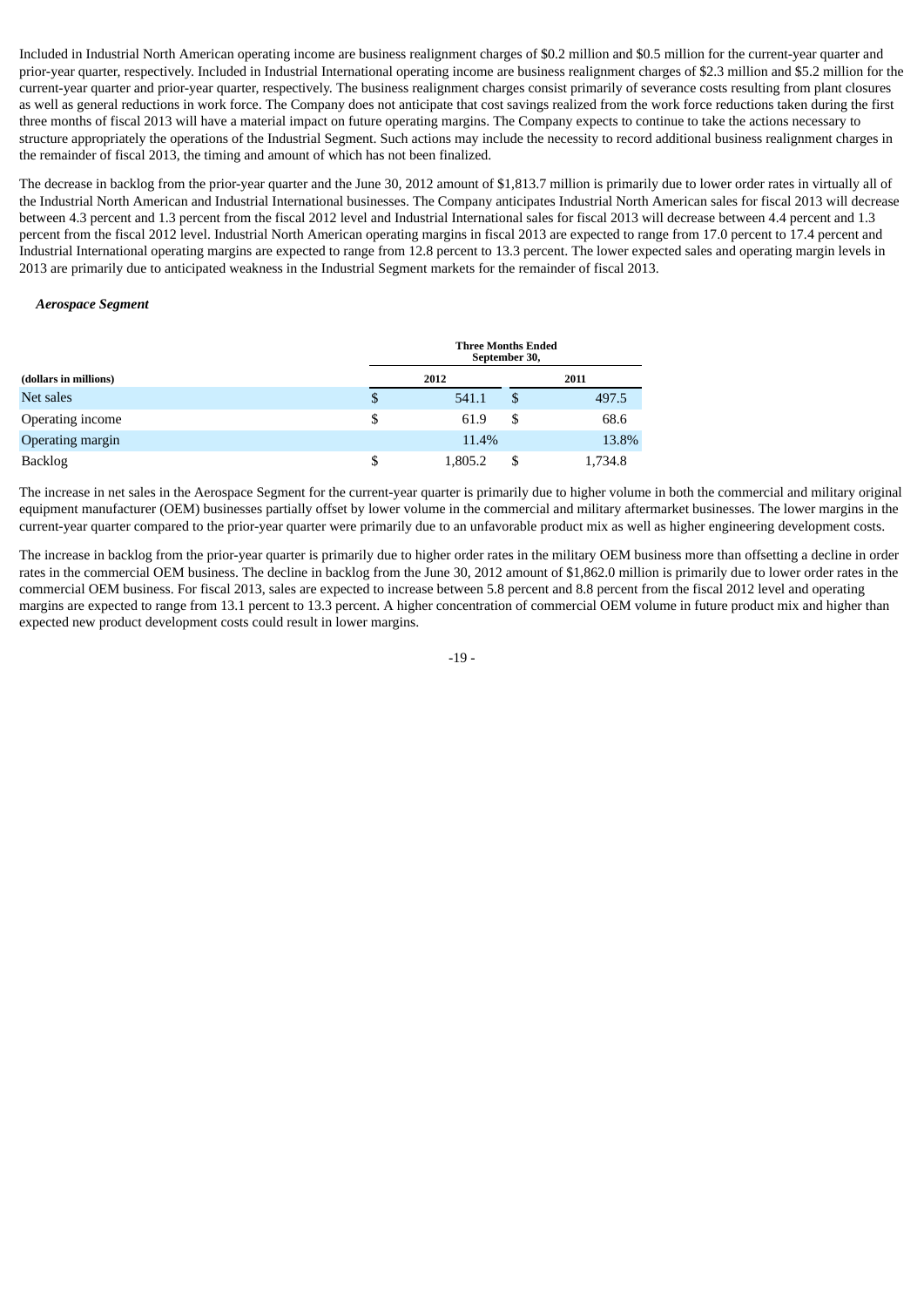#### *Climate & Industrial Controls Segment*

|                       | <b>Three Months Ended</b><br>September 30, |       |    |       |  |  |
|-----------------------|--------------------------------------------|-------|----|-------|--|--|
| (dollars in millions) |                                            | 2012  |    | 2011  |  |  |
| Net sales             | S                                          | 230.9 | \$ | 242.5 |  |  |
| Operating income      | \$                                         | 21.7  | S  | 19.8  |  |  |
| Operating margin      |                                            | 9.4%  |    | 8.2%  |  |  |
| <b>Backlog</b>        | S                                          | 145.2 | S  | 148.5 |  |  |

The Climate & Industrial Controls (CIC) Segment operations experienced the following percentage changes in net sales in the current-year period compared to the comparable prior-year period:

|                                                 | <b>Three Months Ended September</b><br>30, 2012 |
|-------------------------------------------------|-------------------------------------------------|
|                                                 |                                                 |
| $CIC$ Segment $-$ as reported                   | (4.8)%                                          |
| Acquisitions                                    | $-$ %                                           |
| Currency                                        | $(1.6)\%$                                       |
| CIC Segment – without acquisitions and currency | $(3.2)\%$                                       |

The above presentation reconciles the percentage changes in net sales of the Climate & Industrial Controls Segment operations reported in accordance with U.S. GAAP to percentage changes in net sales adjusted to remove the effects of acquisitions made within the prior four fiscal quarters as well as the effects of currency exchange rates. The effects of acquisitions and currency exchange rates are removed to allow investors and the Company to meaningfully evaluate the percentage changes in net sales on a comparable basis from period to period.

Excluding the effects of acquisitions and changes in currency exchange rates, the decrease in net sales in the Climate & Industrial Controls Segment for the current-year quarter is primarily due to lower end-user demand in the commercial refrigeration and residential and commercial air conditioning markets. Operating margins in the current-year quarter were higher than the prior-year quarter primarily due to spending control efforts and lower raw material prices more than offsetting the impact of the decrease in sales volume. Business realignment charges recorded by the Climate & Industrial Controls Segment in fiscal 2013 and fiscal 2012 were not significant. The Company may take further actions to structure appropriately the operations of the Climate & Industrial Controls Segment. Such actions may include the necessity to record business realignment charges in the remainder of fiscal 2013, the timing and amount of which has not been finalized.

In October 2012, the Company completed the divestiture of the automotive businesses of the Mobile Climate Systems division. For fiscal 2013, sales are expected to decrease between 14.3 percent and 11.3 percent from the fiscal 2012 level and operating margins are expected to range from 9.5 percent to 9.8 percent. The expected fiscal 2013 sales and operating margins take into consideration the absence of sales and operating margins of the divested business for the remainder of fiscal 2013.

#### *Corporate general and administrative expenses*

Corporate general and administrative expenses were \$39.8 million in the current-year quarter compared to \$58.0 million in the prior-year quarter. As a percent of sales, corporate general and administrative expenses for the current-year quarter were 1.2 percent compared to 1.8 percent for the prior-year quarter. The lower expense is primarily due to lower incentive compensation expenses.

 $-20 -$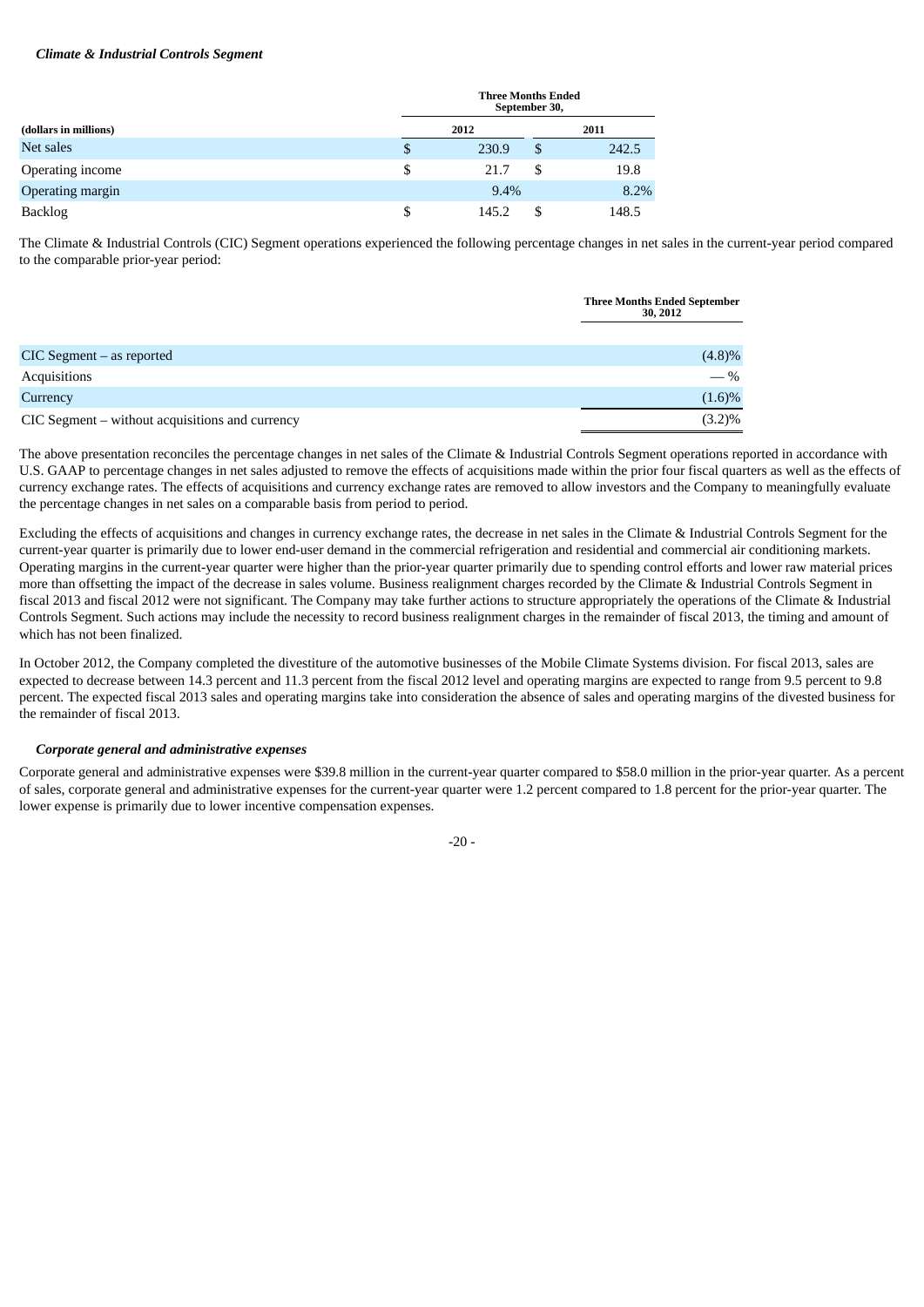*Other expense* (in the Business Segment Results) included the following:

| (dollars in millions)        |      | <b>Three Months Ended</b><br>September 30, |    |       |  |  |  |  |  |
|------------------------------|------|--------------------------------------------|----|-------|--|--|--|--|--|
| Expense (income)             | 2012 |                                            |    | 2011  |  |  |  |  |  |
| Foreign currency transaction | S    | 0.8                                        | -5 | (9.8) |  |  |  |  |  |
| Stock-based compensation     |      | 23.5                                       |    | 19.2  |  |  |  |  |  |
| <b>Pensions</b>              |      | 35.4                                       |    | 16.7  |  |  |  |  |  |
| Asset sales and writedowns   |      | (1.1)                                      |    | (1.4) |  |  |  |  |  |
| Other items, net             |      | 4.6                                        |    | 2.4   |  |  |  |  |  |
|                              | \$   | 63                                         |    | 27.1  |  |  |  |  |  |

The increase in pension expense in the current-year quarter primarily resulted from a higher amount of actuarial losses, primarily related to domestic defined benefit plans, recognized in the current-year quarter as compared to the prior-year quarter.

#### **CONSOLIDATED BALANCE SHEET**

| (dollars in millions)                   |    | September 30,<br>2012 | <b>June 30,</b><br>2012 |         |  |
|-----------------------------------------|----|-----------------------|-------------------------|---------|--|
| Cash and cash equivalents               | S. | 436.1                 | -S                      | 838.3   |  |
| Accounts receivable, net                |    | 1,982.6               |                         | 1,992.3 |  |
| Inventories                             |    | 1,489.7               |                         | 1,400.7 |  |
| Accrued payrolls and other compensation |    | 343.3                 |                         | 463.9   |  |
| Shareholders' equity                    |    | 5,141.1               |                         | 4,896.5 |  |
| Working capital                         | \$ | 1,833.6               | S                       | 2,012.1 |  |
| Current ratio                           |    | 1.77                  |                         | 1.81    |  |

Cash and cash equivalents includes \$364 million and \$629 million held by the Company's foreign subsidiaries at September 30, 2012 and June 30, 2012, respectively. Generally, cash and cash equivalents held by foreign subsidiaries are not readily available for use in the United States without adverse tax consequences. The Company's principal sources of liquidity are its cash flows provided by operating activities, commercial paper borrowings or borrowings directly from its line of credit. The Company does not believe the level of its non-U.S. cash position will have an adverse effect on working capital needs, planned growth, repayment of maturing debt, benefit plan funding, dividend payments or share repurchases.

Accounts receivable, net is primarily receivables due from customers for sales of product (\$1,781 million at September 30, 2012 and \$1,782 million at June 30, 2012). Days sales outstanding relating to trade accounts receivable was 51 days at September 30, 2012 and 48 days at June 30, 2012. The Company believes that its receivables are collectible and appropriate allowances for doubtful accounts have been recorded.

Inventories increased \$89 million (\$73 million excluding the effect of foreign currency translation of \$16 million) primarily due to acquisitions as well as an increase in inventory levels in the Industrial Segment and Aerospace Segment. Days' supply of inventory was 62 days at September 30, 2012 and 55 days at June 30, 2012.

Accrued payrolls and other compensation decreased primarily due to the payment during the current-year quarter of incentive compensation amounts that had been accrued as of June 30, 2012.

Shareholders' equity activity during the current-year quarter included a decrease of approximately \$107 million related to share repurchases and an increase of approximately \$102 million related to foreign currency translation adjustments.

 $-21 -$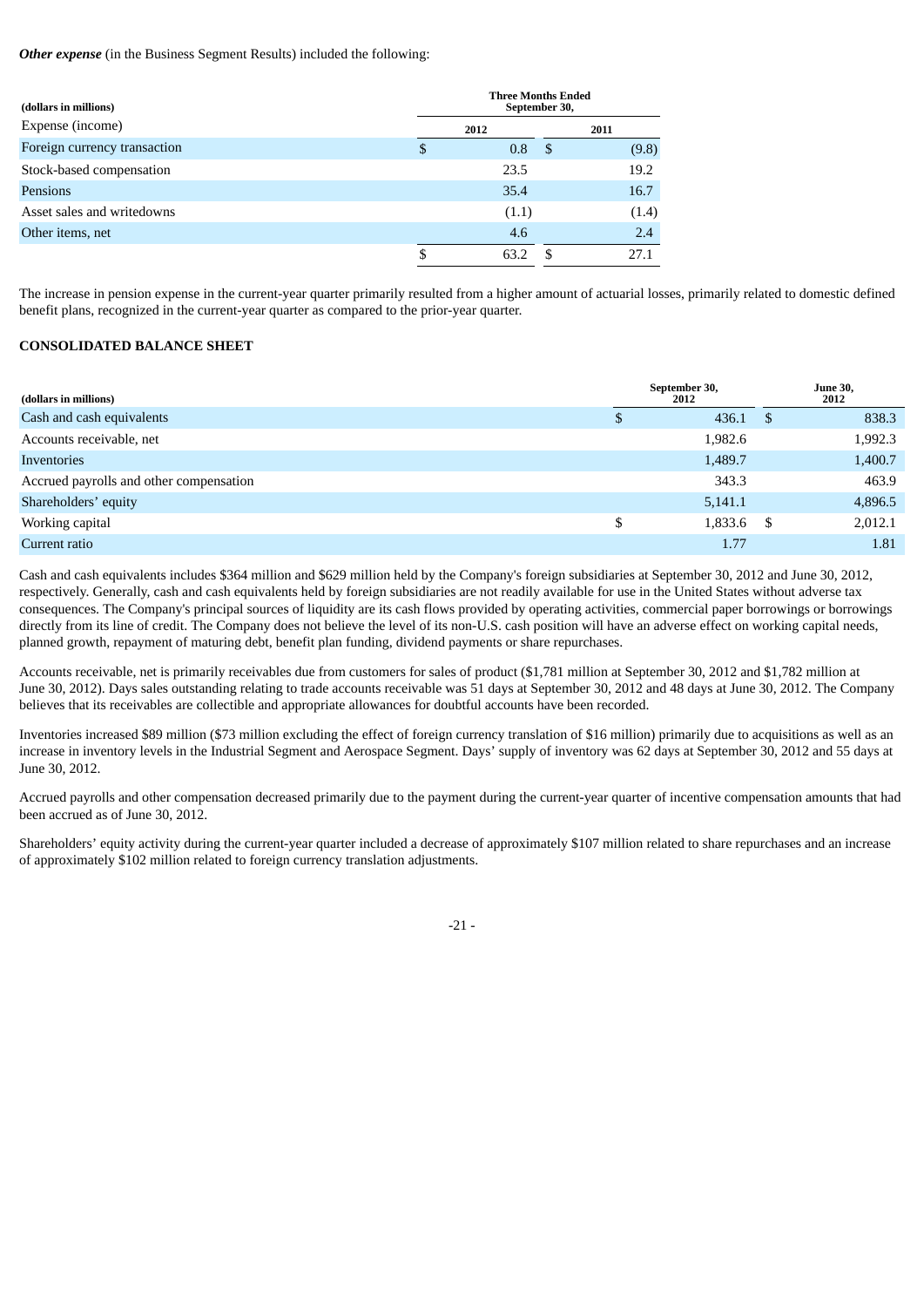#### **CONSOLIDATED STATEMENT OF CASH FLOWS**

|                                             |         | Three months ended<br>September 30, |  |  |  |  |  |
|---------------------------------------------|---------|-------------------------------------|--|--|--|--|--|
| (dollars in millions)                       | 2012    | 2011                                |  |  |  |  |  |
| Cash provided by (used in):                 |         |                                     |  |  |  |  |  |
| Operating activities                        | (7.0)   | 309.5                               |  |  |  |  |  |
| Investing activities                        | (262.4) | (48.6)                              |  |  |  |  |  |
| <b>Financing activities</b>                 | (171.7) | (431.0)                             |  |  |  |  |  |
| Effect of exchange rates                    | 38.9    | (63.0)                              |  |  |  |  |  |
| Net (decrease) in cash and cash equivalents | (402.2) | (233.1)                             |  |  |  |  |  |

**Cash flows from operating activities** decreased compared to the first quarter of 2012 primarily due to a decrease in net income as well as \$226 million of voluntary cash contributions made to the Company's domestic qualified defined benefit pension plan during the first three months of fiscal 2013. The Company continues to focus on managing its inventory and other working capital requirements.

**Cash flows used in investing activities** increased in fiscal 2013 primarily due to an increase in acquisition activity as well as an increase in capital expenditures.

**Cash flows used in financing activities** in fiscal 2013 included the repurchase of 1.3 million common shares for \$107 million as compared to the repurchase of 4.4 million common shares for \$292 million in the prior year. During the first three months of fiscal 2012, the Company purchased the outstanding shares not previously owned by the Company in a majority-owned subsidiary.

The Company's goal is to maintain no less than an "A" rating on senior debt to ensure availability and reasonable cost of external funds. As a means of achieving this objective, the Company has established a financial goal of maintaining a ratio of debt to debt-shareholders' equity of no more than 37 percent.

| (dollars in millions)<br>Debt to Debt-Shareholders' Equity Ratio | September 30,<br>2012 | <b>June 30,</b><br>2012 |       |  |
|------------------------------------------------------------------|-----------------------|-------------------------|-------|--|
| <b>Debt</b>                                                      | 1.776                 |                         | 1,730 |  |
| Debt & Shareholders' equity                                      | 6.918                 |                         | 6,626 |  |
| Ratio                                                            | 25.7%                 |                         | 26.1% |  |

At September 30, 2012, the Company had a line of credit totaling \$1,500 million through a multi-currency revolving credit agreement with a group of banks, of which \$1,465 million was available. In October 2012, the Company amended the credit agreement increasing the line of credit to \$2,000 million. The amended credit agreement expires in October 2017; however, the Company has the right to request a one-year extension of the expiration date on an annual basis, which request may result in changes to the current terms and conditions of the credit agreement. Advances from the credit agreement can be used for general corporate purposes and for the refinancing of existing indebtedness. The revolving credit agreement requires the payment of an annual facility fee, the amount of which would increase in the event the Company's credit ratings are lowered. Although a lowering of the Company's credit ratings would likely increase the cost of future debt, it would not limit the Company's ability to use the credit agreement nor would it accelerate the repayment of any outstanding borrowings.

The Company is currently authorized to sell up to \$1,850 million of short-term commercial paper notes. As of September 30, 2012, \$35 million of commercial paper notes were outstanding and the largest amount of commercial paper notes outstanding during the first quarter of fiscal 2013 was \$1,078 million.

The Company's credit agreements and indentures governing certain debt agreements contain various covenants, the violation of which would limit or preclude the use of the credit agreements for future borrowings, or might accelerate the maturity of the related outstanding borrowings covered by the indentures. Based on the Company's rating level at September 30, 2012, the most restrictive financial covenant provides that the ratio of secured debt to net tangible assets be less than 10 percent. However, the Company currently does not have secured debt in its debt portfolio. The Company is in compliance with all covenants and expects to remain in compliance during the term of the credit agreements and indentures.

-22 -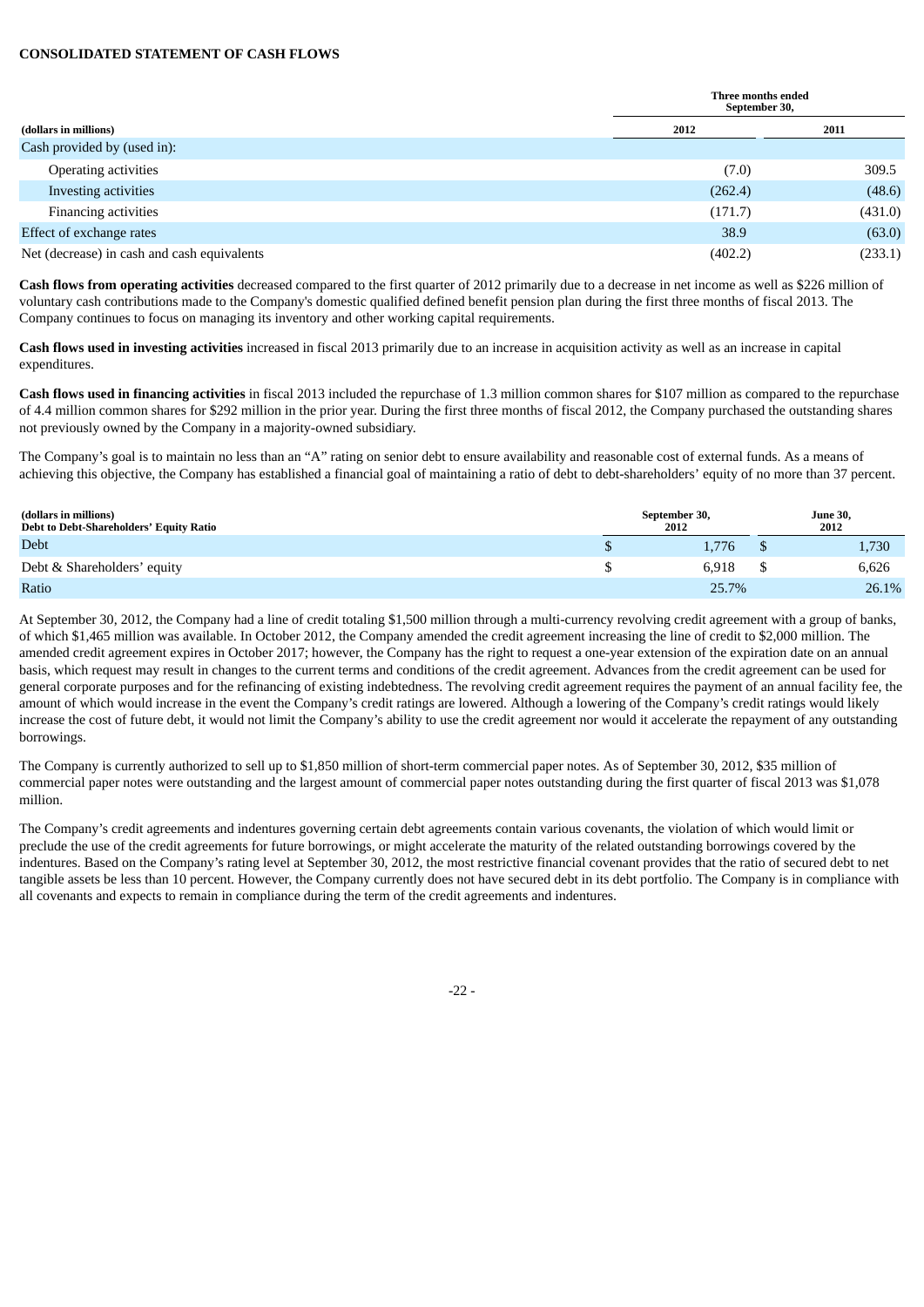#### **CRITICAL ACCOUNTING POLICIES**

**Impairment of Goodwill and Long-Lived Assets** - Goodwill is tested for impairment at the reporting unit level on an annual basis and between annual tests whenever events or circumstances indicate that the carrying value of a reporting unit may exceed its fair value. For the Company, a reporting unit is one level below the operating segment level. Determining whether an impairment has occurred requires the valuation of the respective reporting unit, which the Company has consistently estimated using a discounted cash flow model. The Company believes that the use of a discounted cash flow model results in the most accurate calculation of a reporting unit's fair value because the market value for a reporting unit is not readily available. The discounted cash flow analysis requires several assumptions, including future sales growth and operating margin levels, as well as assumptions regarding future industry specific market conditions. Each reporting unit regularly prepares discrete operating forecasts and uses these forecasts as the basis for the assumptions used in the discounted cash flow analyses. The Company has consistently used a discount rate commensurate with its cost of capital, adjusted for inherent business risks and has consistently used a terminal growth factor of 2.5 percent. The Company also reconciles the estimated aggregate fair value of its reporting units as derived from the discounted cash flow analyses to the Company's overall market capitalization.

The Company continually monitors its reporting units for impairment indicators and updates assumptions used in the most recent calculation of the fair value of a reporting unit as appropriate. The Company is unaware of any current market trends that are contrary to the assumptions made in the estimation of the fair value of any of its reporting units. If actual experience is not consistent with the assumptions made in the estimation of the fair value of the reporting units, especially assumptions regarding penetration into new markets and the recovery of the current economic environment, it is possible that the estimated fair value of certain reporting units could fall below their carrying value resulting in the necessity to conduct additional goodwill impairment tests.

Long-lived assets held for use, which primarily includes finite-lived intangible assets and property, plant and equipment, are evaluated for impairment whenever events or circumstances indicate that the undiscounted net cash flows to be generated by their use over their expected useful lives and eventual disposition are less than their net carrying value. The long-term nature of these assets requires the estimation of their cash inflows and outflows several years into the future and only takes into consideration technological advances known at the time of the impairment test. During the first three months of fiscal 2013, there were no events or circumstances that indicated that the net carrying value of the Company's long-lived assets held for use was not recoverable.

-23 -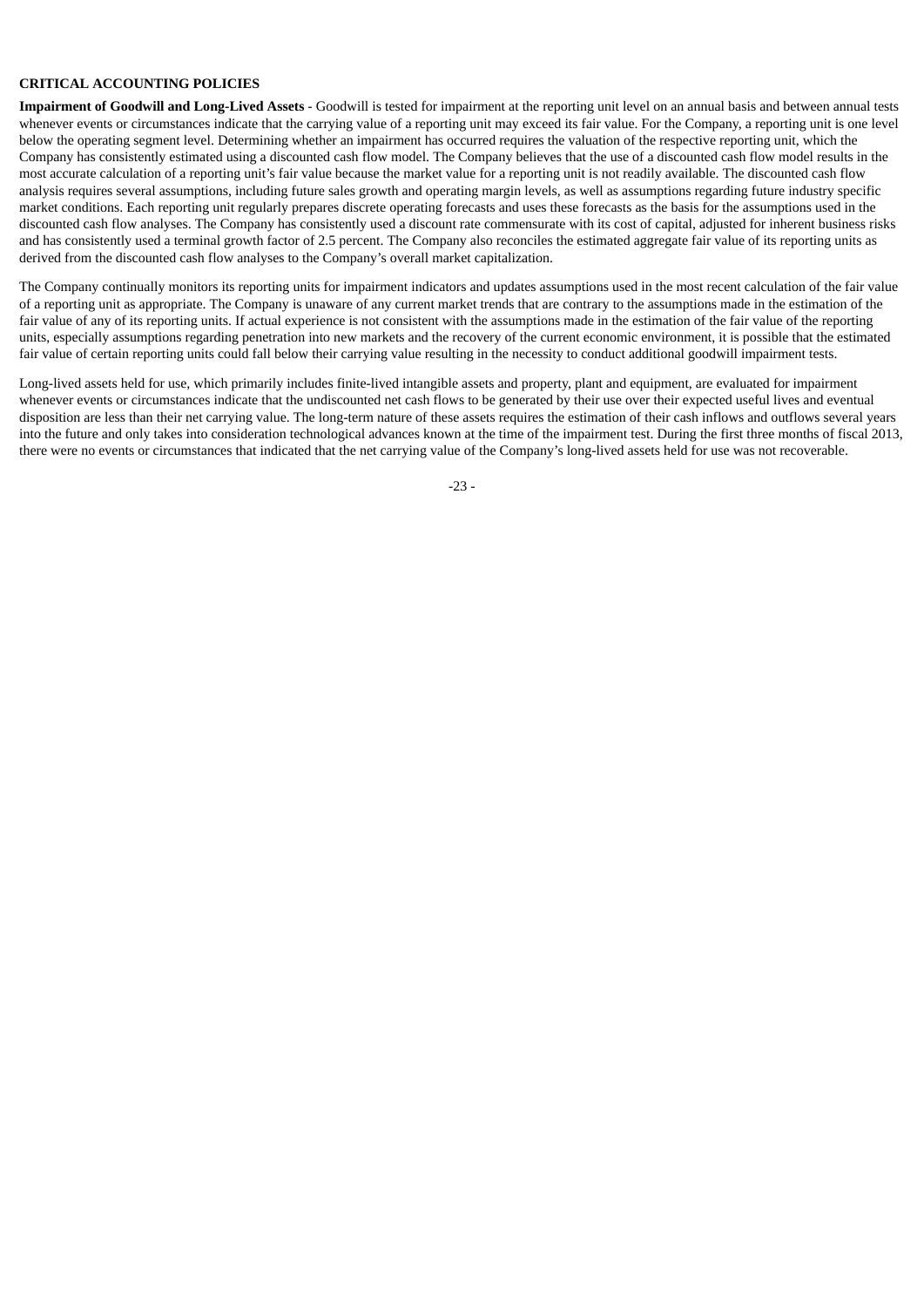#### **RECENTLY ISSUED ACCOUNTING PRONOUNCEMENTS**

Refer to Note 2 to the Consolidated Financial Statements for discussion of recently issued accounting pronouncements.

#### **FORWARD-LOOKING STATEMENTS**

Forward-looking statements contained in this and other written and oral reports are made based on known events and circumstances at the time of release, and as such, are subject in the future to unforeseen uncertainties and risks. All statements regarding future performance, earnings projections, events or developments are forward-looking statements. It is possible that the future performance and earnings projections of the Company, including its individual segments, may differ materially from current expectations, depending on economic conditions within its mobile, industrial and aerospace markets, and the Company's ability to maintain and achieve anticipated benefits associated with announced realignment activities, strategic initiatives to improve operating margins, actions taken to combat the effects of the current economic environment, and growth, innovation and global diversification initiatives. A change in the economic conditions in individual markets may have a particularly volatile effect on segment performance.

Among other factors which may affect future performance are:

- changes in business relationships with and purchases by or from major customers, suppliers or distributors, including delays or cancellations in shipments, disputes regarding contract terms or significant changes in financial condition, changes in contract cost and revenue estimates for new development programs, and changes in product mix;
- ability to identify acceptable strategic acquisition targets;
- uncertainties surrounding timing, successful completion or integration of acquisitions;
- ability to realize anticipated cost savings from business realignment activities;
- threats associated with and efforts to combat terrorism;
- uncertainties surrounding the ultimate resolution of outstanding legal proceedings, including the outcome of any appeals;
- competitive market conditions and resulting effects on sales and pricing;
- increases in raw material costs that cannot be recovered in product pricing;
- the Company's ability to manage costs related to insurance and employee retirement and health care benefits; and
- global economic factors, including manufacturing activity, air travel trends, currency exchange rates, difficulties entering new markets and general economic conditions such as inflation, deflation, interest rates and credit availability.

The Company makes these statements as of the date of this disclosure, and undertakes no obligation to update them unless otherwise required by law.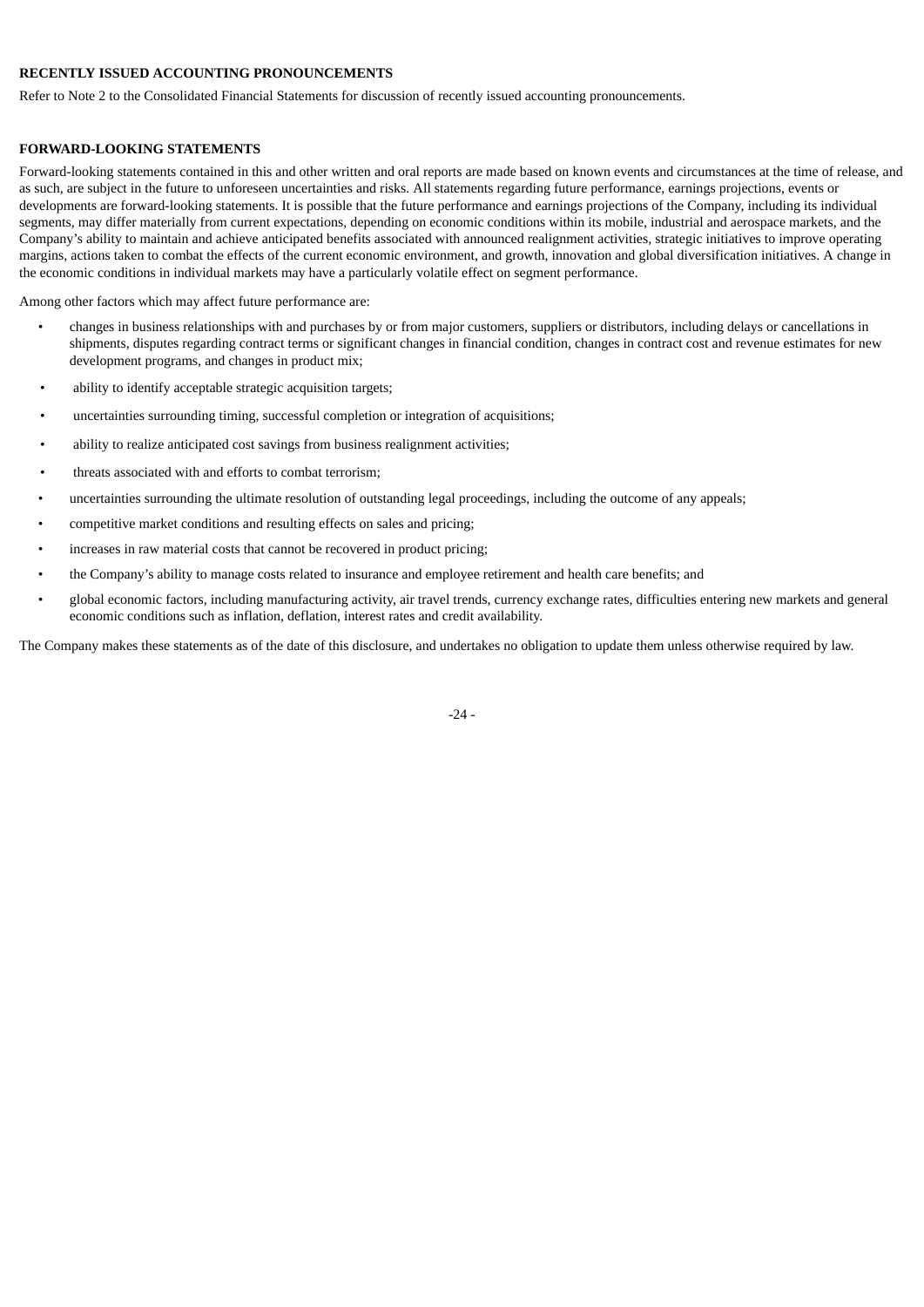#### **ITEM 3. QUANTITATIVE AND QUALITATIVE DISCLOSURES ABOUT MARKET RISK**

The Company manages foreign currency transaction and translation risk by utilizing derivative and non-derivative financial instruments, including forward exchange contracts, costless collar contracts and cross-currency swap contracts and certain foreign denominated debt designated as net investment hedges. The derivative financial instrument contracts are with major investment grade financial institutions and the Company does not anticipate any material nonperformance by any of the counterparties. The Company does not hold or issue derivative financial instruments for trading purposes.

Derivative financial instruments are recognized on the Consolidated Balance Sheet as either assets or liabilities and are measured at fair value. Further information on the fair value of these contracts is provided in Note 12 to the Consolidated Financial Statements. Gains or losses on derivatives that are not hedges are adjusted to fair value through the Consolidated Statement of Income. Gains or losses on derivatives that are hedges are adjusted to fair value through accumulated other comprehensive income (loss) in the Consolidated Balance Sheet until the hedged item is recognized in earnings. The translation of the foreign denominated debt that has been designated as a net investment hedge is recorded in accumulated other comprehensive income (loss) and remains there until the underlying net investment is sold or substantially liquidated.

The Company's debt portfolio contains variable rate debt, inherently exposing the Company to interest rate risk. The Company's objective is to maintain a 60/40 mix between fixed rate and variable rate debt thereby limiting its exposure to changes in near-term interest rates.

#### **ITEM 4. CONTROLS AND PROCEDURES**

The Company carried out an evaluation, under the supervision and with the participation of the Company's management, including the Company's principal executive officer and principal financial officer, of the effectiveness of the Company's disclosure controls and procedures as of September 30, 2012. Based on this evaluation, the Company's principal executive officer and principal financial officer concluded that, as of September 30, 2012, the Company's disclosure controls and procedures were effective.

There was no change in the Company's internal control over financial reporting during the quarter ended September 30, 2012 that materially affected, or is reasonably likely to materially affect, the Company's internal control over financial reporting.

-25 -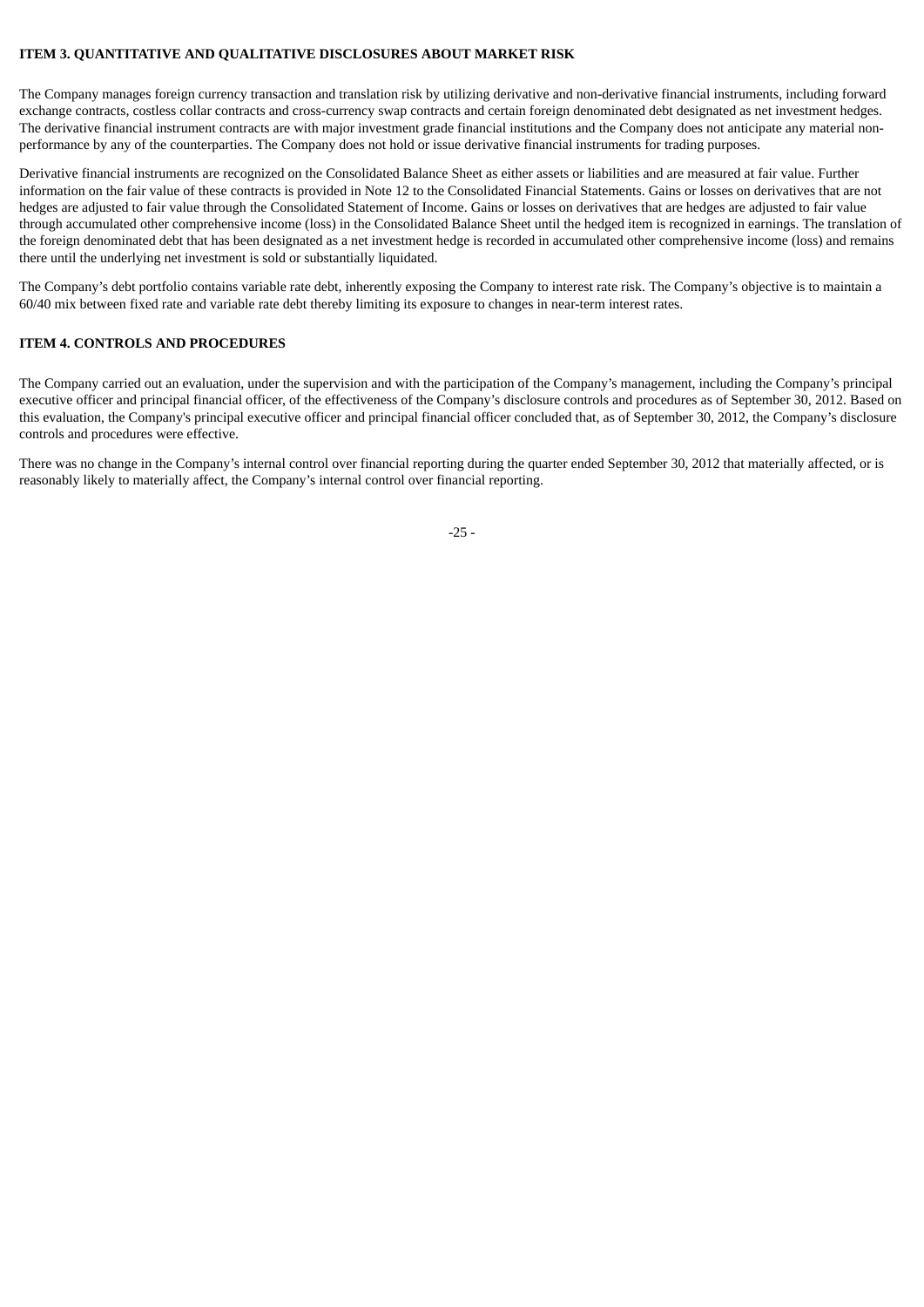#### **PART II - OTHER INFORMATION**

ITEM 1. Legal Proceedings. Parker ITR S.r.l. (Parker ITR), a subsidiary acquired on January 31, 2002, has been the subject of a number of lawsuits and regulatory investigations. The lawsuits and investigations relate to allegations that for a period of up to 21 years, the Parker ITR business unit that manufactures and sells marine hose, typically used in oil transfer, conspired with competitors in unreasonable restraint of trade to artificially raise, fix, maintain or stabilize prices, rig bids and allocate markets and customers for marine oil and gas hose in the United States and in other jurisdictions. Parker ITR and the Company have cooperated with all of the regulatory authorities investigating the activities of the Parker ITR business unit that manufactures and sells marine hose and continue to cooperate with the investigations that remain ongoing. Several of the investigations and all but one of the lawsuits have concluded. The following investigations and lawsuit remain pending.

Brazilian competition authorities commenced their investigations on November 14, 2007. Parker ITR filed a procedural defense in January 2008. The Brazilian authorities appear to be investigating the period from 1999 through May 2007. In June 2011, the Brazilian competition authorities issued a report and Parker ITR filed a response to that report. The potential outcome of the investigation in Brazil is uncertain and will depend on the resolution of numerous issues not known at this stage of the investigation.

On May 15, 2007, the European Commission issued its initial Request for Information to the Company and Parker ITR. On January 28, 2009, the European Commission announced the results of its investigation of the alleged cartel activities. As part of its decision, the European Commission found that Parker ITR infringed Article 81 of the European Commission treaty from April 1986 to May 2, 2007 and fined Parker ITR 25.61 million euros. The European Commission also determined that the Company was jointly and severally responsible for 8.32 million euros of the total fine which related to the period from January 2002, when the Company acquired Parker ITR, to May 2, 2007, when the cartel activities ceased. Parker ITR and the Company filed an appeal to the Court of First Instance of the European Communities on April 10, 2009.

A lawsuit was filed against the Company and Parker ITR on May 25, 2010 under the False Claims Act in the Central District of California: The United States of America ex rel. Douglas Farrow v. Trelleborg, AB et al. The United States declined to intervene against the Company or Parker ITR in the case. Plaintiff generally sought treble damages, penalties for each false claim and attorneys' fees. The court previously dismissed the complaint with prejudice as to the Company; and, on September 27, 2012, dismissed the case against Parker ITR with prejudice as to Farrow and without prejudice as to the United States.

 $-26 -$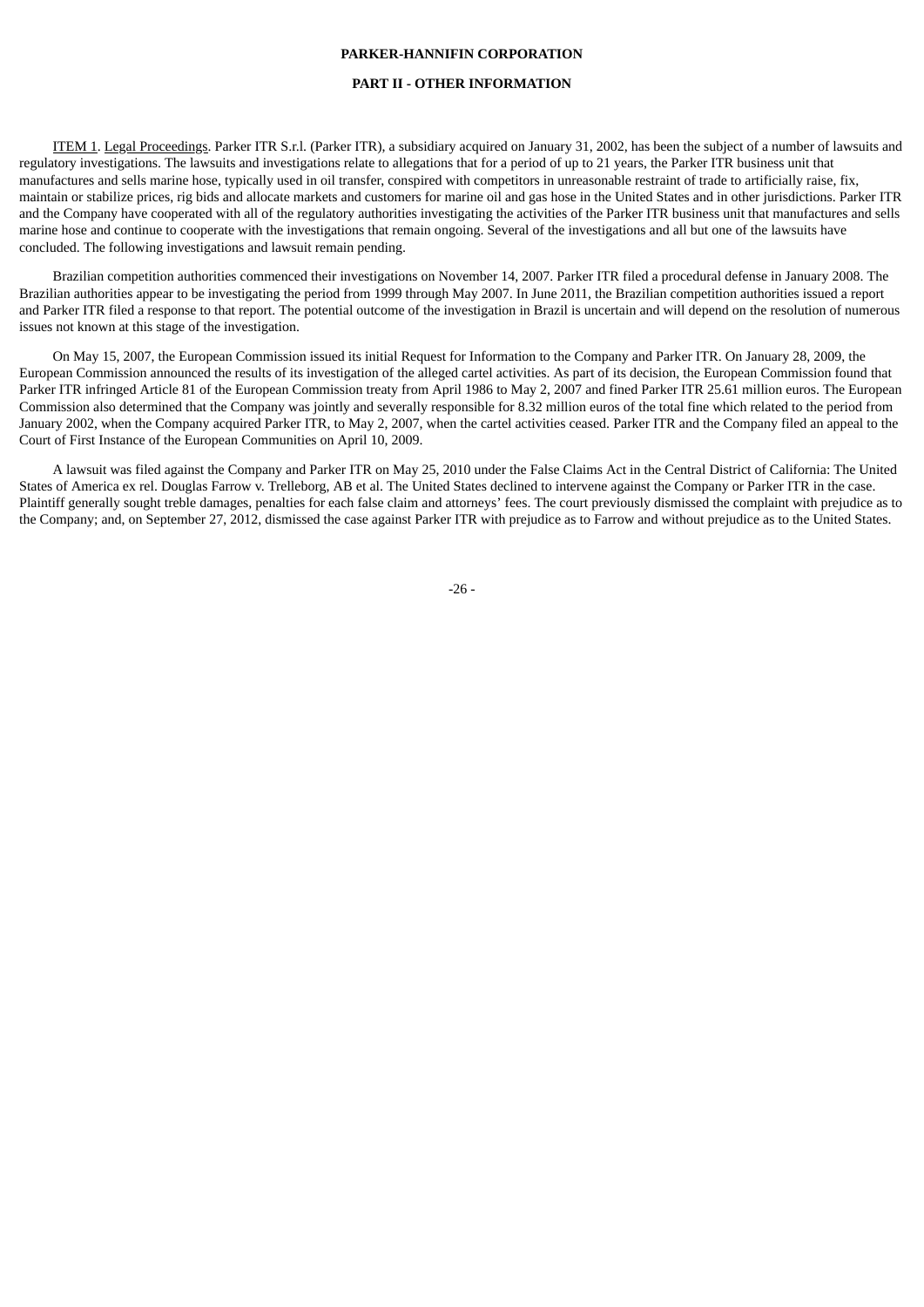#### ITEM 2. Unregistered Sales of Equity Securities and Use of Proceeds.

(a) *Unregistered Sales of Equity Securities.* Not applicable.

- (b) *Use of Proceeds.* Not applicable.
- (c) *Issuer Purchases of Equity Securities.*

| Period                                       | (a) Total<br>Number of<br><b>Shares</b><br>Purchased |    | (b) Average<br>Price Paid<br><b>Per Share</b> | (c) Total Number of<br><b>Shares Purchased</b><br>as Part of Publicly<br>Announced Plans<br>or Programs (1) | (d) Maximum Number<br>(or Approximate Dollar<br>Value) of Shares that<br><b>May Yet Be Purchased</b><br>Under the Plans or<br>Programs |  |  |
|----------------------------------------------|------------------------------------------------------|----|-----------------------------------------------|-------------------------------------------------------------------------------------------------------------|----------------------------------------------------------------------------------------------------------------------------------------|--|--|
| July 1, 2012 through July 31, 2012           | 221,000                                              | \$ | 75.23                                         | 221,000                                                                                                     | 9,951,427                                                                                                                              |  |  |
| August 1, 2012 through August 31, 2012       | 925,740<br>(2)                                       | \$ | 82.33                                         | 915.900                                                                                                     | 9,035,527                                                                                                                              |  |  |
| September 1, 2012 through September 30, 2012 | 181,077                                              | \$ | 83.36                                         | 181,077                                                                                                     | 8,854,450                                                                                                                              |  |  |
| Total:                                       | 1,327,817                                            | \$ | 81.29                                         | 1,317,977                                                                                                   | 8,854,450                                                                                                                              |  |  |

- (1) On August 16, 1990, the Company publicly announced that its Board of Directors authorized the repurchase by the Company of up to 3 million shares of its common stock. From time to time thereafter, the Board of Directors has adjusted the overall maximum number of shares authorized for repurchase under this program and imposed an additional limitation on the number of shares authorized for repurchase in any single fiscal year. In particular, on April 19, 2012, the Board of Directors temporarily modified this program such that, for the fiscal year 2012 fourth quarter only, the overall maximum number of shares authorized for repurchase under this program was increased to 16 million, exclusive of any shares previously repurchased under this program during fiscal year 2012 and the fiscal year limitation was eliminated. On July 1, 2012, the overall maximum number of shares authorized for repurchase under this program reverted back to the authorization in place prior to April 19, 2012, which was an overall maximum number of 15 million shares (originally approved by the Board of Directors on August 3, 2011), less any shares repurchased under this program between August 3, 2011 and April 19, 2012 and subject to the fiscal year limitations of the greater of 7.5 million shares or five percent of the shares outstanding as of the end of the prior fiscal year. There is no expiration date for this program.
- (2) Includes 9,840 shares surrendered to the Company by certain officers to satisfy tax withholding obligations on restricted stock issued under the Company's long term incentive awards.

#### ITEM 6. Exhibits.

The following documents are furnished as exhibits and are numbered pursuant to Item 601 of Regulation S-K:

| Exhibit<br>No. | <b>Description of Exhibit</b>                                                                                                                          |
|----------------|--------------------------------------------------------------------------------------------------------------------------------------------------------|
| 12             | Computation of Ratio of Earnings to Fixed Charges as of September 30, 2012.*                                                                           |
| 31(a)          | Certification of the Principal Executive Officer Pursuant to 17 CFR 240.13a-14(a), as Adopted Pursuant to §302 of the Sarbanes-<br>Oxley Act of 2002.* |
| 31(b)          | Certification of the Principal Financial Officer Pursuant to 17 CFR 240.13a-14(a), as Adopted Pursuant to §302 of the Sarbanes-<br>Oxley Act of 2002.* |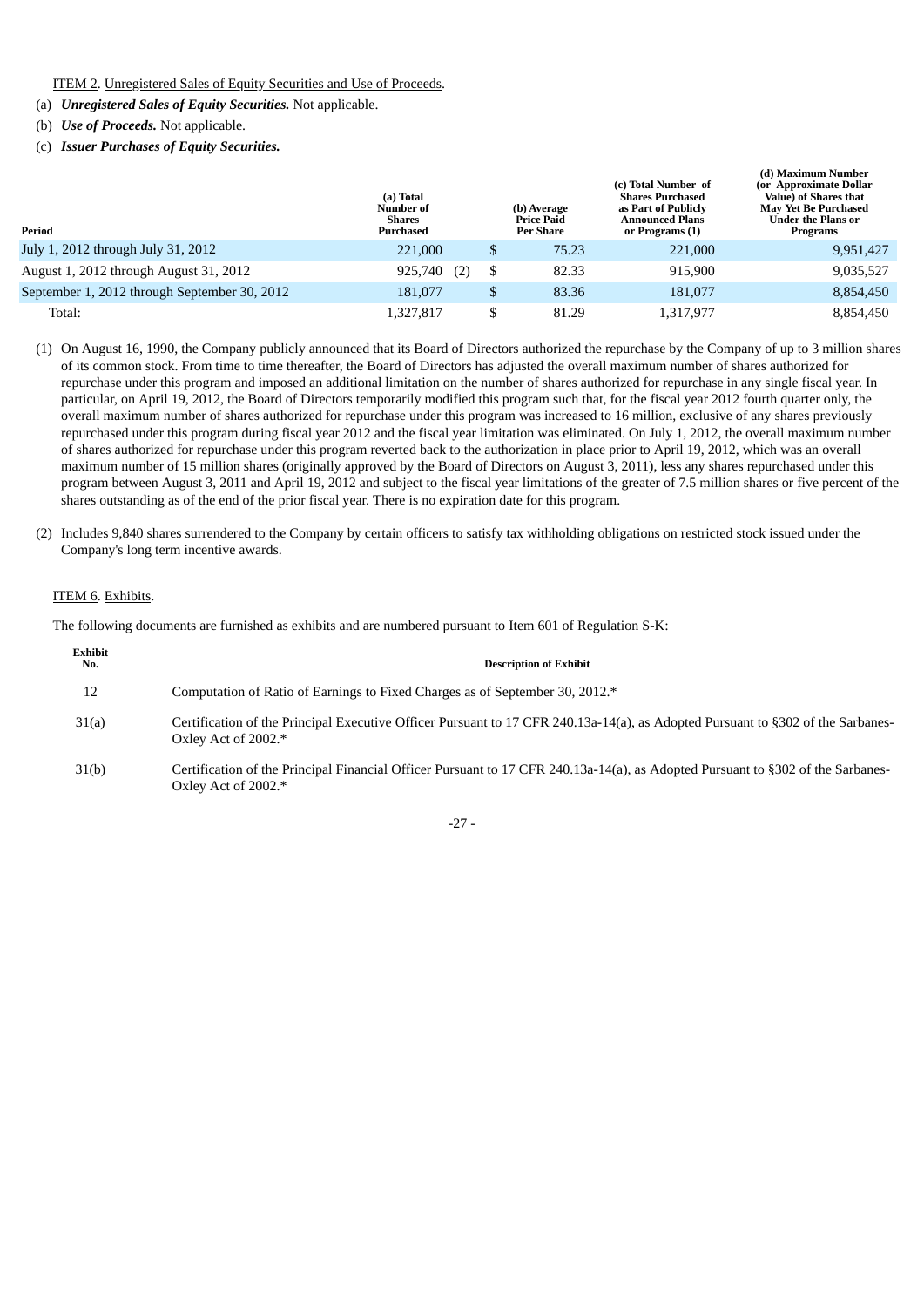- 32 Certification Pursuant to 18 U.S.C. Section 1350, as Adopted Pursuant to §906 of the Sarbanes-Oxley Act of 2002. \* 101.INS XBRL Instance Document.\*
- 101.SCH XBRL Taxonomy Extension Schema Document.\*
- 101.CAL XBRL Taxonomy Extension Calculation Linkbase Document.\*
- 101.DEF XBRL Taxonomy Extension Definition Linkbase Document. \*
- 101.LAB XBRL Taxonomy Extension Label Linkbase Document.\*
- 101.PRE XBRL Taxonomy Extension Presentation Linkbase Document.\*
- Submitted electronically herewith.

Attached as Exhibit 101 to this report are the following formatted in XBRL (Extensible Business Reporting Language): (i) Consolidated Statement of Income for the three months ended September 30, 2012 and 2011, (ii) Consolidated Statement of Comprehensive Income for the three months ended September 30, 2012 and 2011, (iii) Consolidated Balance Sheet at September 30, 2012 and June 30, 2012, (iv) Consolidated Statement of Cash Flows for the three months ended September 30, 2012 and 2011 and (v) Notes to Consolidated Financial Statements for the three months ended September 30, 2012.

-28 -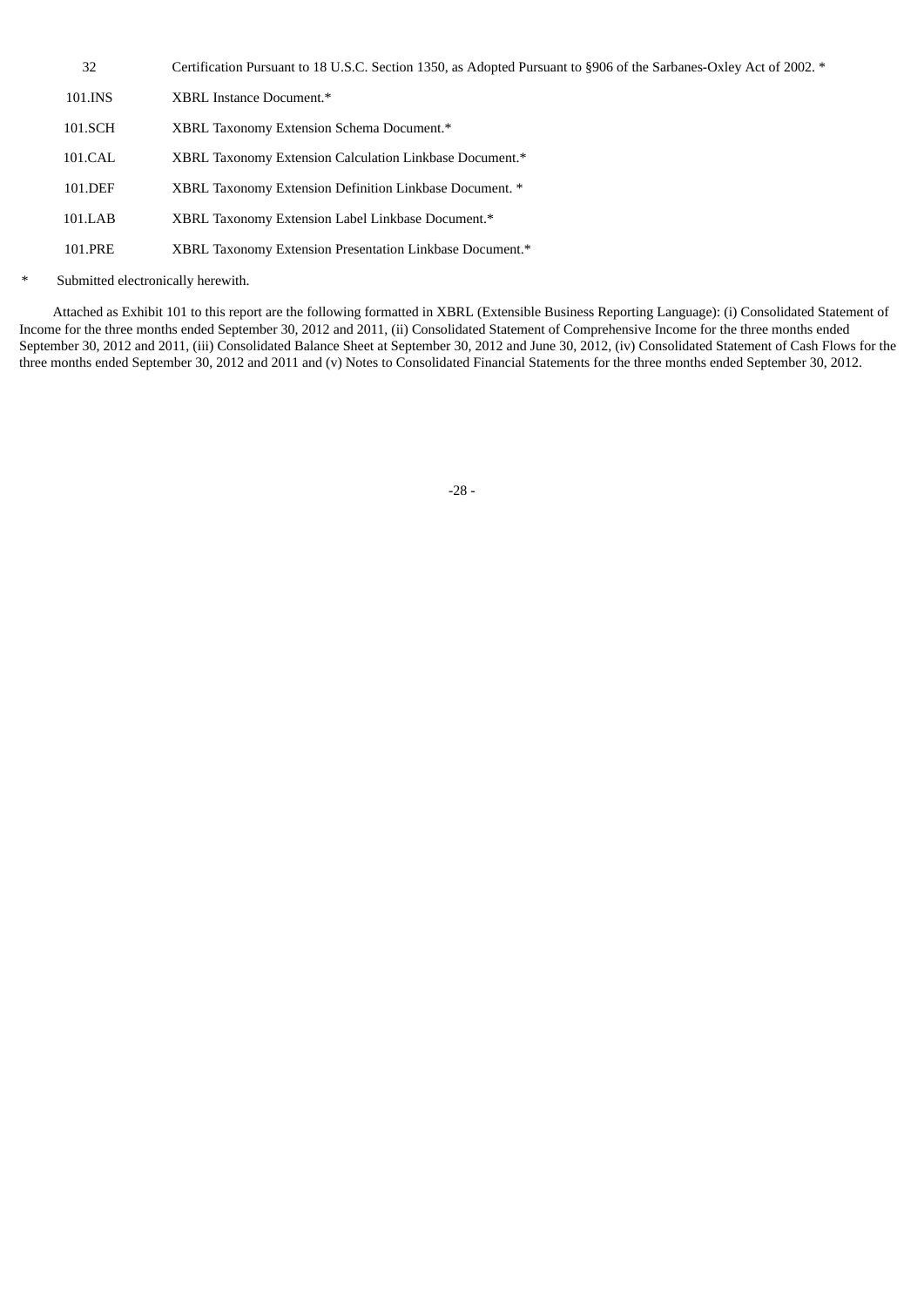#### **SIGNATURE**

Pursuant to the requirements of the Securities Exchange Act of 1934, the Registrant has duly caused this report to be signed on its behalf by the undersigned thereunto duly authorized.

# PARKER-HANNIFIN CORPORATION

(Registrant)

/s/ Jon P. Marten

Jon P. Marten

Executive Vice President - Finance & Administration and Chief Financial Officer

Date: November 2, 2012

-29 -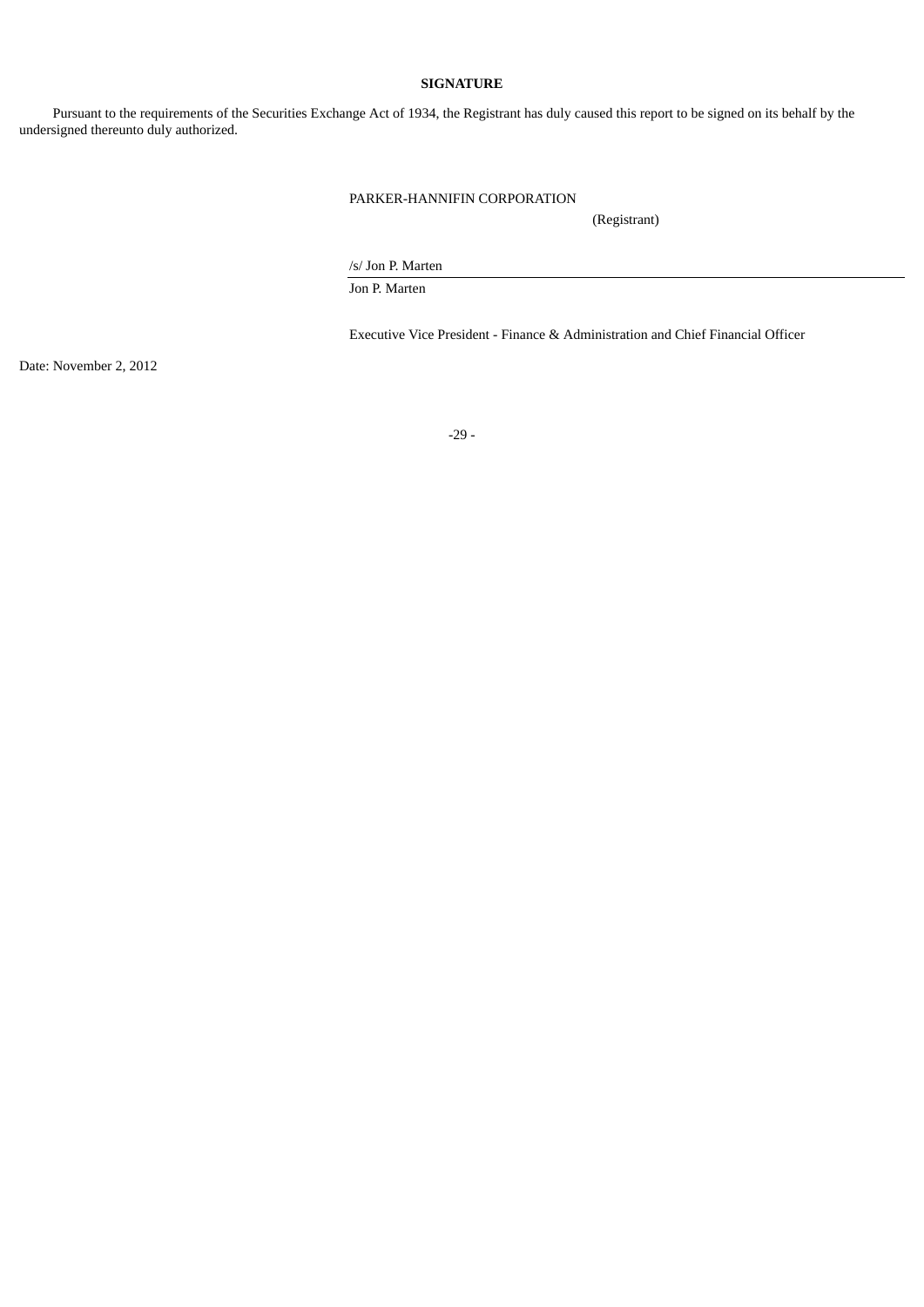#### EXHIBIT INDEX

| <b>Exhibit</b><br>No. | <b>Description of Exhibit</b>                                                                                                                         |
|-----------------------|-------------------------------------------------------------------------------------------------------------------------------------------------------|
| 12                    | Computation of Ratio of Earnings to Fixed Charges as of September 30, 2012.*                                                                          |
| 31(a)                 | Certification of the Principal Executive Officer Pursuant to 17 CFR 240.13a-14(a), as Adopted Pursuant to §302 of the<br>Sarbanes-Oxley Act of 2002.* |
| 31(b)                 | Certification of the Principal Financial Officer Pursuant to 17 CFR 240.13a-14(a), as Adopted Pursuant to §302 of the<br>Sarbanes-Oxley Act of 2002.* |
| 32                    | Certification Pursuant to 18 U.S.C. Section 1350, as Adopted Pursuant to §906 of the Sarbanes-Oxley Act of 2002. *                                    |
| 101.INS               | XBRL Instance Document.*                                                                                                                              |
| 101.SCH               | XBRL Taxonomy Extension Schema Document.*                                                                                                             |
| 101.CAL               | XBRL Taxonomy Extension Calculation Linkbase Document.*                                                                                               |
| 101.DEF               | XBRL Taxonomy Extension Definition Linkbase Document. *                                                                                               |
| 101.LAB               | XBRL Taxonomy Extension Label Linkbase Document.*                                                                                                     |
| 101.PRE               | XBRL Taxonomy Extension Presentation Linkbase Document.*                                                                                              |

Submitted electronically herewith.

Attached as Exhibit 101 to this report are the following formatted in XBRL (Extensible Business Reporting Language): (i) Consolidated Statement of Income for the three months ended September 30, 2012 and 2011, (ii) Consolidated Statement of Comprehensive Income for the three months ended September 30, 2012 and 2011, (iii) Consolidated Balance Sheet at September 30, 2012 and June 30, 2012, (iv) Consolidated Statement of Cash Flows for the three months ended September 30, 2012 and 2011 and (v) Notes to Consolidated Financial Statements for the three months ended September 30, 2012.

-30 -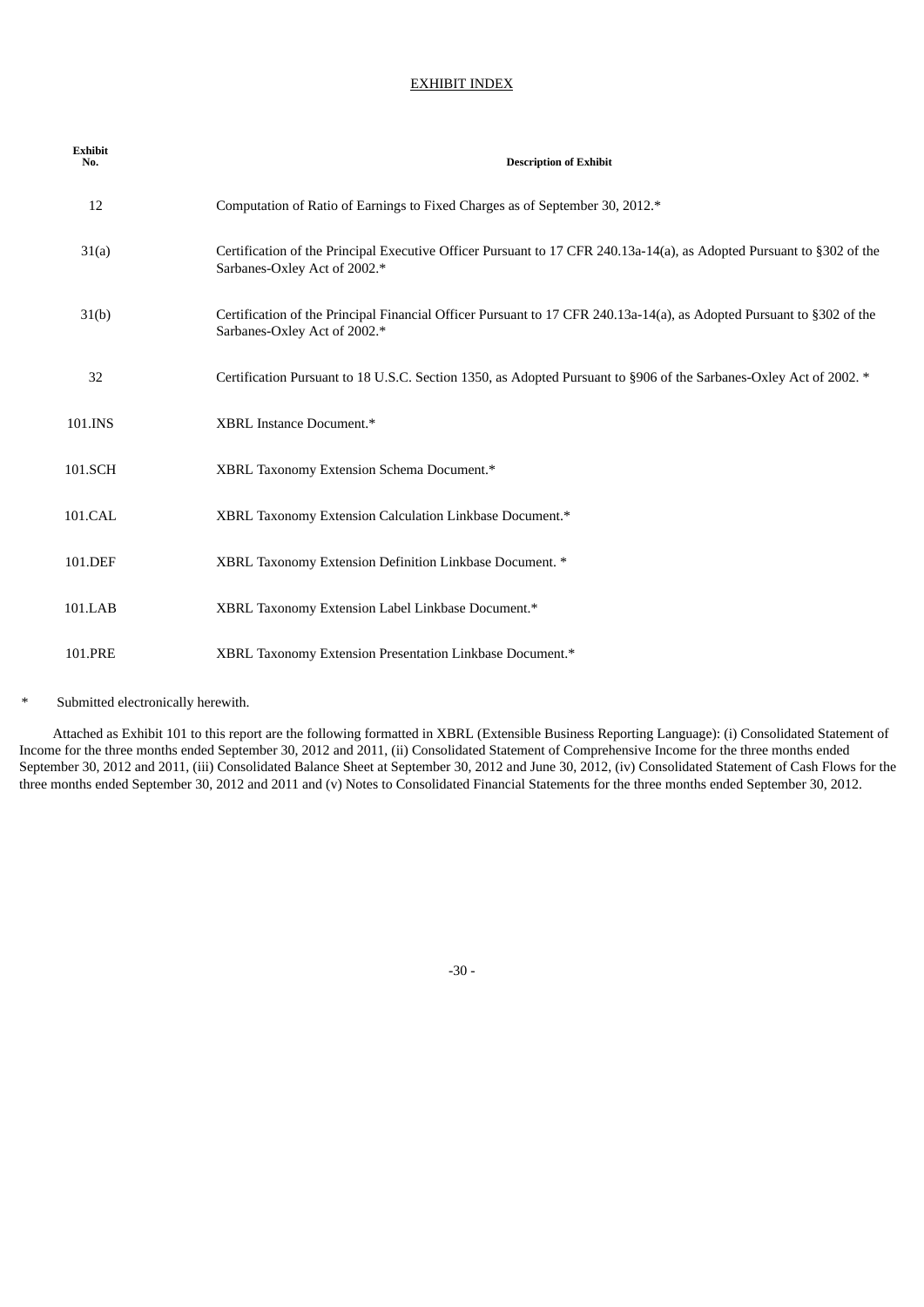# **Exhibit 12**

#### **Parker-Hannifin Corporation Computation of Ratio of Earnings to Fixed Charges (In thousands, except ratios)**

|                                                                                                       | <b>Three Months Ended</b> |         |     |         |                                   |           |               |           |              |         |              |         |              |           |
|-------------------------------------------------------------------------------------------------------|---------------------------|---------|-----|---------|-----------------------------------|-----------|---------------|-----------|--------------|---------|--------------|---------|--------------|-----------|
|                                                                                                       | September 30,             |         |     |         | <b>Fiscal Year Ended June 30.</b> |           |               |           |              |         |              |         |              |           |
|                                                                                                       |                           | 2012    |     | 2011    | 2012                              |           | 2011          | 2010      |              | 2009    |              |         | 2008         |           |
| <b>EARNINGS</b>                                                                                       |                           |         |     |         |                                   |           |               |           |              |         |              |         |              |           |
| Income from continuing operations<br>before income taxes and<br>noncontrolling interests              | \$                        | 336,058 | \$. | 411,585 | <sup>\$</sup>                     | 1,576,698 | <sup>\$</sup> | 1,413,721 | \$.          | 754.817 | \$.          | 683,083 | \$           | 1,334,571 |
| Adjustments:                                                                                          |                           |         |     |         |                                   |           |               |           |              |         |              |         |              |           |
| Interest on indebtedness, exclusive<br>of interest on ESOP loan<br>guarantee                          |                           | 22,787  |     | 22,496  |                                   | 89,888    |               | 97,009    |              | 101,173 |              | 109,911 |              | 96,572    |
| Amortization of deferred loan costs                                                                   |                           | 722     |     | 725     |                                   | 2,902     |               | 2,695     |              | 2,426   |              | 2,143   |              | 1,793     |
| Portion of rents representative of<br>interest factor                                                 |                           | 10,379  |     | 9,875   |                                   | 41,515    |               | 39,499    |              | 41,194  |              | 41,839  |              | 35,378    |
| Loss (income) of equity investees                                                                     |                           | (735)   |     | (1,052) |                                   | 1,237     |               | 2,592     |              | 6,757   |              | (1,529) |              | 2,596     |
| Amortization of previously<br>capitalized interest                                                    |                           | 49      |     | 49      |                                   | 196       |               | 226       |              | 259     |              | 262     |              | 278       |
| Income as adjusted                                                                                    | \$                        | 369,260 | \$  | 443,678 | \$                                | 1,712,436 | \$            | 1,555,742 | \$           | 906,626 | \$           | 835,709 | \$           | 1,471,188 |
| <b>FIXED CHARGES</b>                                                                                  |                           |         |     |         |                                   |           |               |           |              |         |              |         |              |           |
| Interest on indebtedness, exclusive of<br>interest capitalized and interest on<br>ESOP loan guarantee | \$                        | 22,787  | \$  | 22,496  | \$                                | 89,888    | \$            | 97,009    | \$           | 101,173 | \$           | 109,911 | \$           | 96,572    |
| Amortization of deferred loan costs                                                                   |                           | 722     |     | 725     |                                   | 2,902     |               | 2,695     |              | 2,426   |              | 2,143   |              | 1,793     |
| Portion of rents representative of<br>interest factor                                                 |                           | 10,379  |     | 9,875   |                                   | 41,515    |               | 39,499    |              | 41,194  |              | 41,839  |              | 35,378    |
| <b>Fixed charges</b>                                                                                  | \$                        | 33,888  | \$  | 33,096  | $\mathfrak{S}$                    | 134,305   | \$            | 139,203   | $\mathbb{S}$ | 144,793 | $\mathbb{S}$ | 153,893 | $\mathbb{S}$ | 133,743   |
|                                                                                                       |                           |         |     |         |                                   |           |               |           |              |         |              |         |              |           |
| <b>RATIO OF EARNINGS TO FIXED</b><br><b>CHARGES</b>                                                   |                           | 10.90x  |     | 13.41x  |                                   | 12.75x    |               | 11.18x    |              | 6.26x   |              | 5.43x   |              | 11.00x    |
|                                                                                                       |                           |         |     |         |                                   |           |               |           |              |         |              |         |              |           |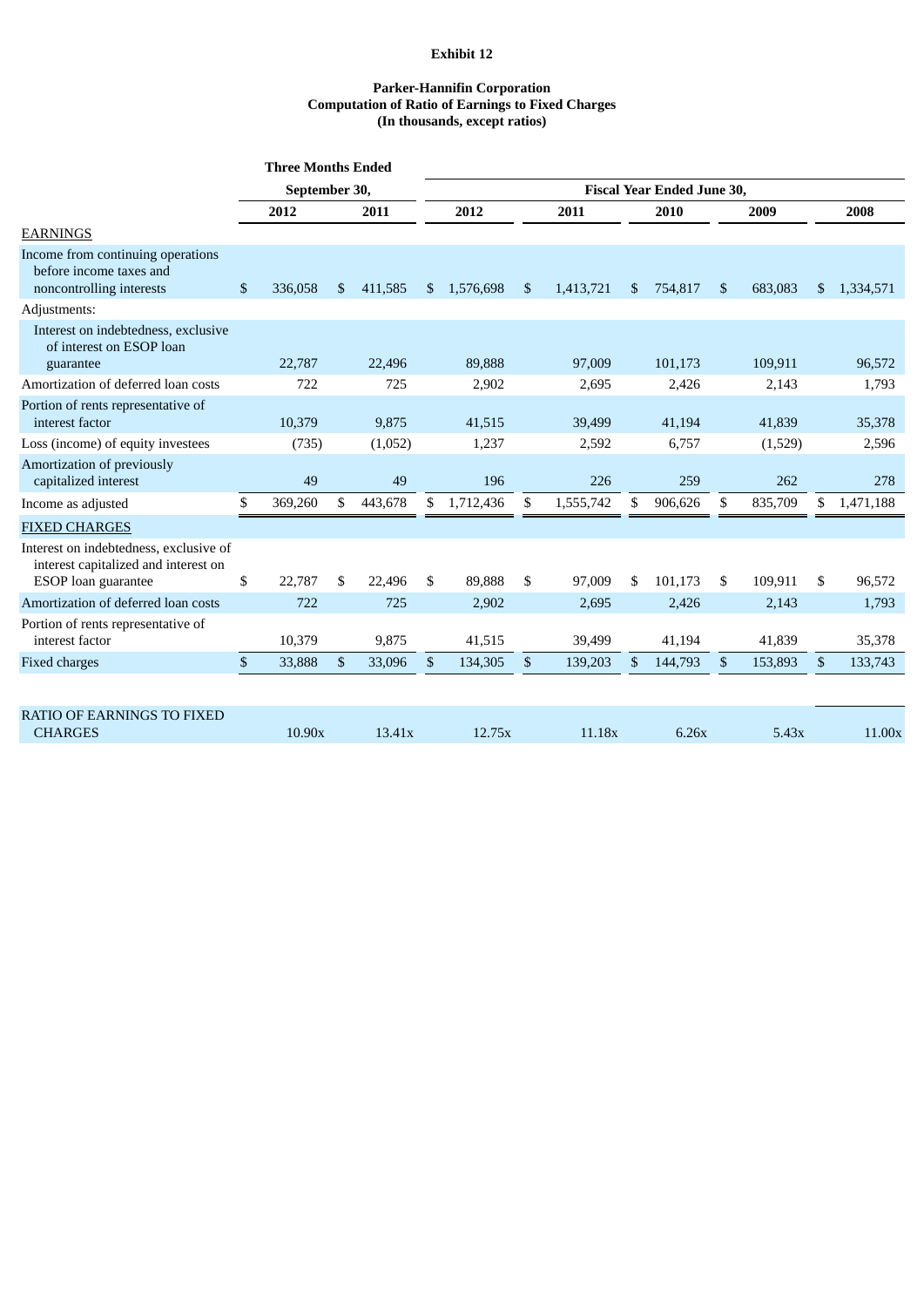#### **CERTIFICATIONS**

I, Donald E. Washkewicz, certify that:

- 1. I have reviewed this quarterly report on Form 10-Q of Parker-Hannifin Corporation;
- 2. Based on my knowledge, this report does not contain any untrue statement of a material fact or omit to state a material fact necessary to make the statements made, in light of the circumstances under which such statements were made, not misleading with respect to the period covered by this report;
- 3. Based on my knowledge, the financial statements, and other financial information included in this report, fairly present in all material respects the financial condition, results of operations and cash flows of the Registrant as of, and for, the periods presented in this report;
- 4. The Registrant's other certifying officer(s) and I are responsible for establishing and maintaining disclosure controls and procedures (as defined in Exchange Act Rules 13a-15(e) and 15d-15(e)) and internal control over financial reporting (as defined in Exchange Act Rules 13a-15(f) and 15d-15(f)) for the Registrant and have:
	- a) designed such disclosure controls and procedures, or caused such disclosure controls and procedures to be designed under our supervision, to ensure that material information relating to the Registrant, including its consolidated subsidiaries, is made known to us by others within those entities, particularly during the period in which this report is being prepared;
	- b) designed such internal control over financial reporting, or caused such internal control over financial reporting to be designed under our supervision, to provide reasonable assurance regarding the reliability of financial reporting and the preparation of financial statements for external purposes in accordance with generally accepted accounting principles;
	- c) evaluated the effectiveness of the Registrant's disclosure controls and procedures and presented in this report our conclusions about the effectiveness of the disclosure controls and procedures, as of the end of the period covered by this report based on such evaluation; and
	- d) disclosed in this report any change in the Registrant's internal control over financial reporting that occurred during the Registrant's most recent fiscal quarter (the Registrant's fourth fiscal quarter in the case of an annual report) that has materially affected, or is reasonably likely to materially affect, the Registrant's internal control over financial reporting; and
- 5. The Registrant's other certifying officer(s) and I have disclosed, based on our most recent evaluation of internal control over financial reporting, to the Registrant's auditors and the audit committee of the Registrant's board of directors (or persons performing the equivalent functions):
	- a) all significant deficiencies and material weaknesses in the design or operation of internal control over financial reporting which are reasonably likely to adversely affect the Registrant's ability to record, process, summarize and report financial information; and
	- b) any fraud, whether or not material, that involves management or other employees who have a significant role in the Registrant's internal control over financial reporting.

Date: November 2, 2012

/s/ Donald E. Washkewicz

Donald E. Washkewicz Chief Executive Officer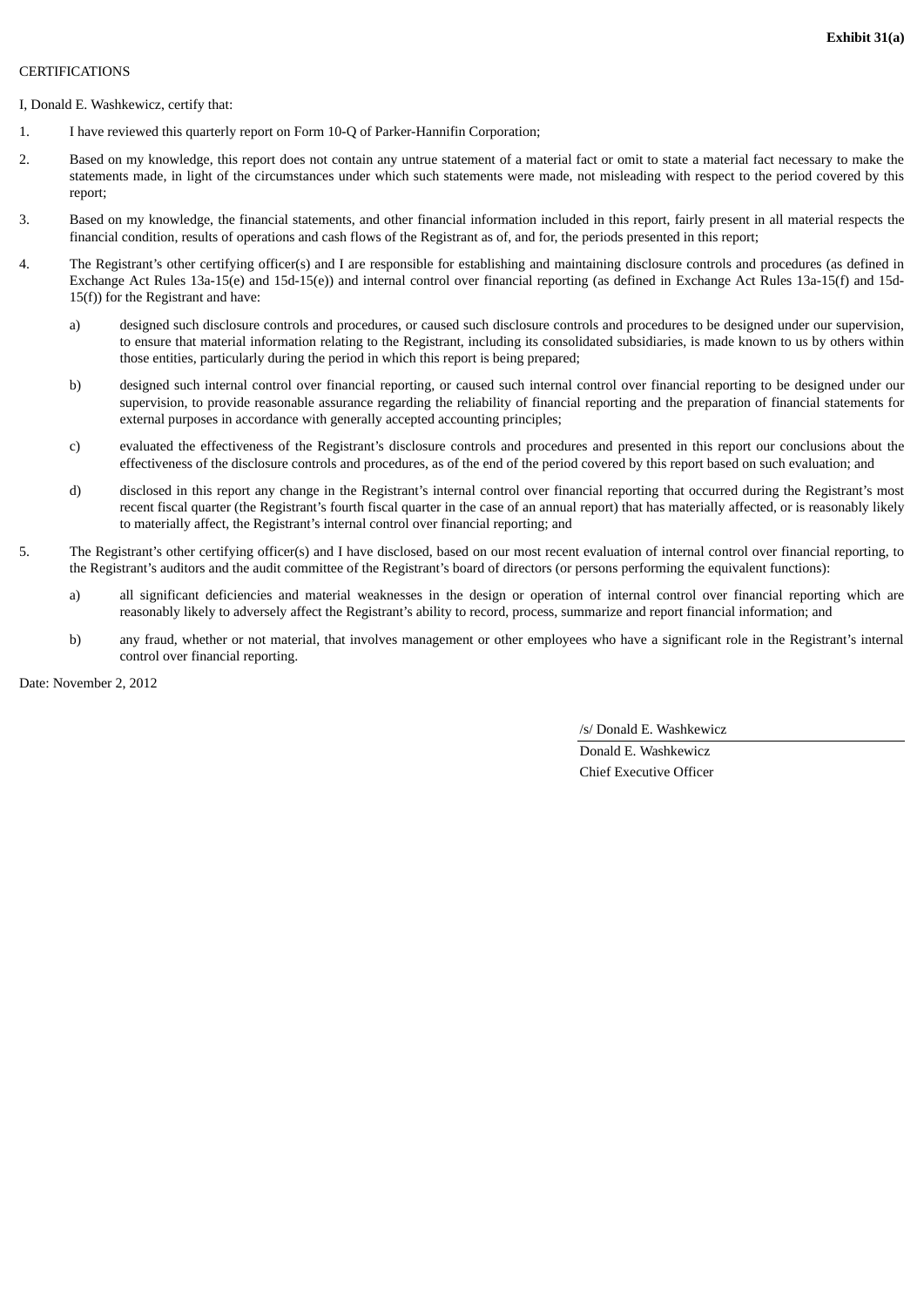#### **CERTIFICATIONS**

I, Jon P. Marten, certify that:

- 1. I have reviewed this quarterly report on Form 10-Q of Parker-Hannifin Corporation;
- 2. Based on my knowledge, this report does not contain any untrue statement of a material fact or omit to state a material fact necessary to make the statements made, in light of the circumstances under which such statements were made, not misleading with respect to the period covered by this report;
- 3. Based on my knowledge, the financial statements, and other financial information included in this report, fairly present in all material respects the financial condition, results of operations and cash flows of the Registrant as of, and for, the periods presented in this report;
- 4. The Registrant's other certifying officer(s) and I are responsible for establishing and maintaining disclosure controls and procedures (as defined in Exchange Act Rules 13a-15(e) and 15d-15(e)) and internal control over financial reporting (as defined in Exchange Act Rules 13a-15(f) and 15d-15(f)) for the Registrant and have:
	- a) designed such disclosure controls and procedures, or caused such disclosure controls and procedures to be designed under our supervision, to ensure that material information relating to the Registrant, including its consolidated subsidiaries, is made known to us by others within those entities, particularly during the period in which this report is being prepared;
	- b) designed such internal control over financial reporting, or caused such internal control over financial reporting to be designed under our supervision, to provide reasonable assurance regarding the reliability of financial reporting and the preparation of financial statements for external purposes in accordance with generally accepted accounting principles;
	- c) evaluated the effectiveness of the Registrant's disclosure controls and procedures and presented in this report our conclusions about the effectiveness of the disclosure controls and procedures, as of the end of the period covered by this report based on such evaluation; and
	- d) disclosed in this report any change in the Registrant's internal control over financial reporting that occurred during the Registrant's most recent fiscal quarter (the Registrant's fourth fiscal quarter in the case of an annual report) that has materially affected, or is reasonably likely to materially affect, the Registrant's internal control over financial reporting; and
- 5. The Registrant's other certifying officer(s) and I have disclosed, based on our most recent evaluation of internal control over financial reporting, to the Registrant's auditors and the audit committee of the Registrant's board of directors (or persons performing the equivalent functions):
	- a) all significant deficiencies and material weaknesses in the design or operation of internal control over financial reporting which are reasonably likely to adversely affect the Registrant's ability to record, process, summarize and report financial information; and
	- b) any fraud, whether or not material, that involves management or other employees who have a significant role in the Registrant's internal control over financial reporting.

Date: November 2, 2012

/s/ Jon P. Marten

Jon P. Marten Executive Vice President - Finance & Administration and Chief Financial Officer